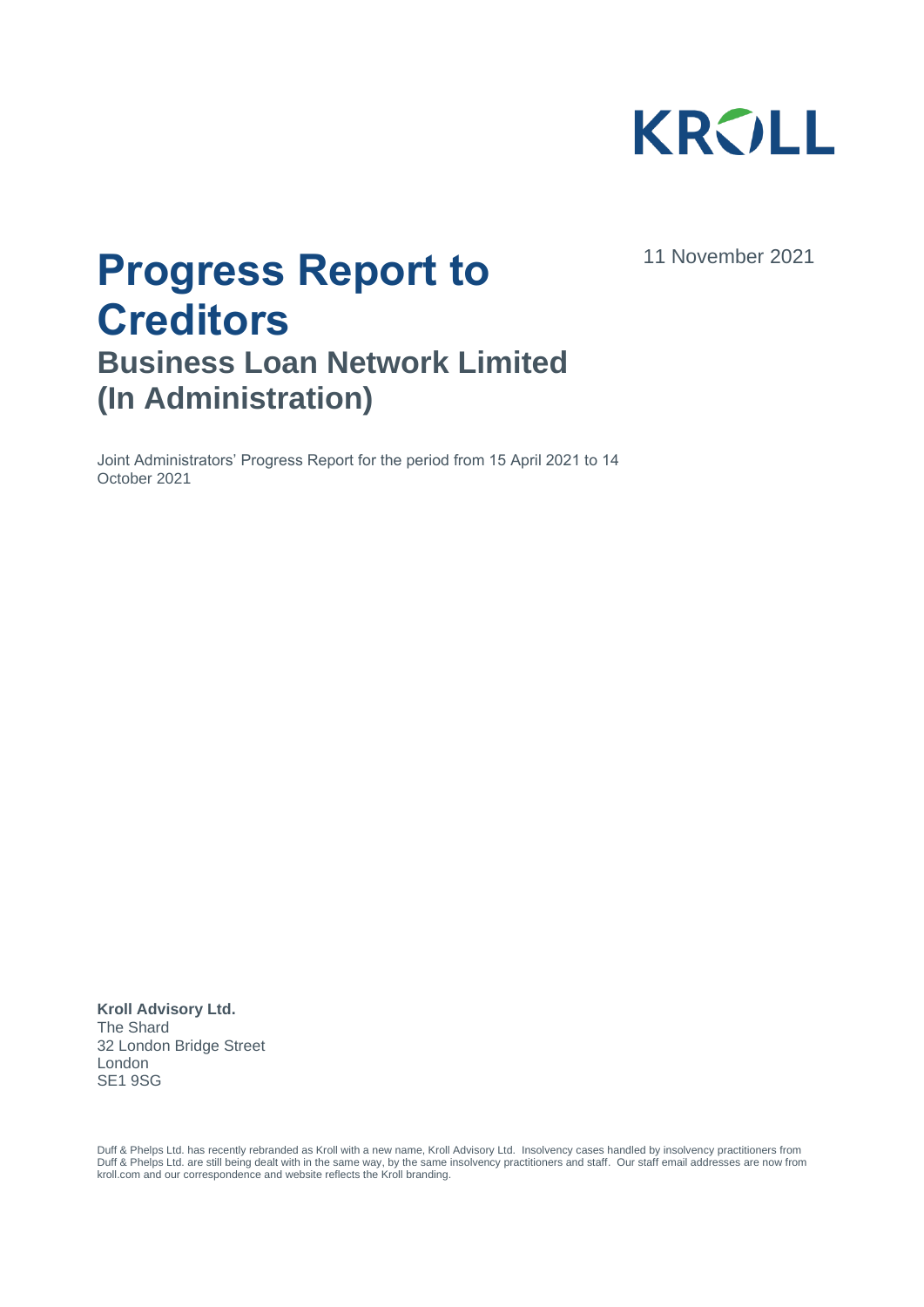#### **Contents**

|    | Introduction                                   | っ  |
|----|------------------------------------------------|----|
|    | 2. Creditor Summary                            | २  |
|    | 3. Progress of the Administration              | 5  |
|    | 4. Outcome for Creditors                       | 11 |
| 5. | <b>Other Matters</b>                           | 13 |
|    | 6. Fees, Expenses and Pre-Administration Costs | 14 |
| 7. | <b>Future Strategy</b>                         | 19 |

#### **Appendices**

| Appendix 1 - Statutory Information                                   | 20 |
|----------------------------------------------------------------------|----|
| Appendix 2 - Summary of Approved Proposals                           | 21 |
| Appendix 3 - The Joint Administrators' Receipts and Payments Account | 22 |
| Appendix 4 - Analysis of Time Charged and Expenses Incurred          | 24 |
| Appendix 5 - Narrative of work carried out for the Reporting Period  | 29 |
| Appendix 6 - Statement of Creditors' Rights                          | 36 |
| Appendix 7 - Definitions                                             | 37 |
| Appendix 8 - Notice about this Report                                | 40 |

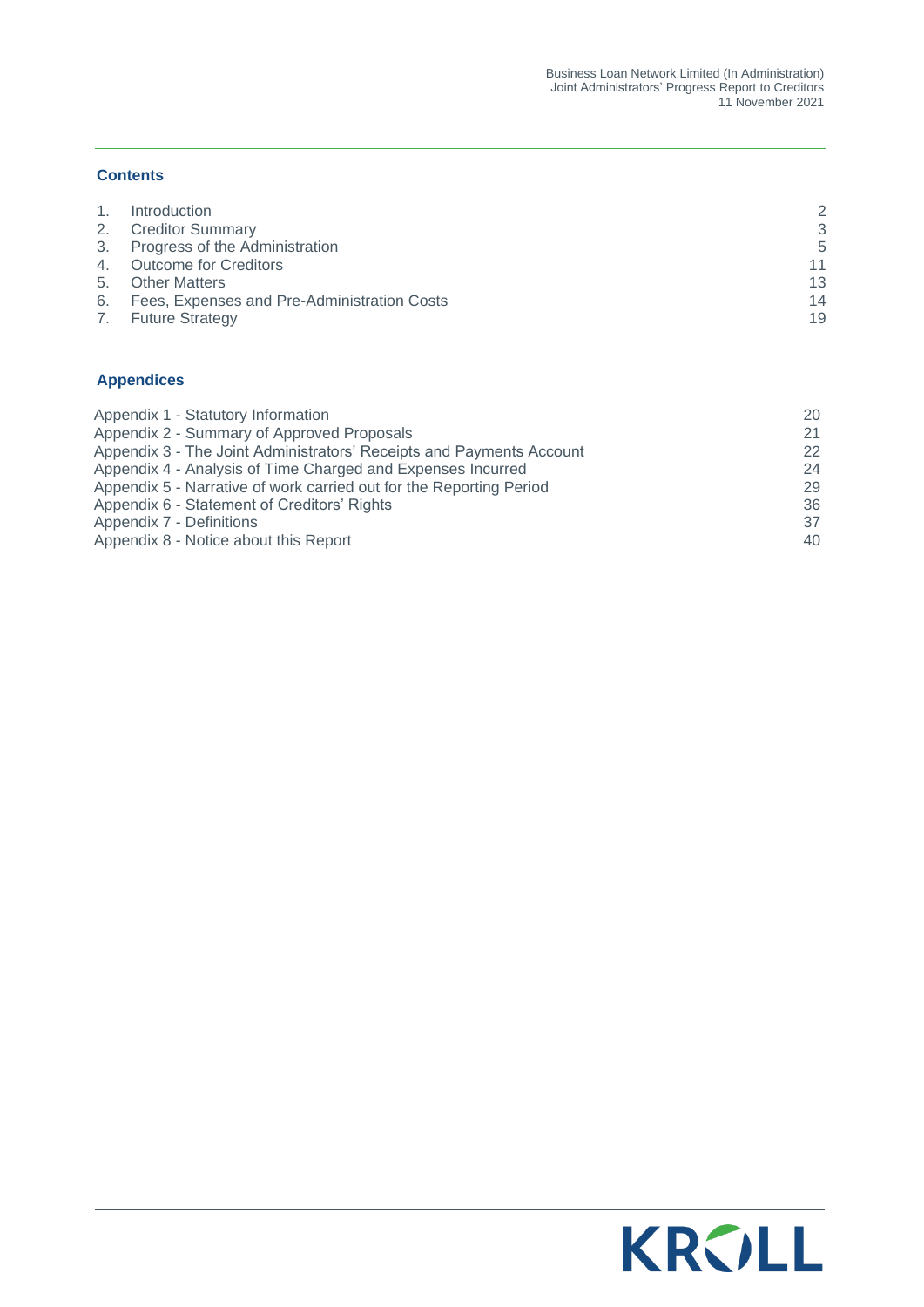#### <span id="page-2-0"></span>**1. Introduction**

The Joint Administrators were appointed on the Appointment Date by the Court, following an application by the Directors.

The Order was made by the High Court of Justice, Business and Property Courts of England and Wales, Insolvency and Companies List (Chd), Companies Court, Number 000680 of 2021.

This Progress Report provides an update on the Administration of the Company for the Reporting Period. It should be read in conjunction with the Proposals.

The Joint Administrators' have also explained their future strategy for the Administration and how likely it is that they will be able to pay each class of creditor.

You will find other important information in this Progress Report such as the costs the Joint Administrators have incurred.

A glossary of the abbreviations and definitions used throughout this document is attached at Appendix 7.

Please also note that an important legal notice about this Progress Report to Creditors is attached at Appendix 8.

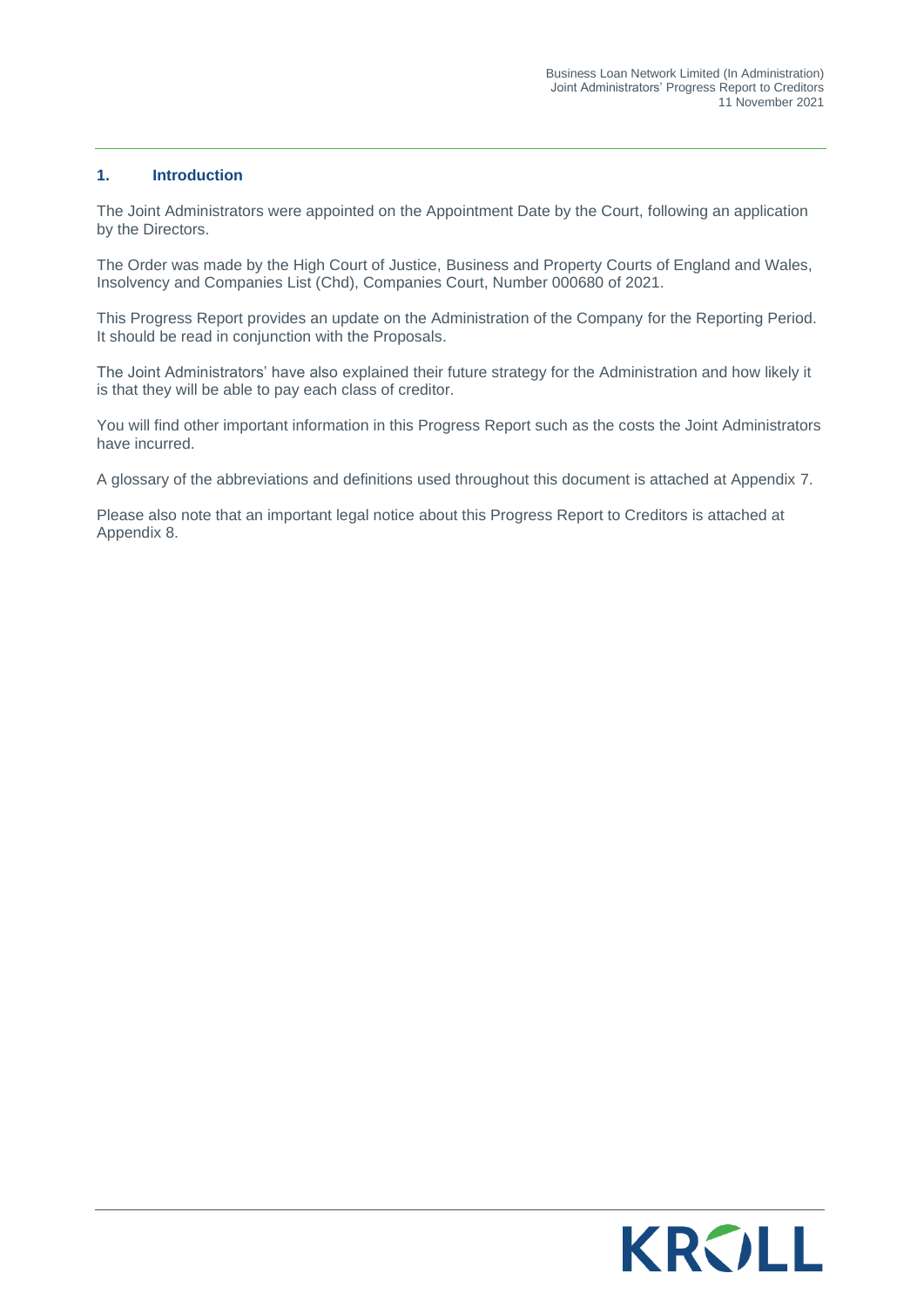#### <span id="page-3-0"></span>**2. Creditor Summary**

This Progress Report covers the Reporting Period.

#### **Summary of Proposals**

The Joint Administrators are pursuing the second objective, namely achieving a better result for the Company's creditors as a whole than would be likely if the Company were wound up without first being in Administration. The Joint Administrators consider that there is a real prospect that this is achievable for the reasons set out in the Report (paragraphs 117-125) and the Proposals, namely:

- a) There is a real prospect of higher net Loan Recoveries and BLN Fees and Costs being achieved in Administration as compared with Liquidation;
- b) That the making of an Administration Order will potentially reduce the extent of enquiries made which will significantly reduce costs to the benefit of the creditors of Company; and
- c) Overall, the costs of the Administration are likely to be less than the costs of Liquidation.

The Joint Administrators' Proposals for achieving the purpose of the Administration were approved without modification by creditors via deemed consent on 23 June 2021.

#### **Progress to Date**

Loans

As at the Appointment Date, there were 163 outstanding loans to 73 Borrowers. The outstanding principal loan value was c.£49.5m.

Since the Joint Administrators' appointment 12 loans have redeemed.

In conjunction with ESF (the Joint Administrators' appointed Loan Book Servicer), estimated Loan Recoveries have been revised to c.£22m (excluding accruing interest) and before deduction of BLN Fees and Costs.

#### Client Estate

As at the end of the Reporting Period and from Loan Recoveries, the Joint Administrators report that:

- £3,623,783 of Client Assets have been collected and allocated to Lenders' accounts;
- £230,621 has been received and allocated to the Company's client and is subject to the outcome of the ongoing legal review into the uncertainty of the priority of distribution between loan syndicates as mentioned at the below section titled "Client Money", and;
- £188,078 has been received and allocated to the Company's client, the overriding majority of which has since been allocated to Lenders' accounts.

The Joint Administrators have paid Lender Withdrawal requests from Client Assets totalling £1,960,791.

The Joint Administrators have paid Lender Withdrawal requests from the CMP totalling £1,524,665.

The Joint Administrators continue to process and pay Lender Withdrawal requests weekly.

The Joint Administrators request all Lenders submit Lender Withdrawal requests by logging onto the Platform and submitting same where they have uninvested client monies held in their account.

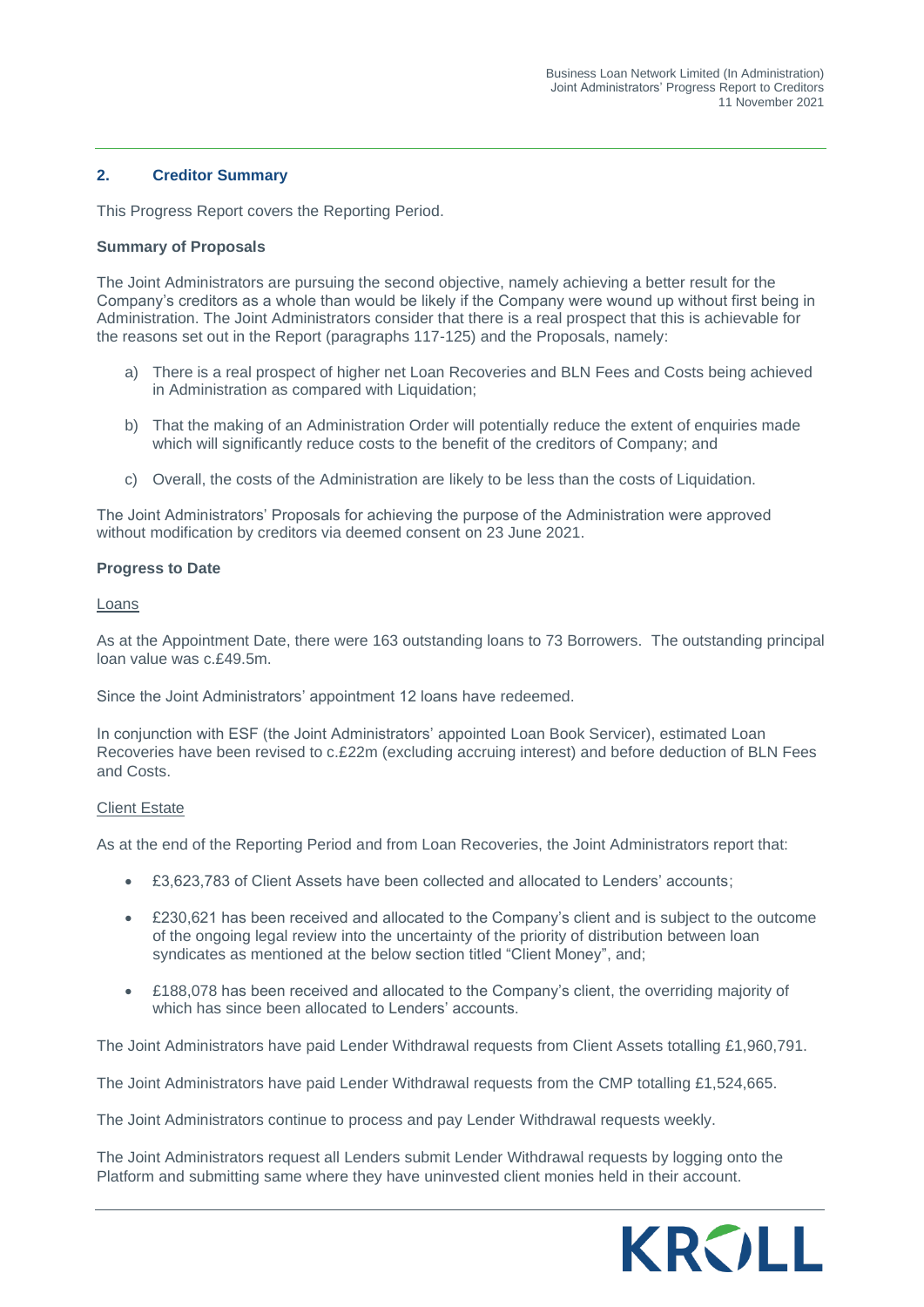#### Insolvency Estate

Based on these revised estimates, it is now estimated that BLN Fees and Costs could be c.£1.7m. This is an estimate and is subject to change.

At the Appointment Date, the Company held £189,170 in its bank accounts with Royal Bank of Scotland International and Barclays which, net of any applicable bank charges, have been transferred to the Joint Administrators' bank account.

During the Reporting Period, the Joint Administrators agreed a sale of the Company's office and IT equipment for £13,000 plus VAT.

The Joint Administrators were able to reach a consensual arrangement whereby ESF assumed responsibility for the Property and the payment of rent moving forward which enabled the Joint Administrators to recover the rent deposit after a small deduction in relation to dilapidations.

#### **Investigations**

The Joint Administrators have filed their confidential report with BEIS regarding the conduct of the Directors of the Company. The Joint Administrators are continuing to investigate certain matters.

#### **Outcome for Creditors**

The Company has no secured or preferential creditors.

Claims received from non-preferential unsecured creditors during the Reporting Period total £5,281,126.

Creditors should note that the Joint Administrators have not yet adjudicated on the merits of these claims and will not do so until it is known whether there will be sufficient funds available to enable a distribution to non-preferential unsecured creditors.

Based on the current information available to the Joint Administrators, it remains uncertain whether there will be sufficient asset realisations to enable a distribution to be paid to the non-preferential unsecured creditors of the Company.

Please note, this Progress Report provides Creditors with an account of the progress of the Administration of the Company in the Reporting Period. The Proposals issued to the Company's creditors are available to view at [www.ips-docs.com](http://www.ips-docs.com/) and paper copies can be provided free of charge by writing to Tom Marston at [BLN@kroll.com](mailto:BLN@kroll.com) or by post to Business Loan Network Limited (In Administration) c/o Kroll, The Shard, 32 London Bridge Street, London, SE1 9SG.

Unless otherwise stated, all amounts in this Progress Report and appendices are stated net of VAT.

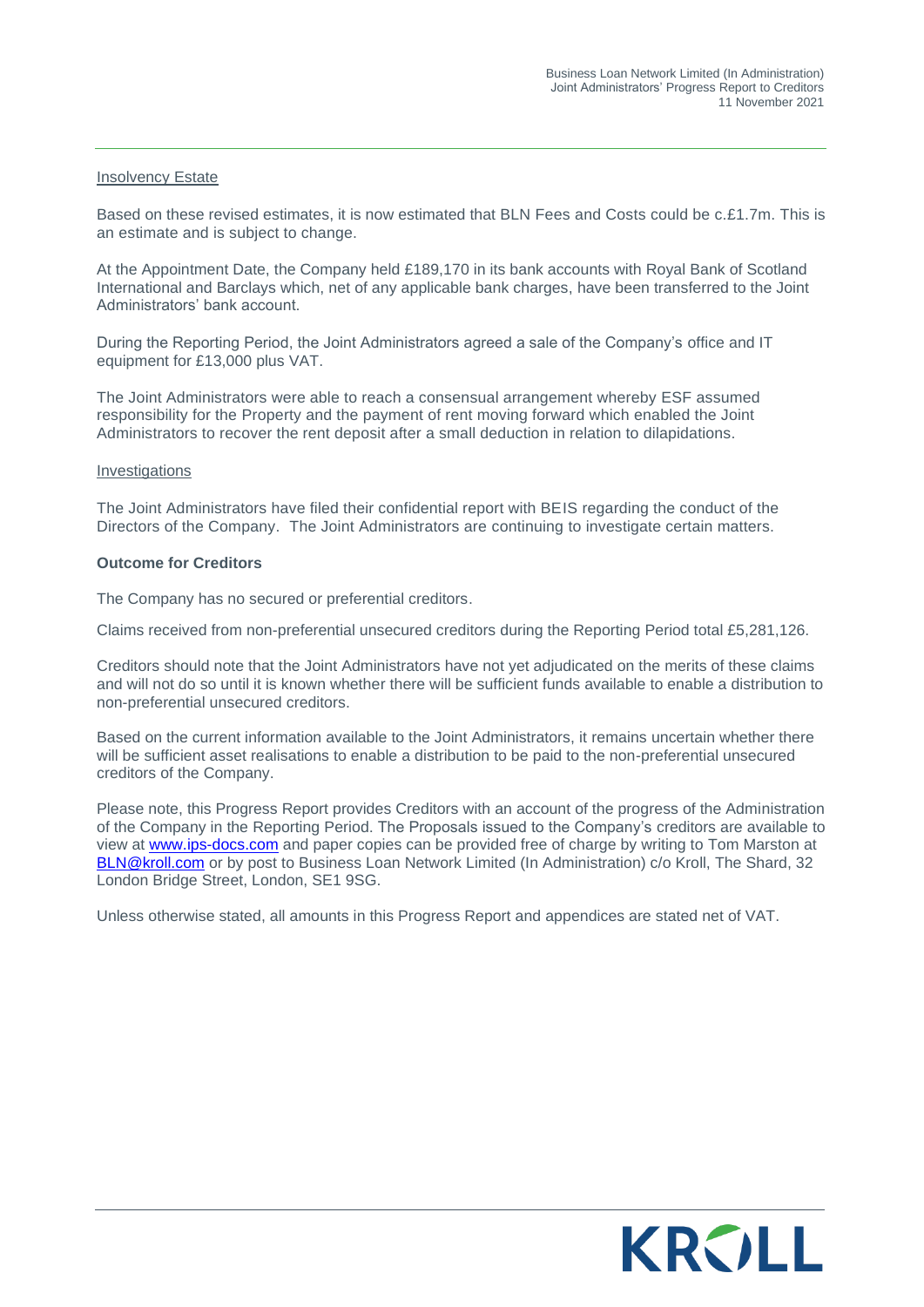#### <span id="page-5-0"></span>**3. Progress of the Administration**

The purpose of this section is to provide an update, both in terms of the Insolvent Estate and the Client Estate. Sections 3.1, 3.2 and 3.3 below are predominately a recap of information contained in the Proposals but are included given their importance and relevance.

#### **3.1 Purpose of the Administration**

As advised in the Proposals, the purpose of an Administration is to achieve one of the following hierarchical objectives:

- Rescuing the company as a going concern; or
- Achieving a better result for the company's creditors as a whole than would be likely if the Company were wound up (without first being in Administration); or
- Realising property in order to make a distribution to one or more secured or preferential creditors.

The first objective will not be achievable as there are insufficient funds and assets available to enable the Company to be rescued as a going concern.

The Joint Administrators are pursuing the second objective, namely achieving a better result for the Company's creditors as a whole than would be likely if the Company were wound up without first being in Administration. The Joint Administrators consider that there is a real prospect that this is achievable for the reasons set out in the Report (paragraphs 117-125) and the Proposals, namely:

- A. There is a real prospect of higher net Loan Recoveries and BLN Fees and Costs being achieved in Administration as compared with Liquidation;
- B. That the making of an Administration Order will potentially reduce the extent of enquiries made which will significantly reduce costs to the benefit of the creditors of Company; and
- C. Overall, the costs of the Administration are likely to be less than the costs of Liquidation.

The Joint Administrators' Proposals for achieving the purpose of the Administration were approved without modification by creditors via deemed consent on 23 June 2021.

#### **3.2 Strategy of the Administration**

The Joint Administrators' strategy remains as follows, being to:

- $\triangleright$  Continue with the wind-down of the remaining Loans during the Administration process for the benefit of Lenders and the Company;
- ➢ Distribute Client Money to Lenders; and
- ➢ Realise the Company Assets for the benefit of the Company's creditors.

Pursuant to the permissions granted by the Court to utilise Client Assets, the Joint Administrators' current methodology is to retain 25% of Client Assets, being the 25% Retention, realised following the Joint Administrators' appointment, and the 75% balance to which Lenders are entitled will be allocated to relevant Lenders' accounts and made available for distribution, subject to appropriate Anti Money Laundering and Know Your Client checks being completed. The 25% Retention is and will be utilised by the Joint Administrators to meet the necessary costs of dealing with Client Assets.

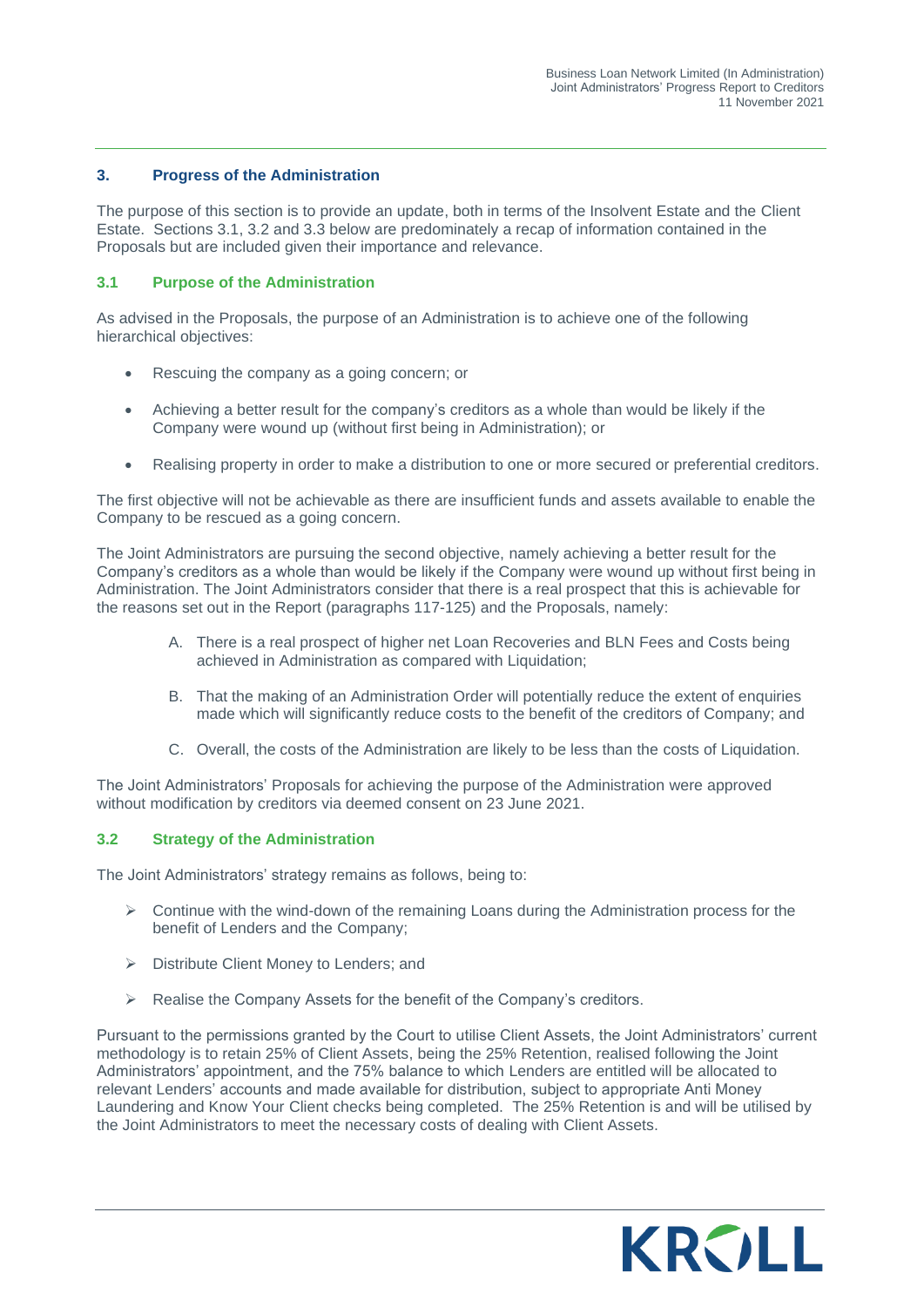It is anticipated that once Loans and Company Assets have been recovered to the extent possible and the costs and expenses of the Administration and dealing with Client Assets are known with more certainty, a costs allocation plan will be formulated whereby the costs of dealing with the Client Assets will be fairly allocated across Lenders and to the extent applicable, any funds then remaining will be distributed amongst Lenders.

There will be consultation with the Creditors' Committee (see below for further information) regarding the cost allocation plan and, if considered necessary, possibly an application to the Court for approval prior to implementation. In addition, the FCA will be kept informed throughout.

It is possible that the cost allocation plan may affect the value of any unsecured claims which Lenders may have against the Company.

#### **3.3 Loans**

As at the Appointment Date, there were 163 outstanding loans to 73 Borrowers. The outstanding principal loan value was c.£49.5m.

The Proposals advised that the Report, which was based on estimates provided by the Company prior to the Administration, estimated that Loan Recoveries could be c.£25.9m (excluding accruing interest) but before deduction of BLN Fees and Costs and that it could take up to 5 years for all loans to be recovered and that this information was based on estimates at the time and subject to amendment.

Since the Joint Administrators' appointment, time has been invested reviewing Loans to understand each loan as well as their future realisation strategies. This work has involved obtaining and reviewing records, liaising with ESF (the Joint Administrators' appointed Loan Book Servicer), speaking with solicitors and/or insolvency practitioners who have been appointed to deal with loans in default or enforcement processes as well as other stakeholders.

Further, the Joint Administrators have established a framework to enable the Joint Administrators to provide effective scrutiny and oversight and input into loan recovery strategies. This framework includes the provision of data, weekly meetings, loan specific communications, as required, as well as month end loan book reviews.

In conjunction with ESF, estimated Loan Recoveries have been revised to c.£22m (excluding accruing interest) before deduction of BLN Fees and Costs. The reduction in estimated Loan Recoveries relates solely to a group of non-performing loans and, to some extent, is because of prudent estimation. The estimates for the majority of other loans have slightly increased on an overall basis. It should also be noted that the current estimate does not include the recovery of accrued interest, which is likely to be material in certain cases, recoveries from some personal and corporate guarantees and other potential avenues of recovery. Accordingly, the Joint Administrators wish to make clear that this estimate is likely to change.

Lenders will continue to receive syndicate updates on Loans for which they are invested by email in the usual way and it is recommend Lenders continue to review these when received for further information. Since the Joint Administrators' appointment, approximately 160 syndicate updates have been sent to Lenders across 51 loans.

ESF, in conjunction with the Joint Administrators' oversight, continue to liaise with Borrowers with the aim of securing Loan Recoveries.

The next sections provide an update with regard to Loan Recoveries and the collection of BLN Fees and Costs for the Client Estate and Insolvency Estate respectively.

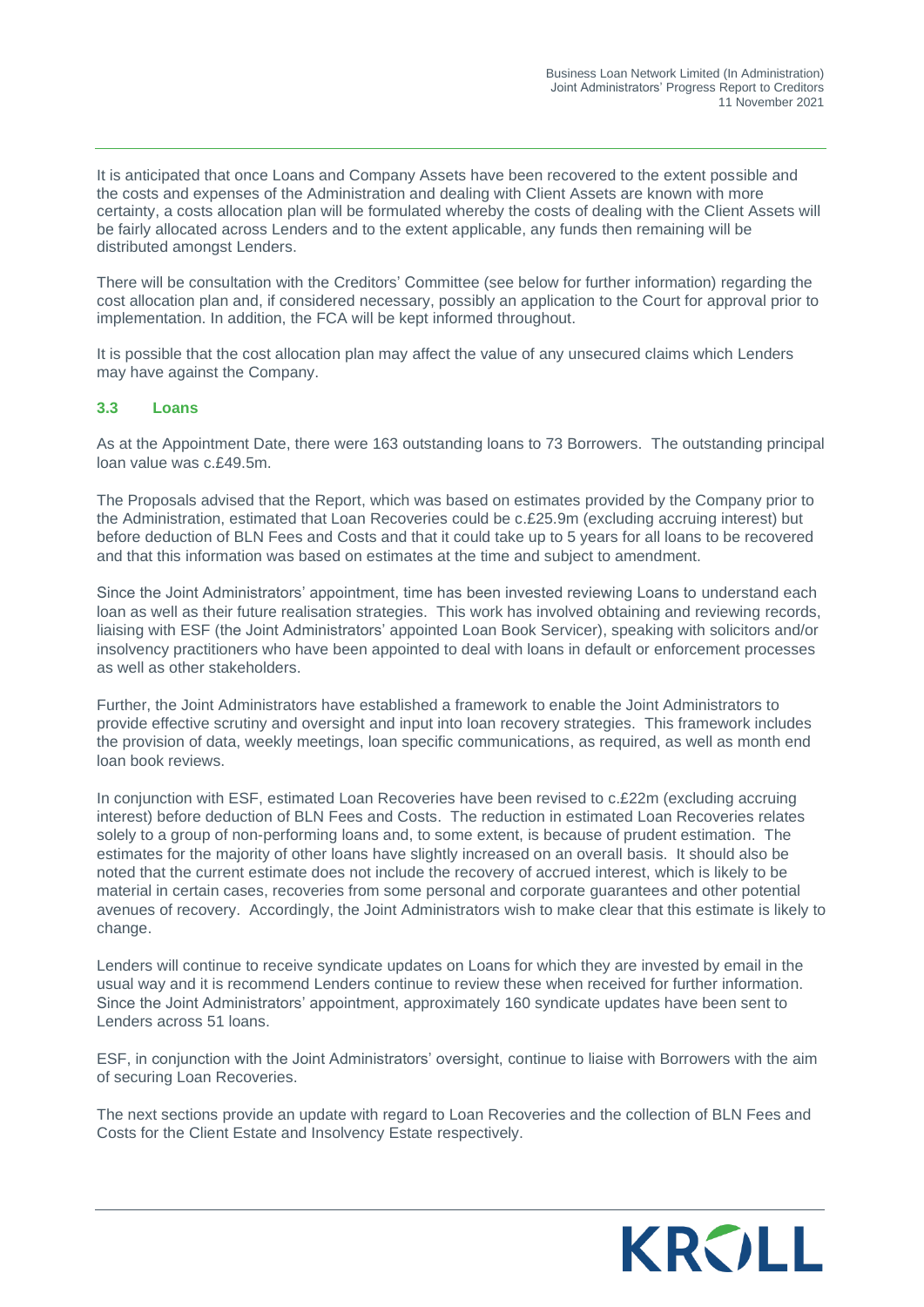#### **3.4 Client Estate**

This section deals with assets which are subject to the proprietary rights of Lenders, predominately being Client Money and Client Assets as well as other associated matters.

Assets within the Client Estate do not form part of the Insolvency Estate but are included here for reference given the close relationship between them.

#### **Client Assets**

Client Assets are amounts from Loan Recoveries from Loans received after the Joint Administrators' appointment to which Lenders are entitled. Client Assets are held by the Company in a client account specifically for this purpose.

As at the end of the Reporting Period, the Joint Administrators report that:

- £3,623,783 of Client Assets have been collected and allocated to Lenders' accounts;
- £230,621 has been received and allocated to the Company's client and is subject to the outcome of the ongoing legal review into the uncertainty of the priority of distribution between loan syndicates as mentioned at the section below titled "Client Money", and;
- £188,078 has been received and allocated to the Company's client, the overriding majority of which has since been allocated to Lenders' accounts.

The abovementioned Client Asset receipts have been derived from 12 loan redemptions predominately.

An update concerning Lender Withdrawals from Client Assets is detailed below.

As noted above, the 25% Retention will be retained by the Joint Administrators as a provision to meet the necessary costs of dealing with Client Assets as ordered by the Court and summarised at Section 3.2 above. As at the end of the Reporting Period, £896,270 of Client Assets had been collected and allocated to the 25% Retention account to meet approved costs. Approved paid costs as at the end of the Reporting Period total £725,354 (inc VAT). Further information regarding approved costs incurred and paid from the 25% Retention is included at Section 6.2 below.

#### **Client Money**

In accordance with the FCA's Client Assets Sourcebook (CASS), Client Money held by the Company at the time of Joint Administrators appointment (i.e. monies held in Lenders' accounts with the Company), are to be reconciled and notionally pooled, forming a client money pool ("CMP").

The CMP totals £2,799,793. Of this, £725,277 has been allocated into the client account but had not yet been allocated to Lenders. Of this, £35,207 was being retained for legal costs with £690,670 relating to recovery proceeds received where legal uncertainty exists as to the priority of distribution between loan syndicates. It is understood relevant Lenders have been notified in this regard prior to the Joint Administrators' appointment.

During the Reporting Period, £31,712 of the £35,207 has been allocated to Lenders' accounts and, with regard to the £690,670, the Joint Administrators, in conjunction with gunnercooke, have conducted an extensive financial and legal review of the uncertainty of the priority of distribution between loan syndicates. The matter is currently being considered by Counsel and a further update will be provided to those affected, in due course. It should be noted that the Joint Administrators' aim is to find an efficient, fair solution for as little cost as possible.

An update concerning Lender Withdrawals from the CMP from client monies allocated to Lenders' accounts is detailed below.

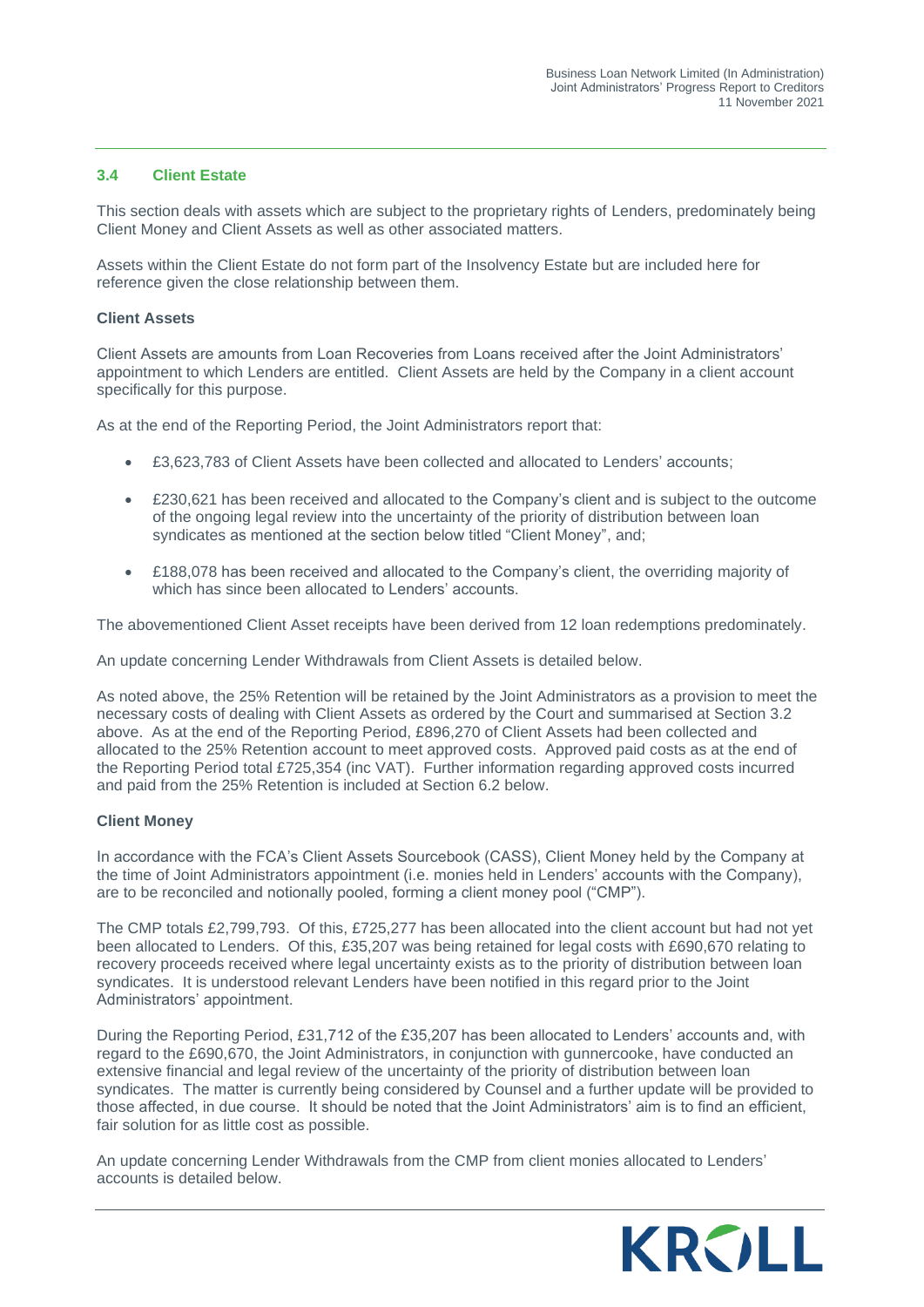#### **AML/KYC and Lender Withdrawals**

By way of reminder, the Joint Administrators are required to ensure that appropriate Anti Money Laundering and Know Your Client checks have been performed prior to permitting Lender withdrawals ("AML & KYC").

This applies to Lender withdrawals from both the CMP and Client Assets.

As reported to Lenders via the Notice to Lenders dated 14 July 2021, given the majority of Lenders' accounts had been reviewed and approved from an AML & KYC perspective following considerable effort, the processing and payment of submitted Lender Withdrawal was able to be commenced, being a key aim of the Administration strategy.

Following that announcement, daily payment runs were processed in order to pay all submitted Lender Withdrawal Requests, which was subsequently completed within a few weeks.

As at the end of the Reporting Period, the Joint Administrators have paid the following amounts to Lenders:

- CMP £1,524,665
- Client Assets £1,960,791

Further, as at the end of the Reporting period, the following amounts were held in BLN's client accounts:

- CMP £1,274,995
- Client Assets £1,358,635

The Joint Administrators will continue to process and pay Lender withdrawal requests weekly as previously advised as well as request and process any outstanding AML/KYC information, the majority of which is awaited from relevant Lenders.

#### Request to Lenders to submit Lender Withdrawal Requests

As previously advised, the Joint Administrators, together with their appointed servicer, ESF, wish to pay to Lenders all their uninvested client monies allocated to their accounts at the earliest opportunity.

In this regard, please can Lenders review their account with the Company by logging onto the Platform at <https://www.businessloannetwork.co.uk/> to check whether they hold uninvested client monies. If Lenders do hold uninvested client monies in their accounts, the Joint Administrators ask Lenders to submit a Lender Withdrawal Request as soon as reasonably practicable to request withdrawal of funds.

#### **Other**

For completeness, the Joint Administrators also advise that they have:

- Developed and implemented a framework with ESF which ensures effective oversight and/or control of, in addition to Loan Recoveries as mentioned above, operational matters, to include:
	- o AML/KYC
	- o Client accounts
	- o Banking
	- o Lender withdrawals
	- o Regulatory oversight
	- o Weekly reporting of financial data pertaining to the Client Estate (now automated)

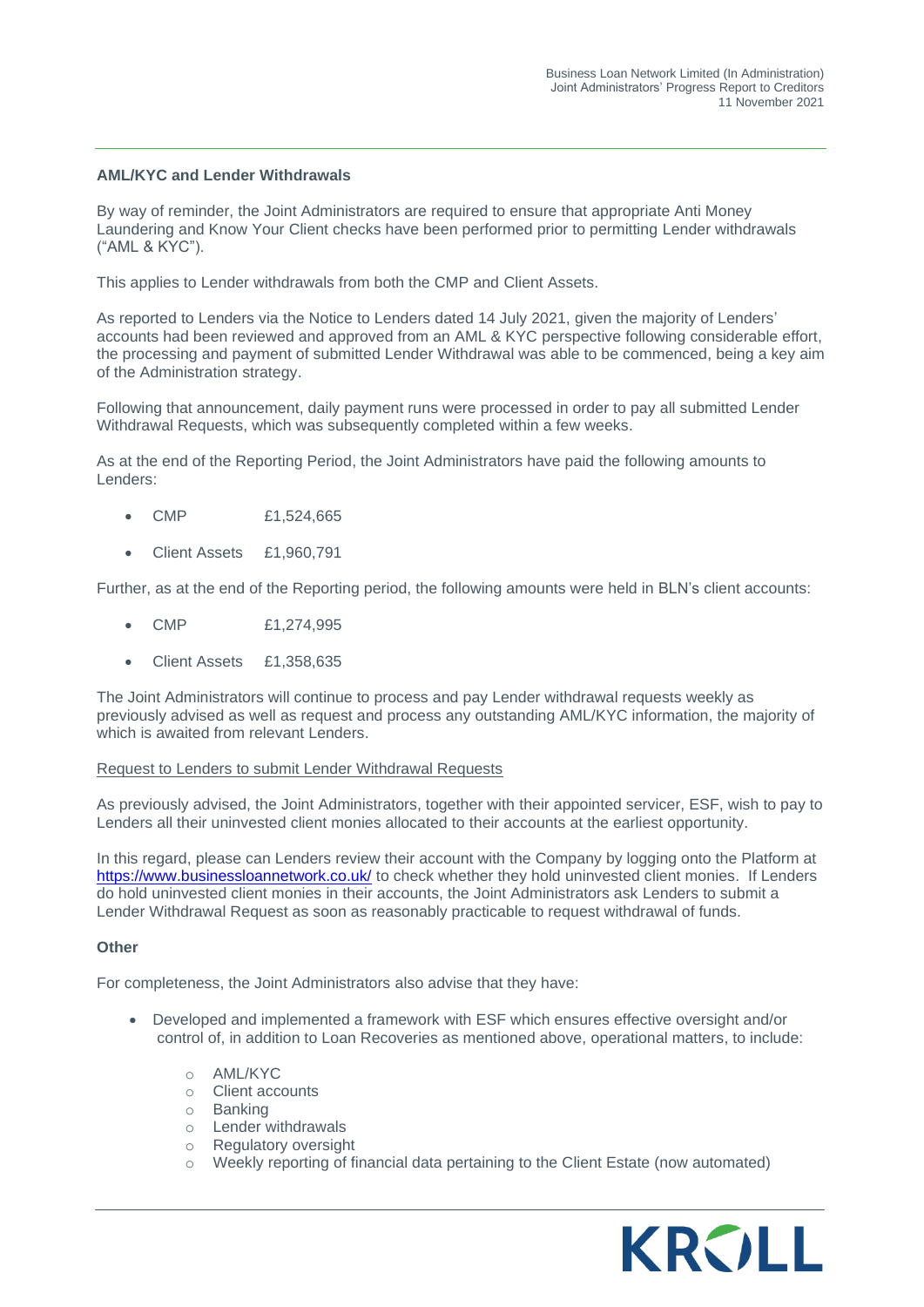- Implemented platform Software Updates to provide useful information to Lenders via the online platform but also automate the accounting and recording of the calculation and deduction of the 25% Retention as well as the accounting and recording of Client Money and Client Asset activity;
- Ensured completion of daily client money reconciliations, and;
- Held regular meetings with ESF, dealing with all relevant matters concerning the Client Estate.

#### **3.5 Insolvency Estate**

This section deals with Company Assets which belong to the Company or to which its entitled.

Company Assets are assets included with the insolvency estate and are available for distribution to creditors after the costs and expenses of the Administration have been deducted.

Realisations during the Reporting Period are set out in the Joint Administrators' Receipts and Payments Account at Appendix 3.

#### BLN Fees and Costs

The Company derives its income from fees charged to Borrowers included within Loan Recoveries from Loans for the Company's own account as well as reimbursement of other costs it has incurred on behalf of Lenders, being defined as BLN Fees and Costs.

The majority of BLN Fees and Costs are due in the future but £762,609 had accrued and was owing to the Company as at Appointment Date based on the data from Company's records. These accrued but unpaid amounts relate to non-performing loans.

The Report, which was based on estimates provided by the Company prior to the Administration, estimated that BLN Fees and Costs could be c.£1.9m. It was noted that this was an estimate and was likely to change over time and subject to amendment.

As mentioned at Section 3.3, in conjunction with ESF, estimated Loan Recoveries have been revised and based on those revised estimates, it is now estimated that BLN Fees and Costs could be c.£1.7m. As noted above, this is an estimate and is subject to change. The Joint Administrators will provide further updates in their progress reports.

In the Reporting Period, the Joint Administrators have collected, as shown on the Receipts and Payments Account at Appendix 3, £84,197 and £136,115 of BLN Fees and Costs.

ESF, as Loan Book Servicer, continues to collect in Loans as well as BLN Fees and Costs.

#### Buy Back Loans

The Company bought certain loan parts relating to the Gould Loans from Lenders prior to the Appointment Date. Any Loan Recoveries in respect of those loan parts will be for the Insolvency Estate.

Prior to the Appointment Date, the Company had commenced recovery proceedings against a professional adviser and had issued a Letter of Claim on 23 July 2020 seeking damages of £610k. The legal recovery action regarding this claim remains ongoing.

The Joint Administrators are unable to disclose further details at this time so not to prejudice any potential future recovery actions and updates will be provided to creditors in the Joint Administrators' progress reports to creditors, as appropriate.

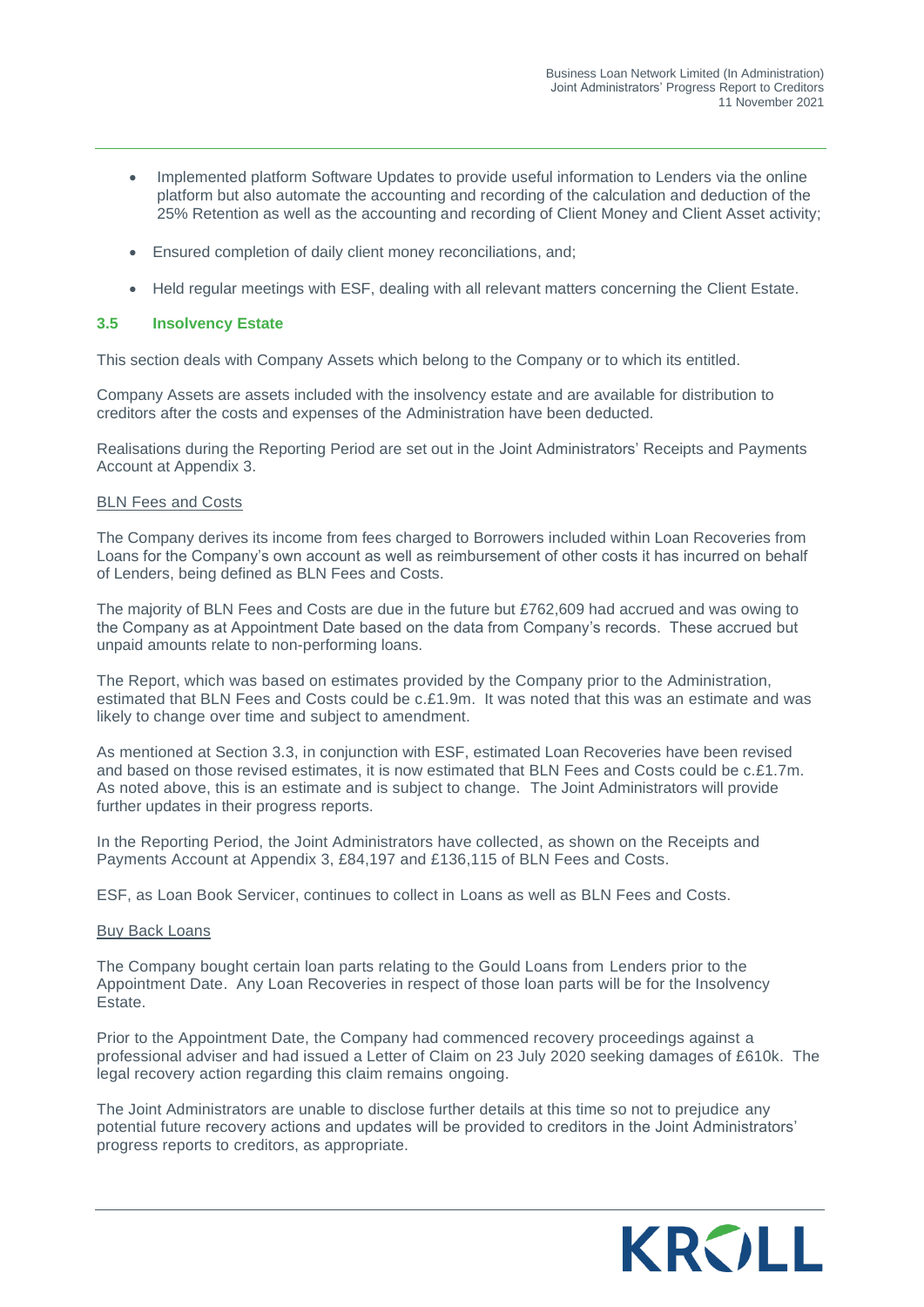#### Cash at Bank

As advised in the Proposals, at the Appointment Date, the Company held £189,170 in its bank accounts with Royal Bank of Scotland International and Barclays.

The account balances, net of any applicable bank charges have been transferred to the Joint Administrators' bank account.

#### Plant, Property and Equipment

As noted in the Proposals, the Company owned certain items of office and IT equipment at the Company's leased premises at 2-3 Charter Point Way, Ashby-de-la-Zouch, Leicestershire.

The book value of this equipment per the Company's records was £12.9k.

During the Reporting Period, the Joint Administrators engaged Peter Atkinson (MRICS and RICS Registered Valuer) at Hilco Valuation Services to conduct a professional desktop valuation in respect of this equipment. This desktop valuation confirmed that the equipment was valued as follows:

- ➢ Market Value in Situ on a Desktop Basis as at 24/05/21 £15,730
- ➢ Market Value ex Situ on a Desktop Basis as at 24/05/21 £5,615

During the Reporting Period, the Joint Administrators agreed a sale of these items to ESF Capital Limited for £13,000 plus VAT. This transaction completed on 12 August 2021 and was based upon the recommendation of the independent valuation agent. The sale proceeds were received in full from ESF Capital Limited during the Reporting Period and no further realisations are anticipated in this regard. This disclosure has been made in accordance with SIP 13 given that the office and IT equipment was sold to a connected party.

#### Rent Deposit

The Company leased its trading premises and had paid a rent deposit in the amount of £46,000 in relation to the Property.

During the Reporting Period, the Joint Administrators have been in discussions with the landlord and ESF and were able to reach a consensual arrangement such that ESF assumed responsibility for the property and the payment of rent moving forward but which enabled the Joint Administrators to recover £33,381 following a small deduction in relation to dilapidations.

During the Reporting Period, the Joint Administrators have also recovered small business rates refund of £2,039.

#### Intellectual Property

The Company previously traded as ThinCats and was the registered owner of the trademark "ThinCats", up to October 2020.

Following receipt of an independent valuation, the Company sold the registered trademark and any other intellectual property associated with the ThinCats brand to ESF in October 2020, prior to the appointment of the Joint Administrators.

During the Reporting Period, the Joint Administrators have been conducting a review of the Company's records (including valuation advice) in order to assess whether appropriate consideration was received for the transferred assets. Enquiries in relation to this are ongoing and the Joint Administrators will provide a further update in their next report to creditors.

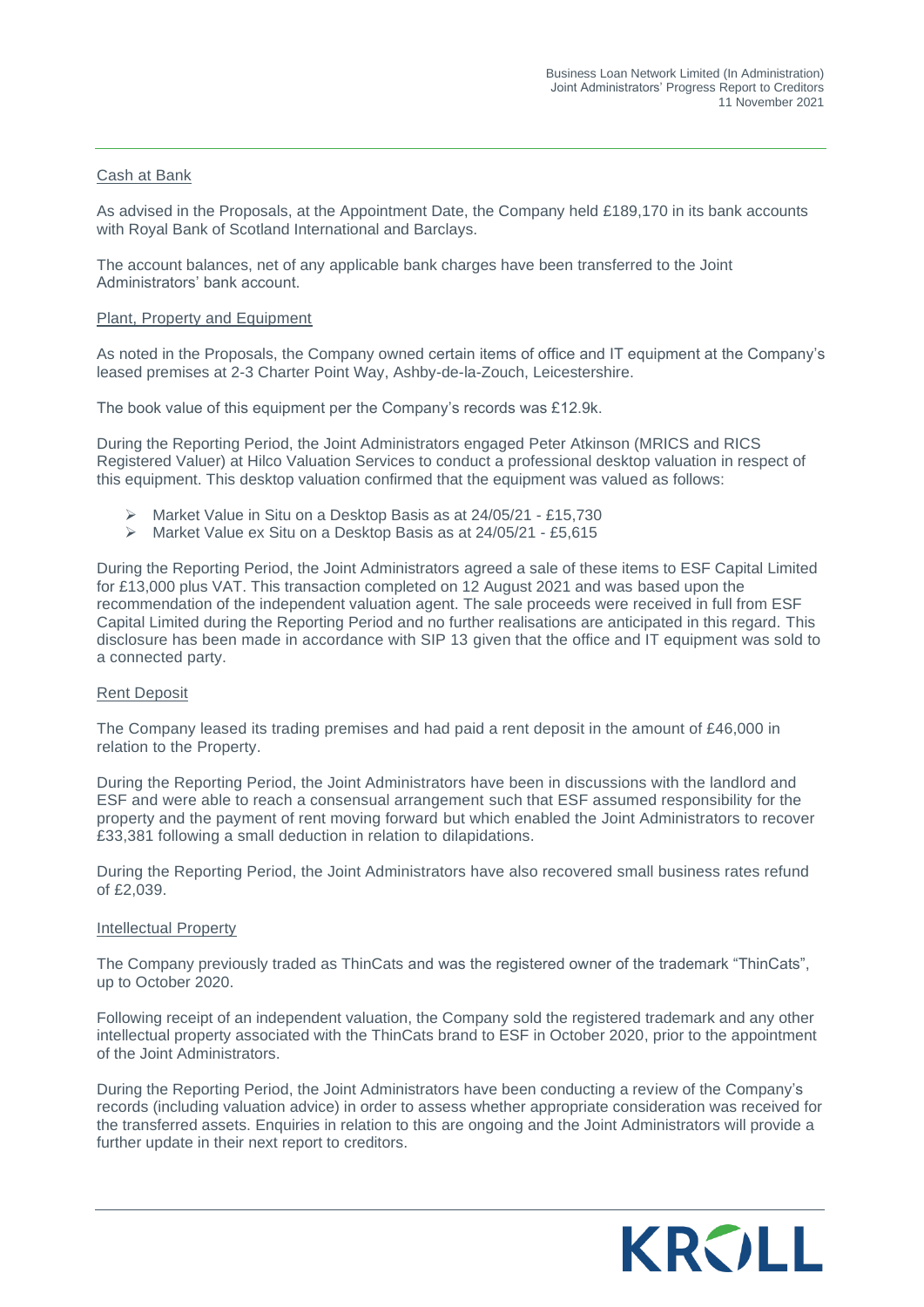#### **Investments**

The Company owns 25.48% of ordinary shares in TAL.

It is understood that the Company entered into a Joint Venture arrangement agreement with TAL to provide software and a licence for the use of certain intellectual property in exchange for the issue of ordinary shares in.

The Company has ascribed no monetary value to the investment in TAL and has not received any dividend or other income from TAL.

The Joint Administrators are currently reviewing the agreements between the Company and TAL and will determine whether the investment has any realisable value.

The Joint Administrators will provide a further update in their next report to creditors.

#### **3.6 Investigations**

The Joint Administrators have reviewed the affairs of the Company to ascertain whether there are any actions which could be taken to increase recoveries for creditors.

The Joint Administrators' investigations included a detailed review of the Company's bank statements, financial records, minutes of board meetings, other company records as well as engaging with parties formally engaged by the Company.

In addition, the Joint Administrators have been engaging with the Directors to understand the nature of certain transactions and the rationale behind certain decisions made in the period prior to the Administration. This has included seeking the completion of questionnaires from each of the directors in office within the three-year period prior to the Administration.

The investigations have identified certain matters which are currently subject to further investigation and clarification, to include the sale of the intellectual property mentioned above. The Joint Administrators wish to make clear that, at this stage, no claims have been identified and that the ongoing investigations might conclude that no further work be undertaken.

The Joint Administrators will update creditors further in their next report.

Please note that the Joint Administrators cannot, at this stage, provide any further information regarding the ongoing investigations as it may hamper any further action that may be required. However, should any of the Company's creditors have information concerning the Company's affairs that they would like to bring to the Joint Administrators' attention, please do so by writing to **BLN@kroll.com** or by post to Business Loan Network Limited (In Administration) c/o Kroll, The Shard, 32 London Bridge Street, London, SE1 9SG.

The Joint Administrators have a statutory obligation to file a report with BEIS concerning the conduct of all directors of the Company that served in the three years prior to the Joint Administrators appointment. The Joint Administrators have filed their confidential report with BEIS regarding the conduct of the Directors of the Company.

#### <span id="page-11-0"></span>**4. Outcome for Creditors**

#### **4.1 Secured Creditors**

The Company has no secured creditors.

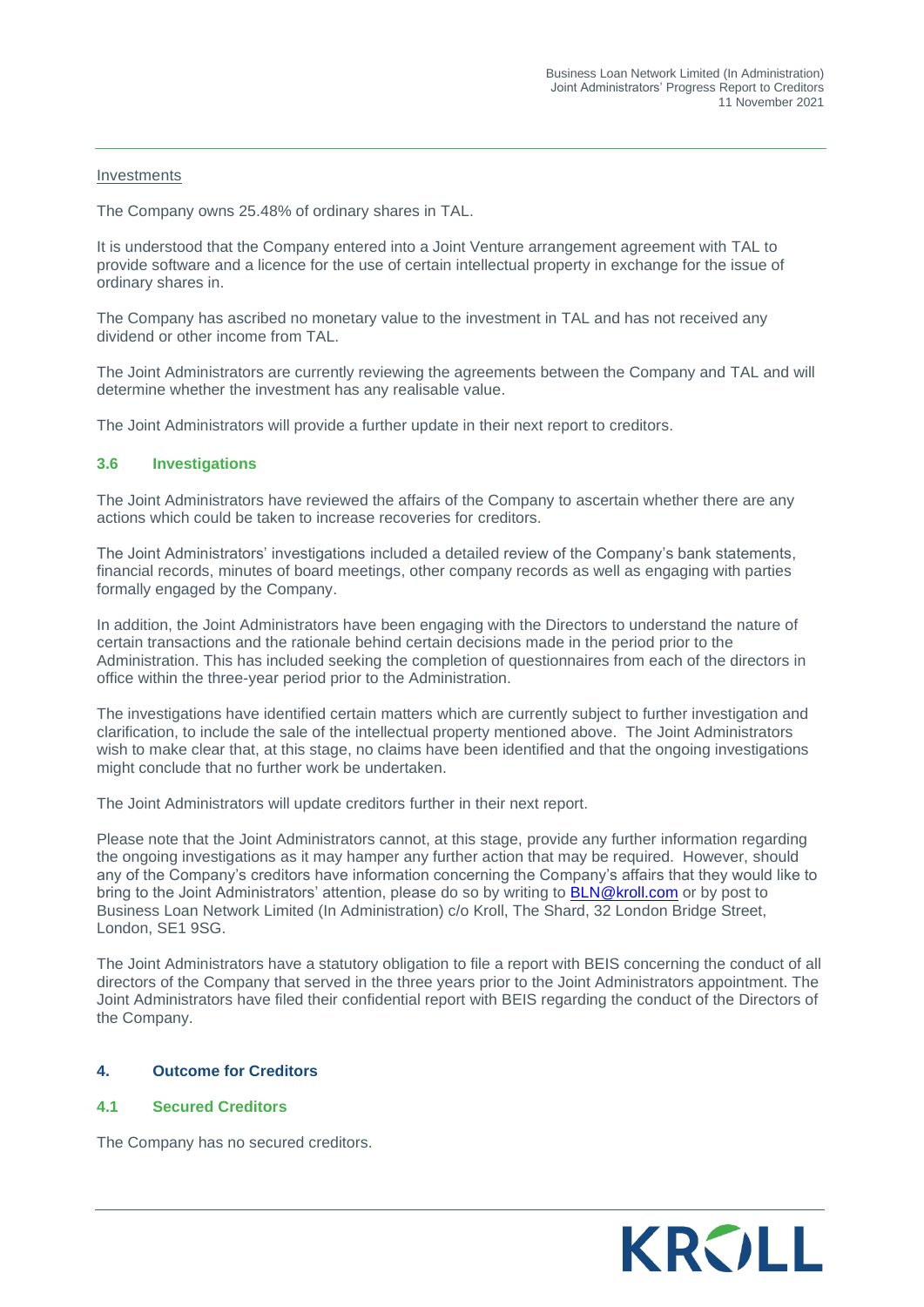#### **4.2 Preferential Creditors**

The Company has no preferential creditors.

#### **4.3 Prescribed Part**

The Company is not subject to any floating charges and, therefore, the prescribed part provisions do not apply.

#### **4.3 Non-Preferential Unsecured Creditors**

As per the Proposals, according to the SOA there are non-preferential unsecured creditors of the Company with claims of £783,251 as at the Appointment Date, summarised as follows:

| Creditor                                   | C       |
|--------------------------------------------|---------|
|                                            |         |
| <b>HMRC</b>                                |         |
| <b>Trade and Expense Creditors</b>         | 2,601   |
| Employees (unsecured element)              |         |
| <b>ESF</b>                                 | 382,710 |
| Lenders (see below note)                   | 388,929 |
| Other non-preferential unsecured creditors | 9,011   |
| <b>Total</b>                               | 783,251 |

As previously advised, it is important to note that the amount owed to Lenders in the table above and as per the SOA relates solely to the principal liabilities owed to those Lenders specifically in relation to the complaint upheld by the Company on 22 January 2021 as detailed in the Proposals.

The SOA also does not quantify the amounts potentially owed to other Lenders, including upheld FOS determinations - see below for further information.

The figures provided in the above table and in the SOA do not affect creditors' rights to submit a claim and for a different amount.

Claims received from non-preferential unsecured creditors (including all contingent Lender creditors) during the Reporting Period total £5,281,126.

Creditors should note that the Joint Administrators have not yet adjudicated on the basis of these claims and will not do so until it is known whether there will be sufficient funds available to enable a distribution to non-preferential unsecured creditors.

Based on the current information available to the Joint Administrators, it remains uncertain whether there will be sufficient asset realisations to enable a distribution to be paid to the non-preferential unsecured creditors of the Company. A further update in this regard will be provided to creditors in the Joint Administrators' next report to creditors.

#### **Lenders**

The essence of a P2P platform is that the proceeds of loans the Company facilitates are not its property. The Lenders to those loans are those who chose, via the Company's platform, to invest in them. Any shortfall in recovery suffered by Lenders to any particular loan does not, of itself, give rise to a claim against the Company.

As noted in the Proposals, in the circumstances of this matter, for the purposes of the approval process of these Proposals and the establishment of a Creditors' Committee, the Joint Administrators have decided to treat all Lenders as contingent creditors in this regard. In doing so, the Joint Administrators are not admitting any Lender's claim as to validity or value.

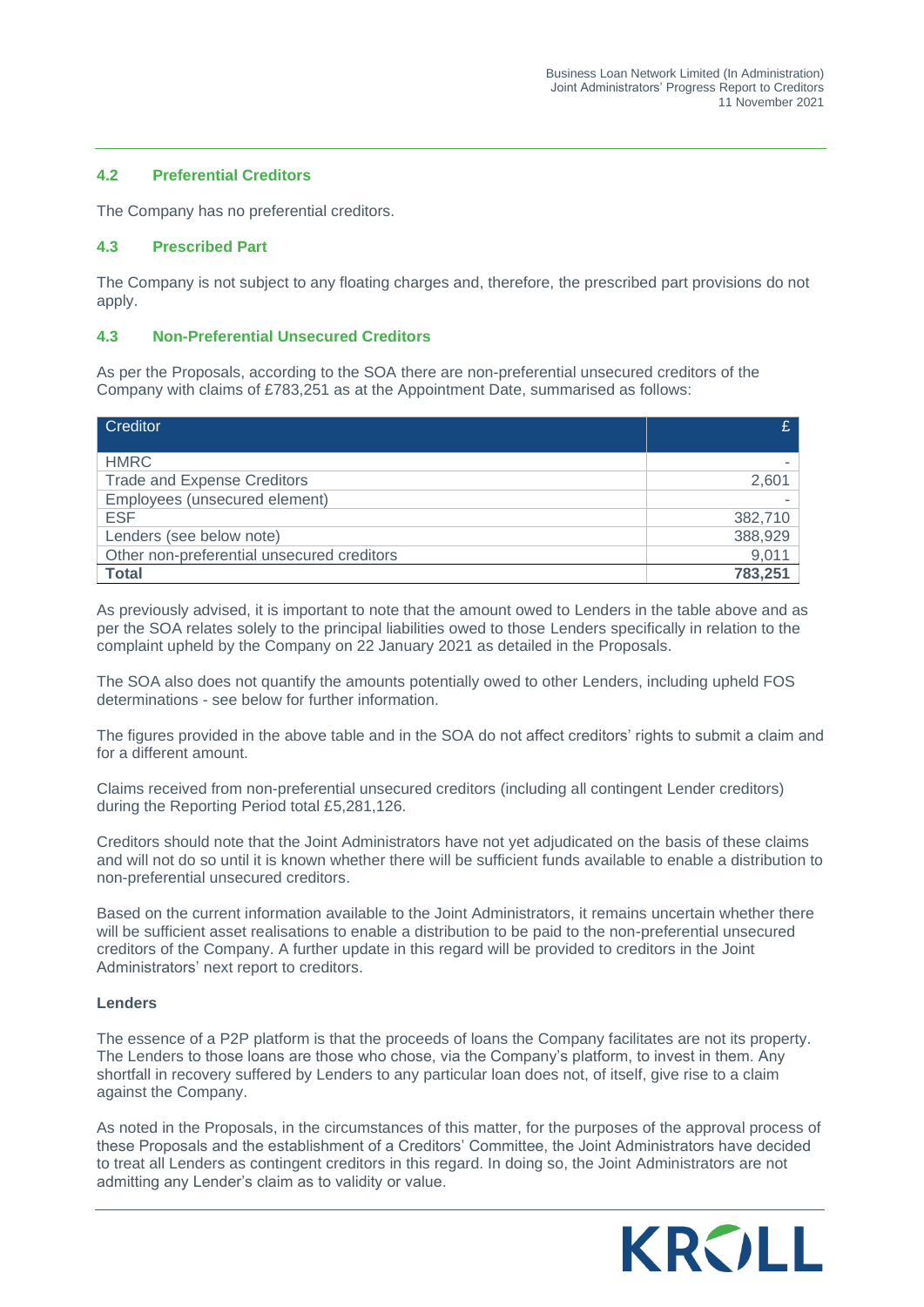#### Lenders who have complained to FOS

The Company continues to be regulated by the FCA and relevant regulatory provisions still apply. The Joint Administrators are continuing to discuss this with their legal advisers but are aware that by s.228(5) of the Financial Services and Markets Act 2000 (which provides "If the complainant notifies the ombudsman that he accepts the determination, it is binding on the respondent and the complainant and final").

Absent any grounds on which to challenge the determination as being one which no reasonable authority could have made, the Joint Administrators appear to be bound to accept any such award as an unsecured liability of the Company.

The Joint Administrators are also aware of the provisions of DISP 1.3.2(AG) which provides that the results of an Ombudsman's finding should be "effectively applied in future complaint handling" and "where appropriate upheld".

These, and other relevant provisions will be taken into account should the Joint Administrators be in a position to adjudicate on Lender's claims against the Company.

#### How to Submit a claim in the Administration

If not already done so, Lenders who wish to claim as creditors and ordinary creditors (all other non-Lender creditors) of the Company should ensure that they have submitted details of their claim via the Creditors' Portal which can be accessed at www.ips-docs.com (see earlier communications in the Administration regarding how to access same).

#### <span id="page-13-0"></span>**5. Other Matters**

#### **5.1 Creditors' Committee**

#### Establishment of the Creditors' Committee

The Joint Administrators' previous communications to creditors and Lenders have stated that the Joint Administrators believe that this is an appropriate matter for a Creditors' Committee to be formed, provided sufficient nominations are received.

Accordingly, following the sending the Proposals and as previously advised, a Creditors' Committee was established on 6 August 2021, consisting of five members as follows:

- **Kevin Singleton**
- Andrew Selkirk
- Gray's of Norwich Limited
- Windsor Estates Finance Limited
- Glencar Investments XII Designated Activity Company

Each member of the Creditors' Committee has signed a Non-Disclosure Agreement. Consequently, each of the Creditors' Committee are privy to confidential information but are required to keep this information and other dealings in respect of the Creditors' Committee confidential. They are not permitted to share any information with creditors or Lenders.

#### Role of a Creditors' Committee

A Creditors' Committee represents the interest of the creditors as a whole, rather than the interests of individual creditors.

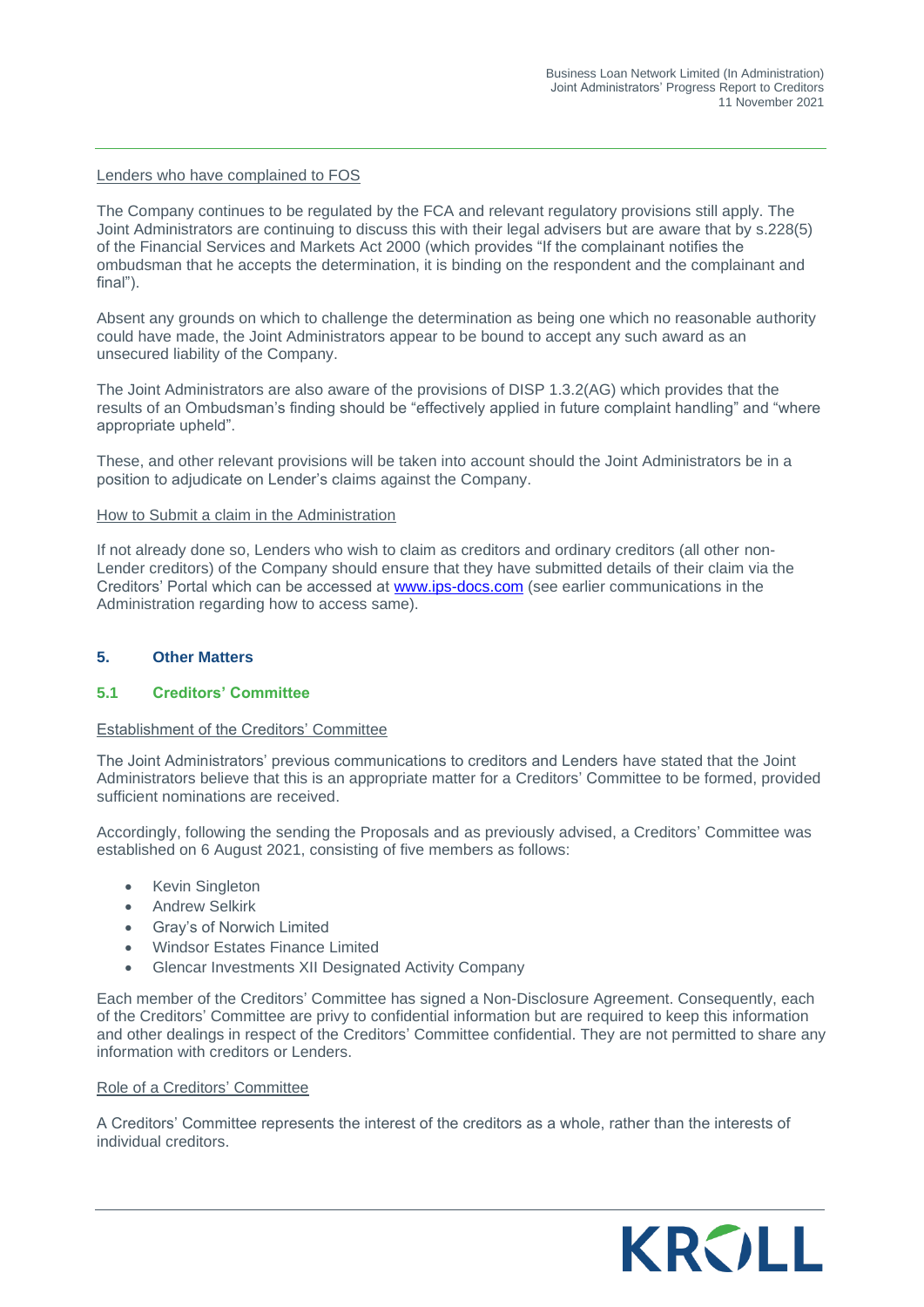The main function of the Creditors' Committee is to assist the Joint Administrators in discharging their duties as well as approve the Joint Administrators remuneration. This may include assisting the Joint Administrators in key decisions, representing the main body of unsecured creditors, or providing information relating to the Company, its business and affairs.

Further information is contained with the Proposals which remain available on the Joint Administrators' IPS Creditors' Portal which can be accessed at [www.ips-docs.com](http://www.ips-docs.com/) (see earlier communications in the Administration regarding how to access same).

#### Creditors' Committee Meetings

The first meeting of the Creditors' Committee took place on 8 September 2021 and lasted approximately four hours. The Joint Administrators provided a comprehensive update on the progress of the Insolvency Estate as well as the Client Estate, to include ongoing strategy and next steps.

The Creditors' Committee engaged with the Joint Administrators both in terms of providing their opinions on the information and update provided as well as by providing information to assist with the conduct of the Administration. They also, as detailed later in this report, approved the basis of the Joint Administrators' remuneration and certain other resolutions as required by the Act and Rules.

#### How to Communicate with the Creditors' Committee

The Creditors' Committee have set up a dedicated email address should any Lenders wish to contact them about matters concerning the Administration of BLN. Their email address is [blncreditors@gmail.com.](mailto:blncreditors@gmail.com)

Please note and as mentioned above, each member of the Creditors' Committee has signed a Non-Disclosure Agreement and consequently is prevented from divulging the content of Creditors' Committee meetings or information received in their capacity as a member of the Creditors' Committee to other Lenders or any other parties outside of the Creditors' Committee. This measure is important and is ultimately designed to protect the best interests of the Company and its creditors.

#### **5.2 The Joint Administrators' Receipts and Payments Account**

A detailed Receipts and Payments Account for the Reporting Period is shown at Appendix 3.

#### **5.3 Statement of Creditors' Rights**

Further information regarding the remuneration and expenses of the Joint Administrators, including creditors' rights to challenge such costs is provided at Appendix 6, the Statement of Creditors' Rights.

#### <span id="page-14-0"></span>**6. Fees, Expenses and Pre-Administration Costs**

#### **6.1 Insolvency Estate**

This section deals with the Joint Administrators' remuneration and the costs and expenses of the Administration in accordance with the Act and Rules, as appropriate.

#### **Basis of the Joint Administrators' Remuneration**

The basis of the Joint Administrators' remuneration was approved by the Creditors Committee on 21 September 2021 and is fixed by reference to the time properly incurred by the Joint Administrators in attending to matters arising during the Administration in accordance with the Fee Estimate provided in the Proposals and Kroll's usual charge-out rates for work of this nature.

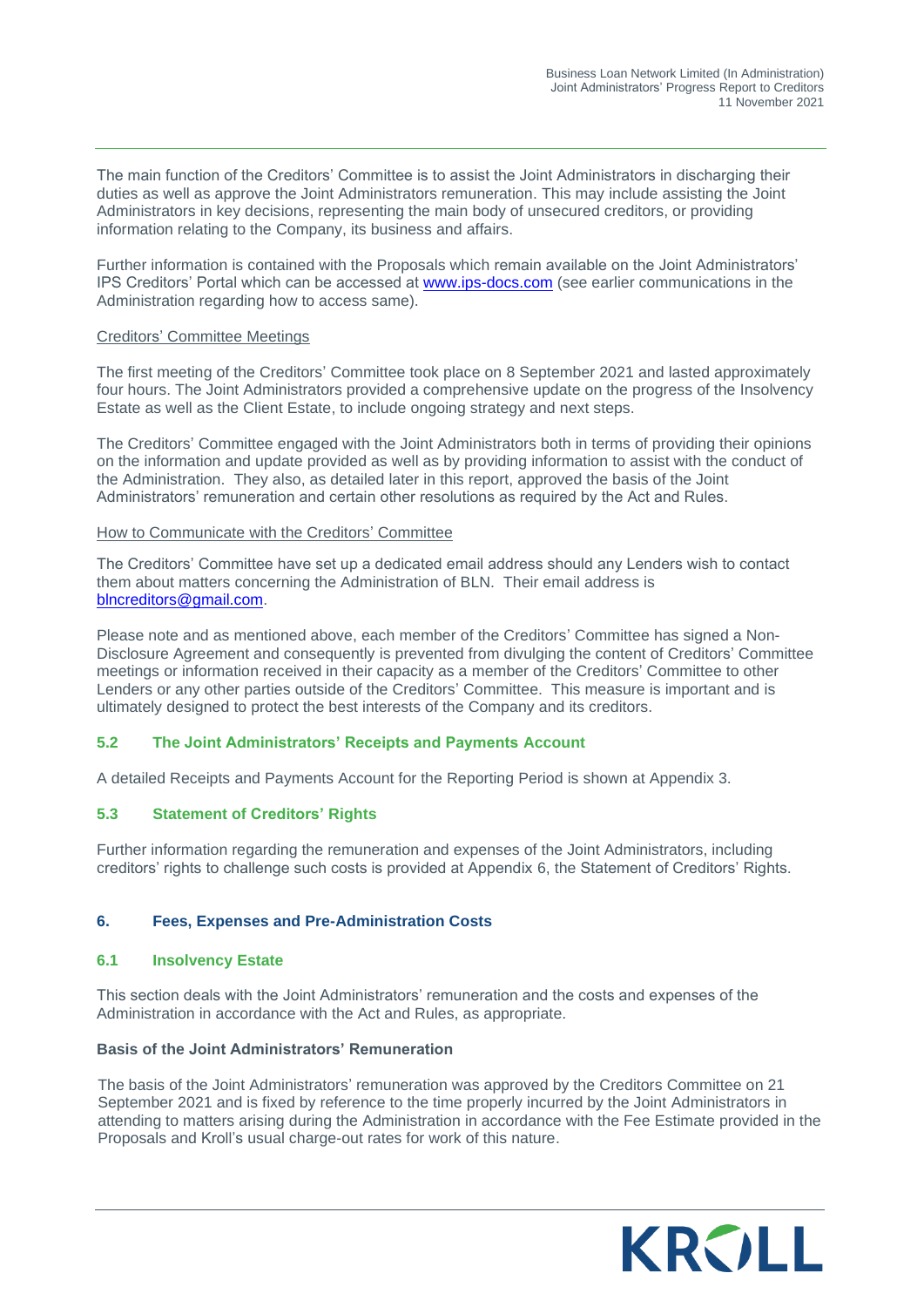The Fee Estimate approved by the Creditors Committee totals £1,532,880 and effectively acts as a cap on the remuneration that can be drawn by the Joint Administrators, subject to there being sufficient funds in the Administration estate.

As noted in the Proposals, the Fee Estimate quantifies the total amount of time and therefore cost anticipated to be spent over the duration of the insolvency process (currently estimated to be up to 5 years) was based on the information contained in the Report (together with the supplemental Estimated Outcome Statement dated 14 April 2021) which was included in the evidence provided to the Court in support of the Administration application. These are available on the Company's website as previously noted.

The Joint Administrators acknowledged in the Proposals that the Fee Estimate is an estimate, and is based on a number of assumptions, some of which will be accurate and some of which may not be, thereby resulting in future costs incurred differing from the estimate.

Accordingly, and as previously communicated, the Joint Administrators' will regularly update the Creditors' Committee who is best placed to consider progress and quantum of the Joint Administrators remuneration. The Joint Administrators confirm that detailed information was provided to the Creditors' Committee in the recent meeting held on 8 September 2021 and further information will be provided at future meetings.

#### **Joint Administrators' Time Costs**

The Joint Administrators' total time costs incurred for the Reporting Period total £467,618, which represents 1,023 hours at an average hourly rate of £457. Time has been charged in six-minute units.

A breakdown of the Joint Administrators' time costs can be found at Appendix 4.

Also attached at Appendix 5 is the Fees Narrative, a summary of key issues, to assist Creditors in understanding the strategy of the Joint Administrators, the associated costs and expenses of the related activities and the financial benefit to Creditors.

These costs are within the approved Fee Estimate provided in the Proposals.

#### **Joint Administrators' Remuneration**

The Joint Administrators have not drawn any remuneration during the Reporting Period. However, shortly following the end of the Reporting Period, the Joint Administrators have drawn remuneration totalling £200,000 in relation to their post-Administration remuneration.

#### **Joint Administrators' Expenses**

Expenses are any payments from the Administration which are neither an Administrator's remuneration nor a distribution to a creditor or member. Expenses also include disbursements. Disbursements are payments which are first met by the Administrator and then reimbursed to the Administrator from the Administration.

Expenses are divided into those that do not need approval before they are charged to the Administration estate (Category 1 Expenses) and those that do (Category 2 Expenses).

Category 1 Expenses are payments to persons providing the service to which the expense relates who are not an associate of the Joint Administrators.

Category 2 Expenses are payments to associates or which have an element of shared costs and require approval from creditors in the same manner as the Joint Administrators' remuneration, whether paid directly from the estate or as a disbursement.

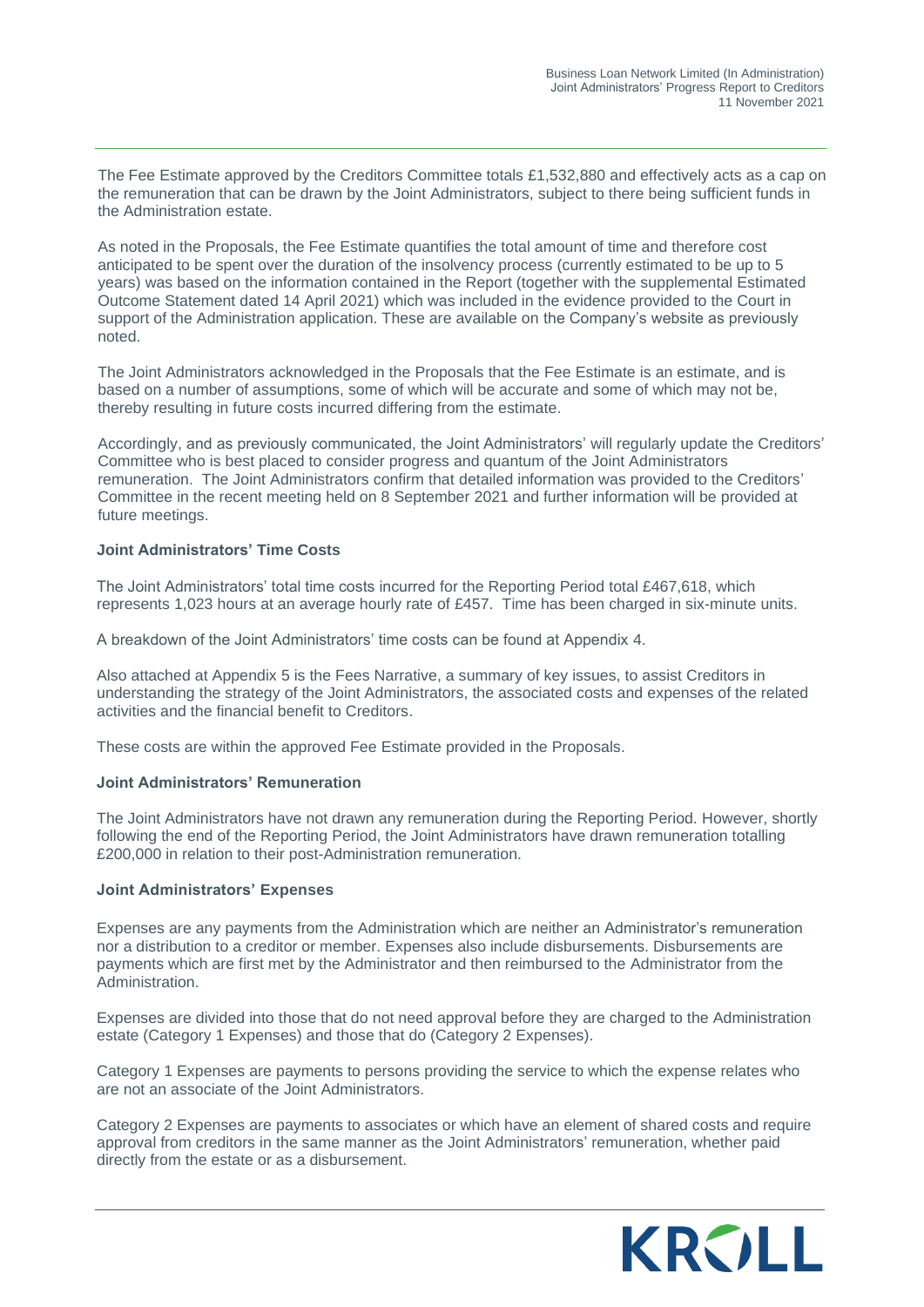The Joint Administrators provided an estimate of expenses for the Administration in their Proposals, totalling £166,374. This was for information purposes only and could possibly change over the course of the Administration.

Appendix 4 details the expenses incurred and paid during the Reporting Period, together with the Joint Administrators' estimate of expenses to be incurred for the whole of the Administration, including a comparison to that provided in the Proposals.

In the Reporting Period, Category 1 Expenses of £72,037 have been incurred, of which £60,170 have been paid. There have been no Category 2 Expenses incurred during the Reporting Period.

As above, the Creditors' Committee have approved that the Joint Administrators be authorised to draw Category 2 Expenses (to the extent they are incurred) from the assets of the Administration estate.

#### **Additional Information**

Details of how to obtain further information relating to the fees and expenses of the Joint Administrators is set out in Appendix 6.

#### **Pre-Administration Costs**

Pre-Administration costs are fees, charges and expenses incurred by the Joint Administrators or their firm, or another person qualified to act as an insolvency practitioner, before the Company entered Administration but with a view to it doing so.

The agreement under which the pre-Administration costs were incurred was via an engagement letter dated 21 January 2021 whereby the Company had engaged Kroll to conduct a financial review of the Company and consider potential insolvency strategies and to assist in liaising with the FCA.

The pre-Administration time costs incurred by Kroll from engagement in January up to the Appointment Date in April totals £368,007, representing 663 hours at an average hourly rate of £555. The time costs incurred by Kroll in this regard relate to work summarised at Section 4.3 in the Proposals, which was necessary in order to place the Company into Administration as well as obtain the necessary permissions from Court as summarised earlier in this report.

A detailed breakdown of the time costs incurred pre-Administration is detailed at Appendix 4.

While instructed by the Company, during the pre-appointment period, gunnercooke fees amounted to £118,010, part of which was paid by the Company. This relates to legal assistance provided by gunnercooke and Counsel in the lead up to the Administration, including assistance with preparing the application to Court, the Report and a review of the legal relationships of relevant stakeholders as well as other relevant matters. The Court has ordered that these fees may be paid as an expense of the Administration. A summary of the total pre-Administration costs incurred, and details of the amounts paid by the Company prior to the Administration is set out below:

A summary of the total pre-Administration costs incurred, and details of the amounts paid by the Company prior to the Administration is set out below:

| <b>Pre-Administration Costs</b> | Paid $(E)$ | Unpaid $(E)$ | Total (£) \ |
|---------------------------------|------------|--------------|-------------|
| gunnercooke                     | 54.473     | 63.537       | 118.010     |
| Kroll                           | 242,000    | 126,007      | 368,007     |
| <b>Total</b>                    | 296,473    | 189,544      | 486,017     |

The payment of the unpaid pre-Administration costs, as an expense of the Administration, is subject to approval under Rule 3.52 of the Rules, and is not part of the Proposals subject to approval under Paragraph 53 of Schedule B1 to the Act.

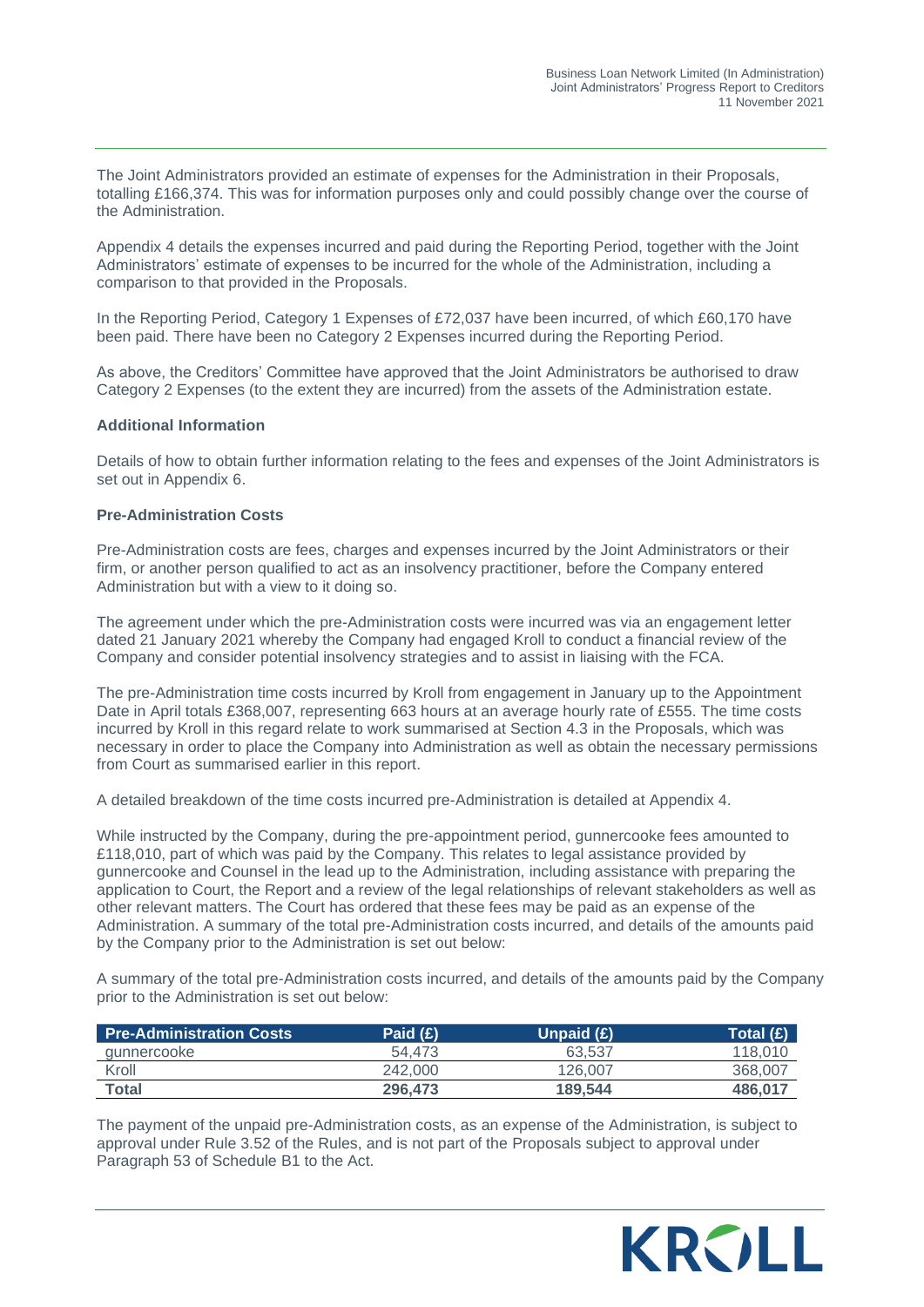On 21 September 2021, shortly after the first meeting of the Creditors' Committee, approval was received from the Creditors' Committee that the pre-Administration costs were to be paid out of the assets of the Administration estate.

Shortly following the end of the Reporting Period, gunnercooke's pre-Administration legal fees have been paid in full from the assets of the Administration estate. Kroll's pre-Administration remuneration has also been paid in full shortly following the end of the Reporting Period from the assets of the Administration estate. It is noted that this totalled £124,559 following a small internal time adjustment.

#### **6.2 Client Estate**

This section deals with the Joint Administrators' remuneration and the costs and expenses in relation to the Client Estate.

As mentioned earlier in this report, the application to Court was made because in the circumstances permissions of the Court were required to assist the Joint Administrators in carrying out their functions, to include retaining 25% of Client Assets to meet costs. A copy of the sealed Court Order together with the Report has been made available to Lenders via the Company's website.

The Court Order stipulates that the Joint Administrators be permitted to pay for the following categories of work from the Client Estate:

- (1) The post-Administration costs and expenses incurred by the Company, acting by the Joint Administrators, engaging ESF to provide future Loan Book Servicing (or of such alternative service provider should the Joint Administrators so determine);
- (2) The remuneration of the Joint Administrators for:
	- a. The Loan Book Servicing supervision tasks;
	- b. Dealing with Lender related matters, in particular dealing with enquiries from Lenders;
	- c. Dealing with issues concerning the Financial Conduct Authority;
	- d. Court applications relating to Client Assets, CMP and/or Lender matters;
	- e. Collecting BLN Fees and Costs payable from the Client Assets to the Company;
- (3) Legal costs incurred by the Joint Administrators dealing with Client Assets and the CMP; and
- (4) One-half of the costs incurred (including the remuneration of the Joint Administrators) in establishing and conducting the affairs of the creditors' committee.

If the remuneration for work done by the Joint Administrators in respect of the Client Estate, (essentially in relation to items 2 and 4 above), exceeds the £950,000 estimate as detailed in the Report as considered by the Court, then the Joint Administrators are obliged to notify the Lenders who shall have liberty to apply to the Court within 28 days of such notification for the determination as to whether the remuneration that exceeds the estimates or any part thereof that exceeds the estimates should be paid out of the monies comprising Client Estate.

#### **Joint Administrators' Remuneration**

The Joint Administrators' total time costs incurred in respect of the Client Estate from the Appointment Date to 14 October 2021 at standard hourly rates are £658,978, representing 1,233 hours at an average hourly rate of £534. Time is charged in six minute units.

A breakdown of those time costs and summary of the tasks undertaken can be found at Appendices 4 and 5.

During the Reporting Period, the Joint Administrators have drawn remuneration of £150,000 (excl. VAT).

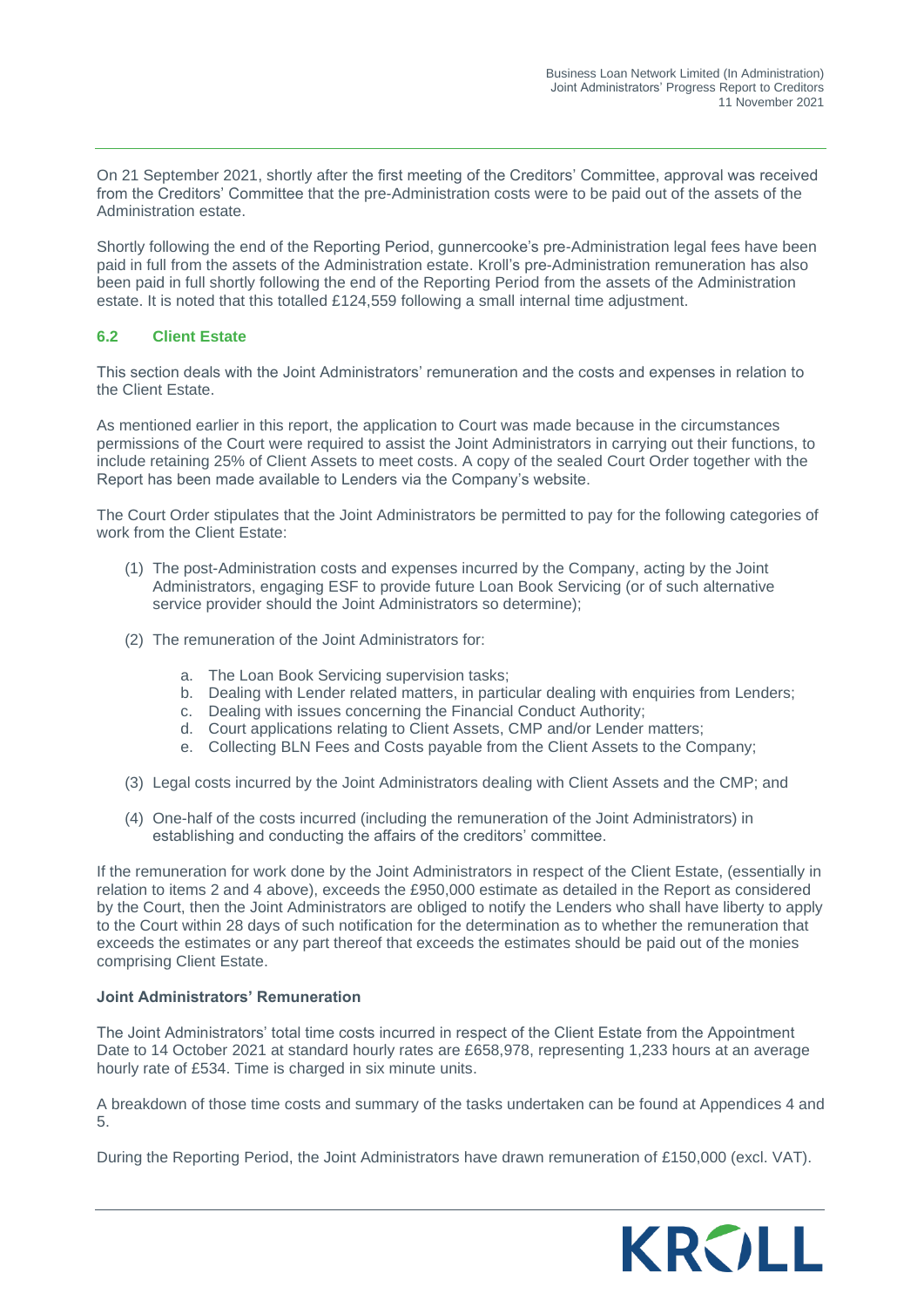The Joint Administrators, as discussed with the Creditors' Committee, recognise that their costs are approaching the £950,000 estimate as provided to Court via the Report. The Joint Administrators advise that this is in part due to additional time spent understanding the Loans, some of which are complex, and the future recovery strategies being deployed for each and time spent setting up systems to ensure the efficient running of the Client Estate moving forward, such as the platform software updates and reporting systems.

It is believed that this upfront investment in these areas should result in less cost being incurred in the future. Additional time has been spent dealing with AML/KYC, banking matters and certain legal matters than originally budgeted for as well. The Joint Administrators' aim is to minimise time spent on the Client Estate in the future by capitalising on the work completed and systems set up during the Reporting Period. The Joint Administrators will continue to engage with the Creditors' Committee and provide further updates in their next progress report.

#### **ESF**

As noted above, and after exploring other possible options, the Joint Administrators decided to retain ESF to carry out Loan Book Servicing and related matters regarding the Client Estate. The terms of the engagement with ESF provide for ESF to be paid in part on a variable time incurred basis, and in part based on the quantum of actual Loan Recoveries. The Report estimated that based on the Company's and ESF's assumptions around the expected loan book recoveries and timings (i.e. over a period of up to 5 years) that the estimated cost of ESF acting as Loan Book Servicer would be approximately £2.6m (excl. VAT).

As at the end of the Reporting Period, the Joint Administrators have received invoices from ESF pursuant to the loan book / Client Estate arrangements totalling £718,683 (excl. VAT).

During the Reporting Period, the Joint Administrators have paid £428,842 (excl. VAT) to ESF in this regard.

#### **Legal Costs**

The Joint Administrators have retained gunnercooke law firm to assist them deal with matters relating to the Client Estate. Gunnercooke's fee arrangement is on a time cost basis.

As at the end of the Reporting Period, the Joint Administrators had received invoices totalling £42,913, primarily being in relation to the following matters:

- Conducting reviews of documentation held in relation to various loans;
- Liaising with the Joint Administrators to discuss the realisation strategy in respect of the loans;
- Reviewing syndicate updates prepared by the Joint Administrators;
- Preparing a summary of loan guarantees to assist with the realisation strategy; and
- Reviewing ongoing legal claim paperwork and strategy.

During the Reporting Period, the Joint Administrators have paid £25,619 (excl. VAT) to gunnercooke for services rendered.

#### **Other**

In addition and as previously noted, the Joint Administrators instructed Kroll Associates UK Ltd.'s compliance risk & diligence team, being an associate of the Joint Administrators as the firm is part of the Kroll group of companies, to conduct up-to-date politically exposed person and sanction checks on all Lenders with all other Anti Money Laundering and Know Your Client checks being conducted by ESF.

As at 14 October 2021, Kroll Associates UK Ltd. have incurred costs totalling £23,190 which is an expense of the Client Estate.

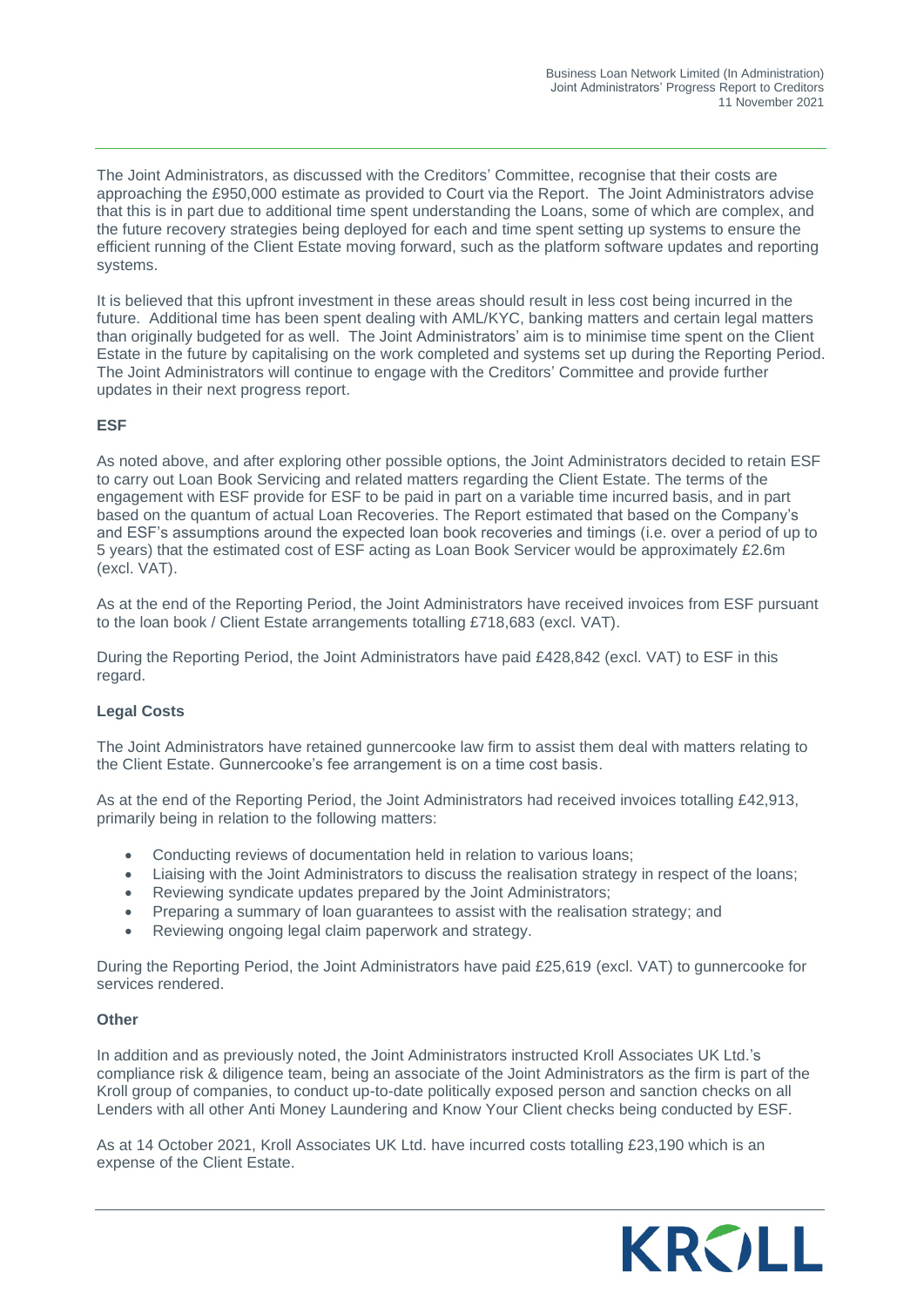#### <span id="page-19-0"></span>**7. Future Strategy**

#### **7.1 Future Conduct of the Administration**

The Joint Administrators will continue to manage the affairs, the business and the property of the Company in order to achieve the purpose of the Administration. This will include but not be limited to:

- Finalising the recovery of the loan book;
- Distributing funds to Lenders;
- Paying outstanding costs of the Administration;
- Distributing funds to Lenders;
- Paying a dividend to Preferential and Unsecured Creditors; and
- Dealing with other statutory matters and duties including accounting for VAT and completing corporation tax returns.

#### **7.2 Extension of the Administration**

An Administration automatically comes to an end after one year, unless an extension is granted by the Court or with the Creditors' consent.

The Joint Administrators are likely to seek to extend the period of Administration for up to five years. However, this request will be made in due course.

#### **7.3 Future Reporting**

The Joint Administrators will provide a further progress report within one month of 15 April 2022.

If you require further information or assistance, please do not hesitate to contact Tom Marston.

Yours faithfully For and on behalf of Business Loan Network Limited

**Geoffrey Bouchier** Joint Administrator

Enc.

The affairs, business and property of the Company are being managed by the Joint Administrators, Geoffrey Wayne Bouchier and Robert John Armstrong, who act as agents for the Company and without personal liability. Both are licensed by the Insolvency Practitioners Association.

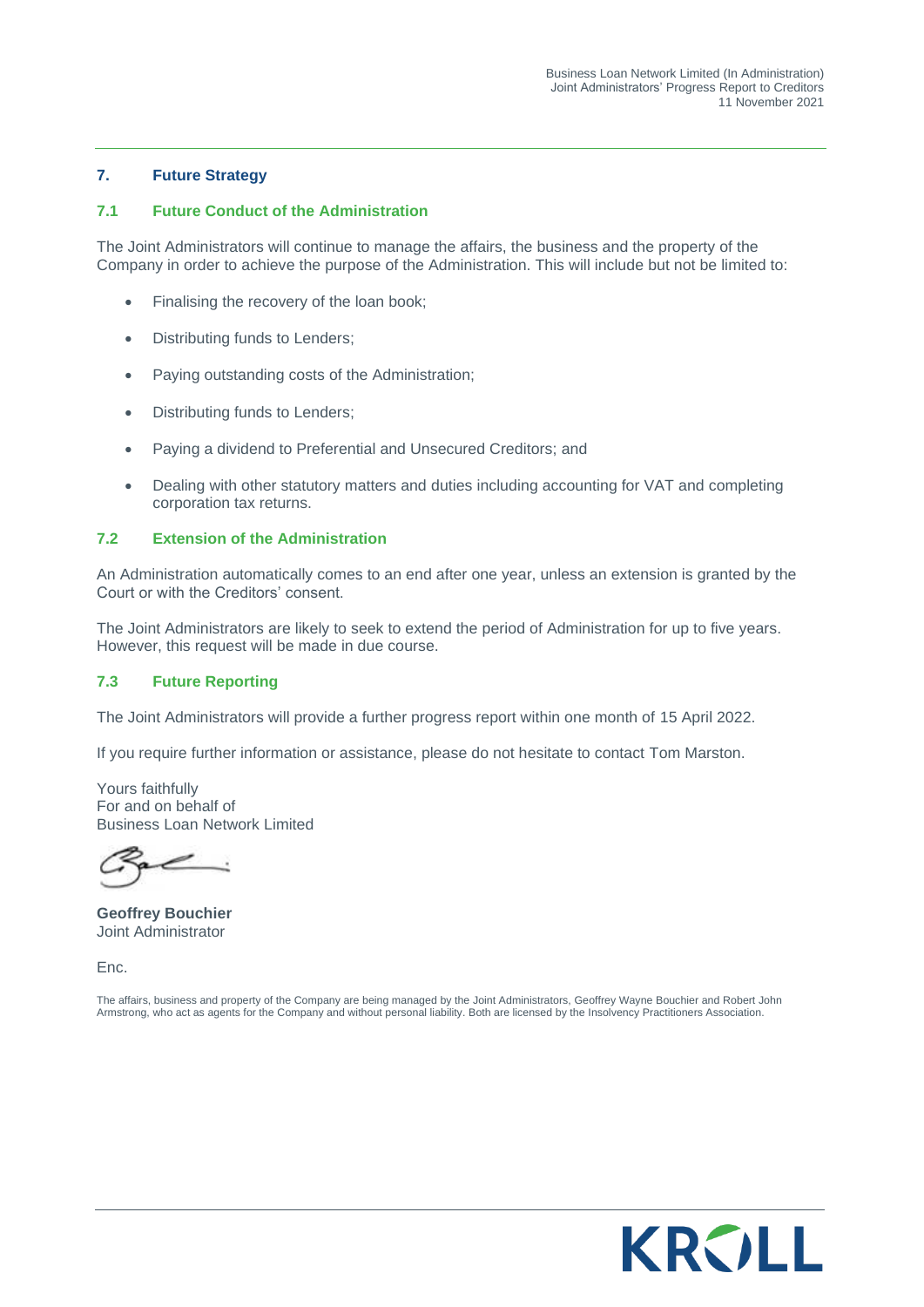#### **Appendix 1 – Statutory Information**

| <b>Company Information</b>                |                                                                                                                                                                             |                                                                                                       |  |  |  |
|-------------------------------------------|-----------------------------------------------------------------------------------------------------------------------------------------------------------------------------|-------------------------------------------------------------------------------------------------------|--|--|--|
| <b>Company and Trading Name</b>           | <b>Business Loan Network Limited</b>                                                                                                                                        |                                                                                                       |  |  |  |
| <b>Date of Incorporation</b>              | 10 May 2010                                                                                                                                                                 |                                                                                                       |  |  |  |
| <b>Registered Number</b>                  | 07248014                                                                                                                                                                    |                                                                                                       |  |  |  |
| <b>Company Directors</b>                  | Jill Sandford, Peter Brown, Kevin Caley, Quentin Baer                                                                                                                       |                                                                                                       |  |  |  |
| <b>Shareholders</b>                       | <b>ESF Capital Limited</b><br><b>Thomas Francis Moore</b><br><b>Stuart Le Cornu</b><br><b>Rupert Cottrell</b><br><b>Anthony Taylor</b><br>Peter Brown<br><b>Kevin Caley</b> |                                                                                                       |  |  |  |
| <b>Trading Address</b>                    | 2-3 Charter Point Way,<br>Ashby-De-La-Zouch,<br>Leicestershire,<br>England,<br><b>LE65 1NF</b>                                                                              |                                                                                                       |  |  |  |
| <b>Registered Office</b>                  | <b>Current:</b><br>Kroll<br>The Shard<br>32 London Bridge Street<br>London<br><b>SE1 9SG</b>                                                                                | Former:<br>2-3 Charter Point Way<br>Ashby-De-La-Zouch<br>Leicestershire<br>England<br><b>LE65 1NF</b> |  |  |  |
| <b>Administration Information</b>         |                                                                                                                                                                             |                                                                                                       |  |  |  |
| <b>Administration Appointment</b>         | The Administration appointment granted in High Court of<br>Justice, Business and Property Courts of England and<br>Court, number 000680 of 2021.                            | Wales, Insolvency and Companies List (Chd), Companies                                                 |  |  |  |
| <b>Appointor</b>                          | <b>Court Order</b>                                                                                                                                                          |                                                                                                       |  |  |  |
| <b>Date of Appointment</b>                | 15 April 2021                                                                                                                                                               |                                                                                                       |  |  |  |
| <b>Joint Administrators</b>               | Geoffrey Bouchier and Robert Armstrong                                                                                                                                      |                                                                                                       |  |  |  |
| <b>Original Purpose</b>                   | Achieve a better result for the Companies' creditors as a<br>whole than may be achieved than if the Company were<br>wound up without first being in Administration          |                                                                                                       |  |  |  |
| <b>Functions</b>                          | The functions of the Joint Administrators are being exercised<br>by them individually or together in accordance with<br>Paragraph 100(2) of Schedule B1                     |                                                                                                       |  |  |  |
| <b>Current Administration expiry date</b> | 14 April 2022                                                                                                                                                               |                                                                                                       |  |  |  |
| <b>Prescribed Part</b>                    | The Prescribed Part is not applicable in this case.                                                                                                                         |                                                                                                       |  |  |  |
| <b>Application of EC Regulations</b>      | These proceedings have been defined as the Main<br>Proceedings under Article 3 of the EC Regulations                                                                        |                                                                                                       |  |  |  |

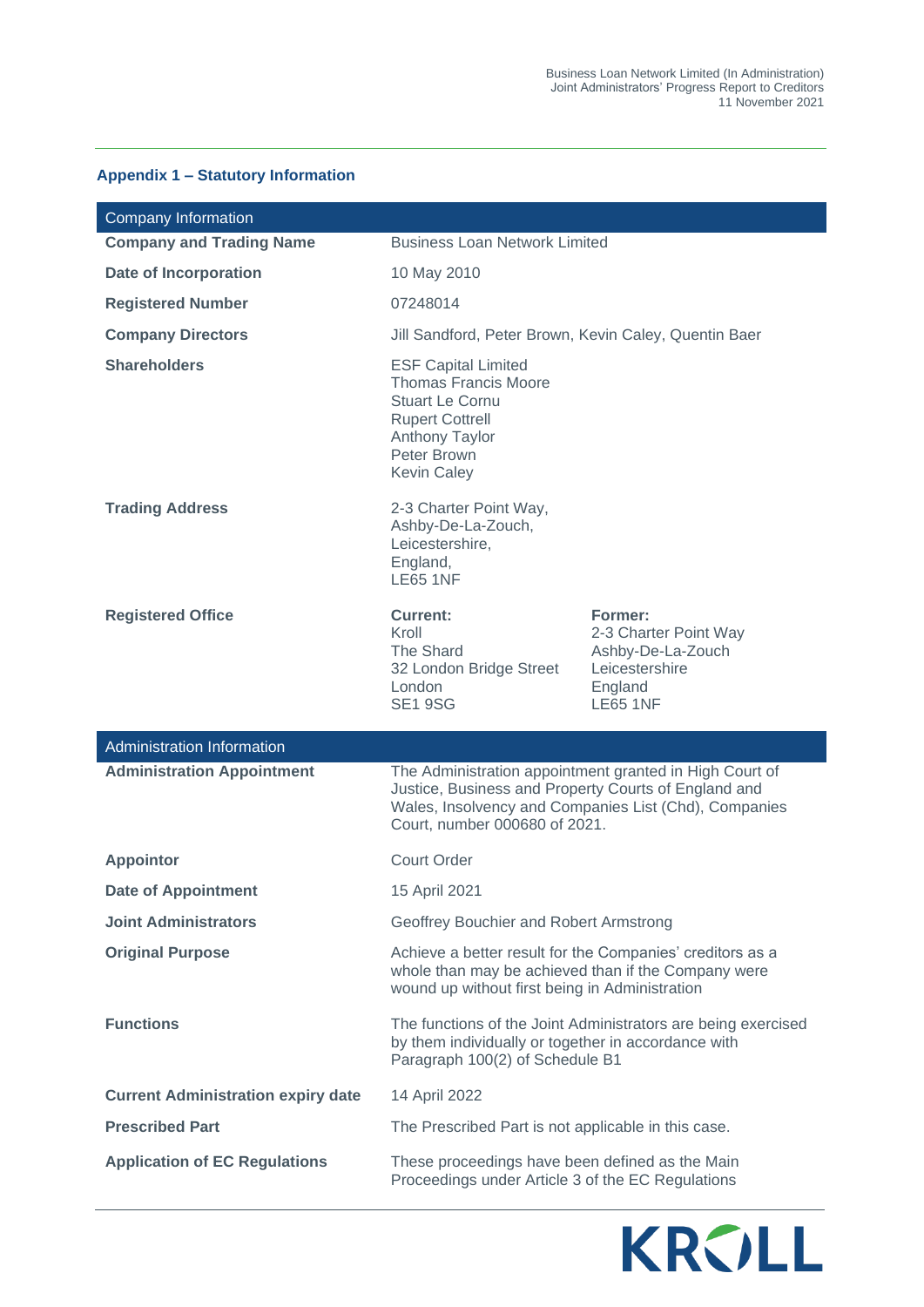#### **Appendix 2 – Summary of Approved Proposals**

#### **The following proposals were approved by creditors on 23 June 2021 at 23.59hrs:**

- 1. That the Joint Administrators may continue to deal with such outstanding matters in relation to the Company as the Joint Administrators consider necessary until such time as the Administration ceases to have effect.
- 2. That the Joint Administrators may do all such other things and generally exercise all of their powers as contained in Schedule 1 of the Act, as they, in their sole and absolute discretion, consider desirable or expedient in order to achieve the purpose of the Administration.
- 3. That the Joint Administrators may investigate and, if appropriate, pursue any claims the Company may have for the benefit of the Company's Creditors.
- 4. That the Joint Administrators may seek an extension to the Administration period if considered necessary.
- 5. That the Joint Administrators may make distributions to the preferential creditors (if any) where funds allow.
- 6. That the Joint Administrators may make distributions to the non-preferential unsecured creditors from the Prescribed Part, where applicable.
- 7. That the Joint Administrators may make further distributions to the non-preferential unsecured creditors over and above the prescribed part, if funds become available and apply to court for authority to do so, where applicable.
- 8. That the Joint Administrators might apply to Court for the Administration Order to cease to have effect from a specified time and for the return of control to the Directors.
- 9. That the Joint Administrators might place the Company into Creditors' Voluntary Liquidation if deemed appropriate. It is proposed that the Joint Administrators, currently Geoffrey Wayne Bouchier and Robert John Armstrong of Kroll (a trading name of Kroll Advisory Ltd.) would act as Joint Liquidators, should the Company be placed into Creditors' Voluntary Liquidation. The Creditors may nominate a different person as the proposed Liquidator, provided the nomination is received at this office prior to the approval of these Proposals. Any action required or authorised under any enactment to be done by the Joint Liquidators is to be done by all or any one or more of them.
- 10. That the Joint Administrators might petition the Court for a winding-up order placing the Company into Compulsory Liquidation if deemed appropriate. It is proposed that the Joint Administrators, currently Geoffrey Wayne Bouchier and Robert John Armstrong of Kroll (a trading name of Kroll Advisory Ltd.) would act as Joint Liquidators should the Company be placed into Compulsory Liquidation without further recourse to Creditors. Any action required or authorised under any enactment to be done by the Joint Liquidators is to be done by all or any one or more of them.
- 11. That the Joint Administrators might take the necessary steps to give notice of move from Administration to dissolution with the Registrar of Companies if the Joint Administrators consider that Liquidation is not appropriate because (1) the Company has no remaining property which might permit a distribution to its Creditors, and (2) all outstanding matters have been satisfactorily completed.
- 12. Alternatively, the Joint Administrators may allow the Administration to end automatically.
- 13. That a creditors' committee will be established if there are sufficient creditors are willing to act as members of the committee.

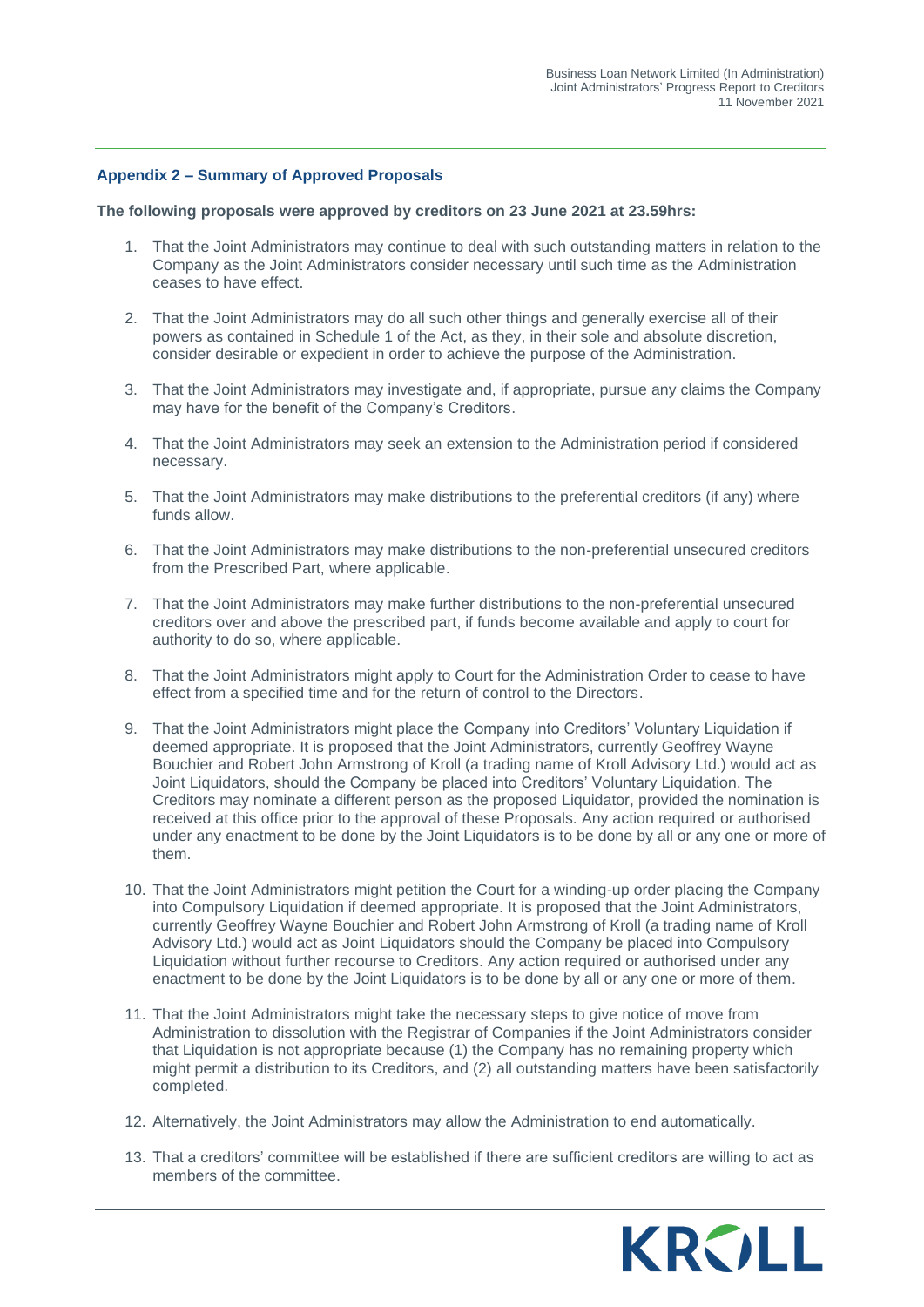**Appendix 3 – The Joint Administrators' Receipts and Payments Account**

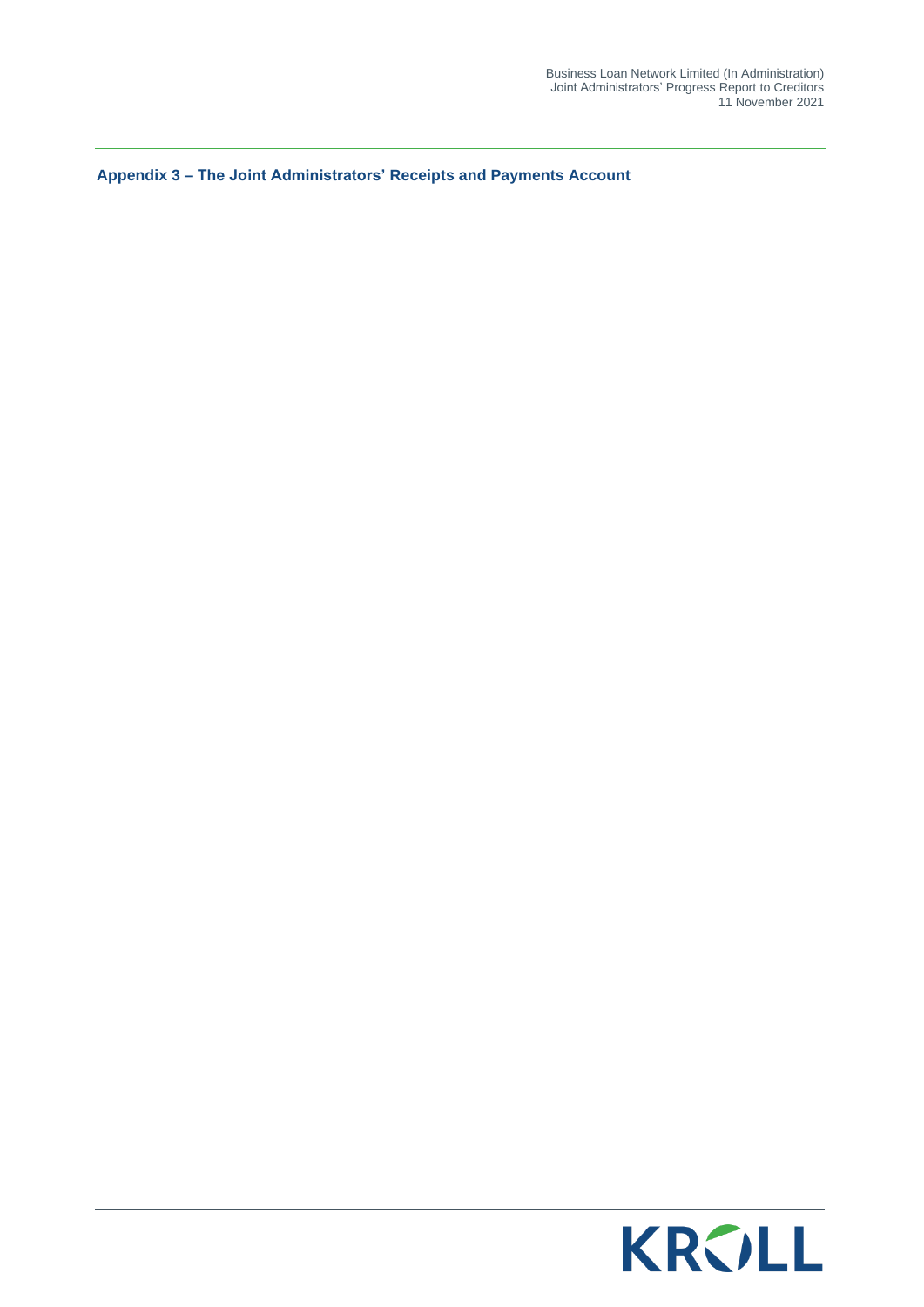#### **Joint Administrators' Receipts and Payments Account for the Reporting Period**

| <b>Statement of Affairs</b><br><b>Estimated to Realise</b><br><b>Values</b><br>(E) |                                                  | For the Reporting Period<br>(E) |
|------------------------------------------------------------------------------------|--------------------------------------------------|---------------------------------|
|                                                                                    | <b>Asset Realisations</b>                        |                                 |
|                                                                                    | <b>Bank Interest Gross</b>                       | 72.03                           |
| 188,946.00                                                                         | Cash at Bank and in Hand                         | 189,170.12                      |
| 1,546,387.00                                                                       | Loan Servicing Fee Income (BLN Fees and Costs)   | 84,197.28                       |
|                                                                                    | Third Party Recovery Costs from Client Estate    | (441.37)                        |
| 381,305.00                                                                         | Debtors (BLN Fees and Costs)                     | 136,114.54                      |
| 3,214.00                                                                           | Office & Computer Equipment                      | 13,000.00                       |
|                                                                                    | <b>Rates Refund</b>                              | 2,039.33                        |
|                                                                                    | <b>Rent Deposit</b>                              | 33,380.53                       |
| 248.00                                                                             | <b>HMRC Refund</b>                               |                                 |
| 400,000.00                                                                         | <b>Buy Back Loans</b>                            |                                 |
|                                                                                    |                                                  | 457,532.46                      |
|                                                                                    | <b>Cost of Realisation</b>                       |                                 |
|                                                                                    | Agents/Valuers Fees                              | (2,000.00)                      |
|                                                                                    | <b>Bank Charges</b>                              | (506.84)                        |
|                                                                                    | <b>Legal Disbursements</b>                       | (320.78)                        |
|                                                                                    | <b>Legal Fees</b>                                | (56, 342.00)                    |
|                                                                                    | <b>Public Relations Consultants</b>              | (1,050.00)                      |
|                                                                                    | <b>Statutory Advertising</b>                     | (99.45)                         |
|                                                                                    | <b>Storage Costs</b>                             | (357.85)                        |
|                                                                                    |                                                  | (60, 676.92)                    |
| 2,520,100.00                                                                       |                                                  | 396,855.54                      |
|                                                                                    |                                                  |                                 |
|                                                                                    | <b>Represented By:</b><br>Floating/ Main Account | 404,805.32                      |
|                                                                                    | VAT Payable                                      | (26, 154.62)                    |
|                                                                                    | <b>VAT Receivable</b>                            | 18,204.84                       |
|                                                                                    | <b>Total</b>                                     | 396,855.54                      |
|                                                                                    |                                                  |                                 |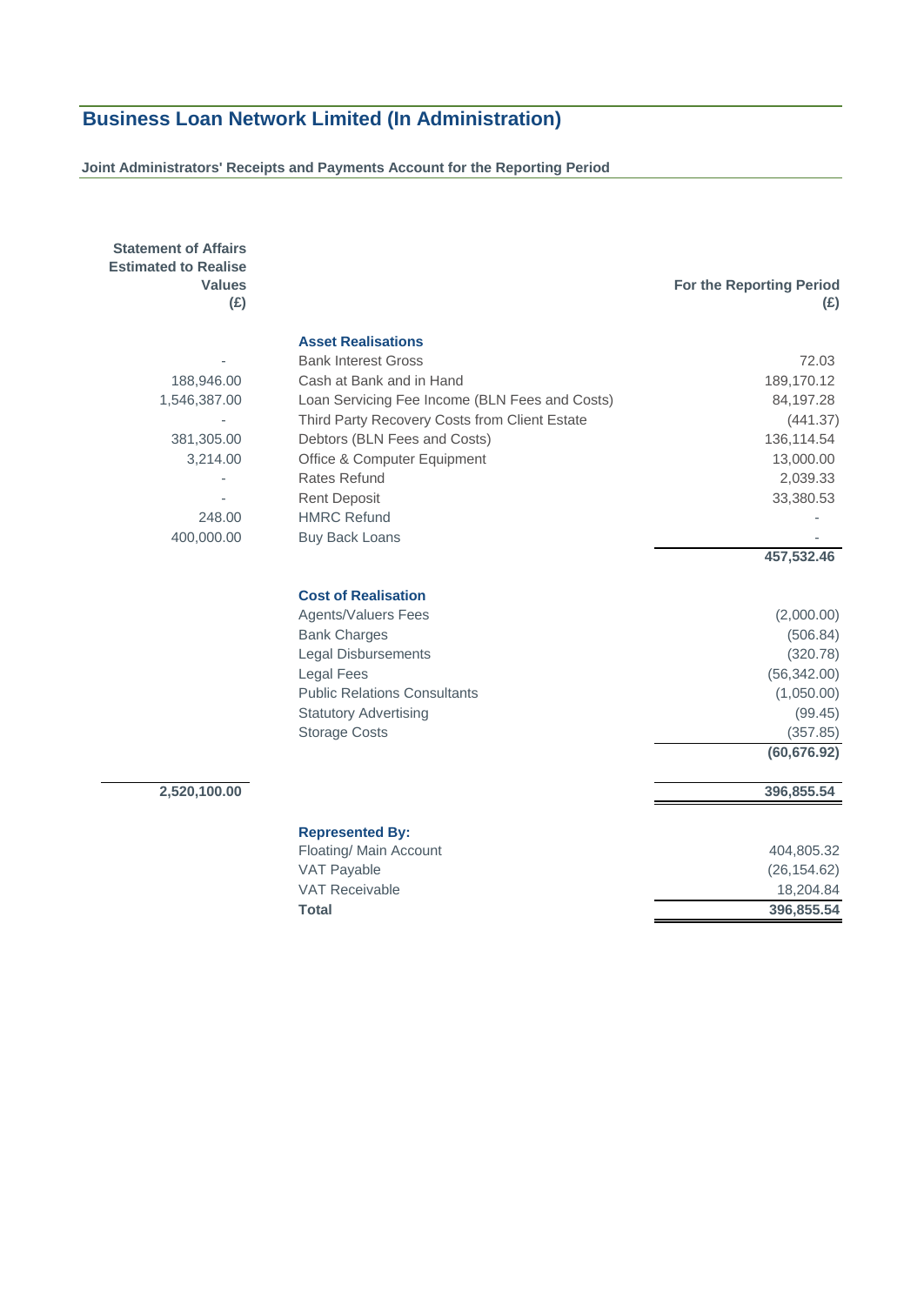**Appendix 4 – Analysis of Time Charged and Expenses Incurred**

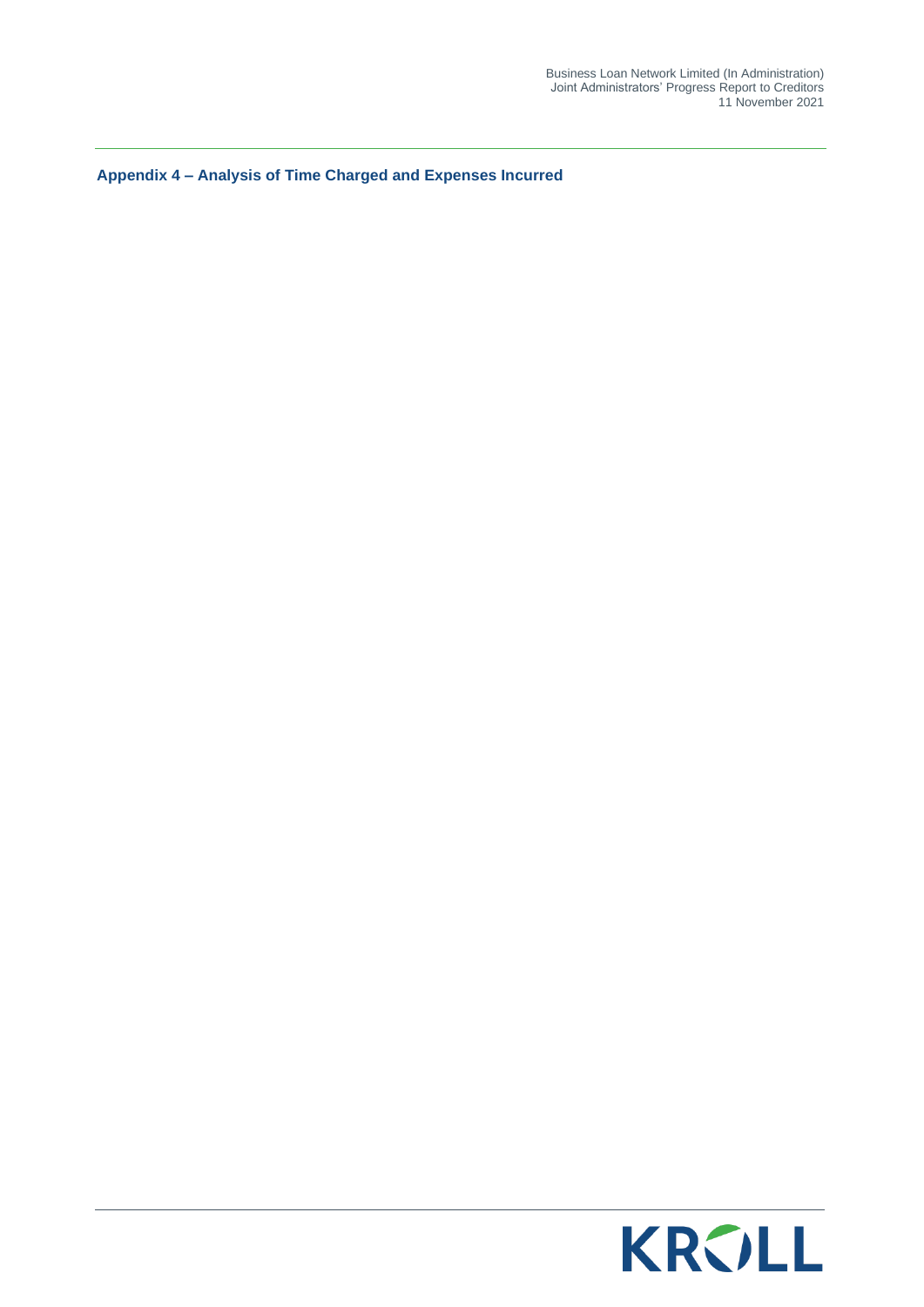#### **Analysis of the Joint Administrators' Time Costs for the Pre-Administration Period**

|                                             | <b>Hours</b>                       |                |               | Total            | Avg Hourly   |                          |             |
|---------------------------------------------|------------------------------------|----------------|---------------|------------------|--------------|--------------------------|-------------|
|                                             | <b>Managing</b><br><b>Director</b> | <b>Manager</b> | <b>Senior</b> | <b>Assistant</b> | <b>Hours</b> | <b>Time Costs</b><br>(E) | Rate<br>(E) |
| <b>Administration and Planning</b>          |                                    |                |               |                  |              |                          |             |
| Cashiering & Accounting                     | 0.00                               | 3.30           | 0.00          | 5.80             | 9.10         | 2.998.00                 | 329.45      |
| Dealing with Notice of Intention to Appoint | 15.50                              | 0.50           | 0.00          | 0.30             | 16.30        | 11.895.50                | 729.79      |
| Dealings with Directors and Management      | 22.00                              | 14.20          | 0.00          | 0.00             | 36.20        | 23,919.00                | 660.75      |
| <b>Financial Review</b>                     | 0.00                               | 53.90          | 0.00          | 3.40             | 57.30        | 29.725.50                | 518.77      |
| IPS Set Up and Maintenance                  | 0.00                               | 1.70           | 0.00          | 4.70             | 6.40         | 1.788.50                 | 279.45      |
| Insurance                                   | 0.00                               | 2.70           | 0.00          | 0.00             | 2.70         | 1.201.50                 | 445.00      |
| Strategy, Planning & Control                | 112.90                             | 397.90         | 2.10          | 21.60            | 534.50       | 296.479.00               | 554.68      |
| <b>Total Hours:</b>                         | 150.40                             | 474.20         | 2.10          | 35.80            | 662.50       |                          | 555.48      |
| <b>Total Time Costs: £</b>                  | 112.800.00                         | 247.248.50     | 934.50        | 7.024.00         |              | 368,007,00               |             |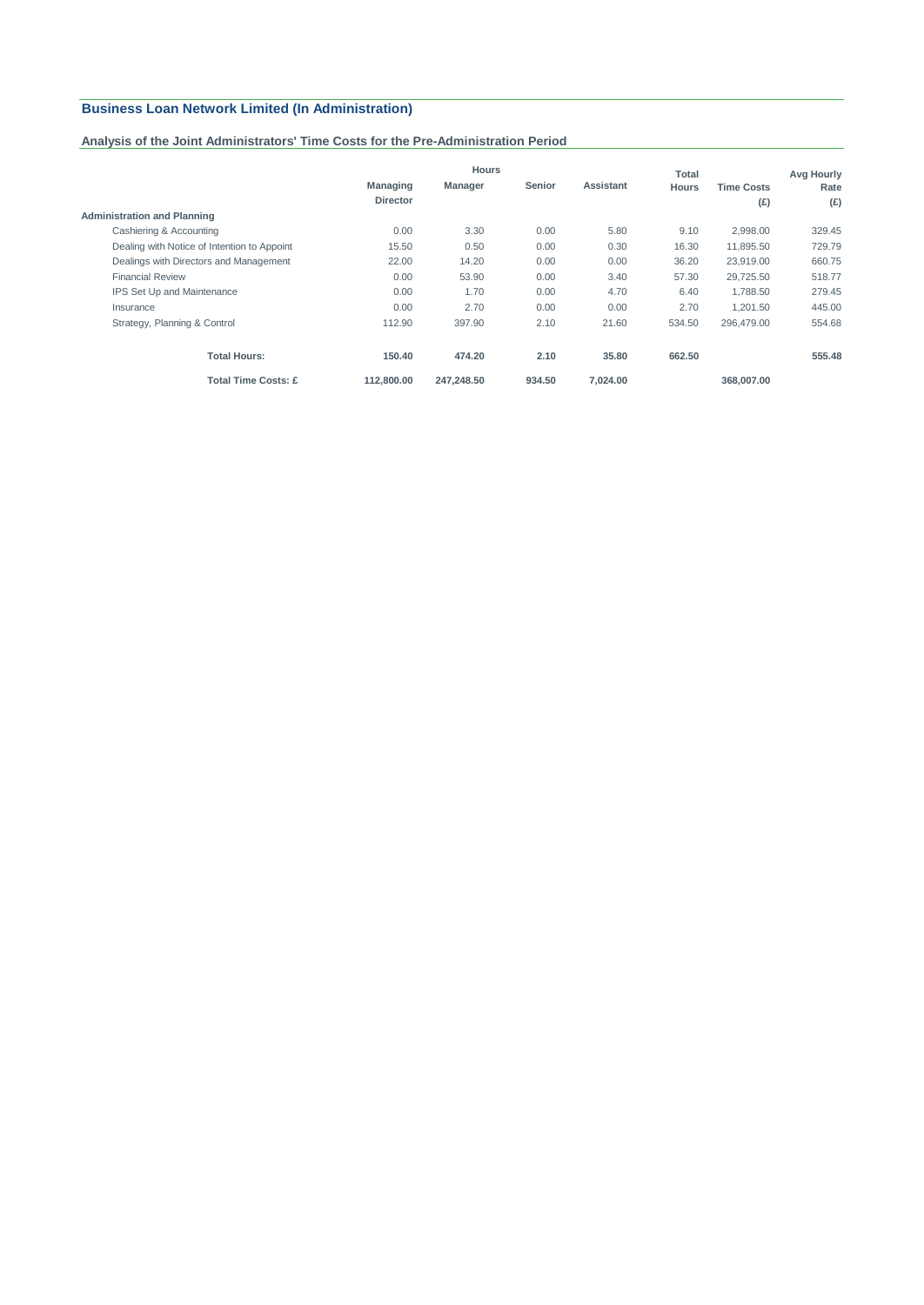**Analysis of the Joint Administrators' Time Costs for the Reporting Period in relation to the Insolvent Estate**

|                                                    | <b>Hours</b>                       |            |           |                  | Total        | Time        | <b>Avg Hourly</b> |
|----------------------------------------------------|------------------------------------|------------|-----------|------------------|--------------|-------------|-------------------|
| <b>Classification of Work Function</b>             | <b>Managing</b><br><b>Director</b> | Manager    | Senior    | <b>Assistant</b> | <b>Hours</b> | Cost<br>(E) | Rate<br>(E)       |
| <b>Administration &amp; Planning</b>               |                                    |            |           |                  |              |             |                   |
| Case Review & Case Diary Management                | 0.70                               | 15.80      | 1.40      | 11.60            | 29.50        | 12,278.00   | 416.20            |
| Cashiering & Accounting                            | 0.00                               | 79.00      | 0.00      | 70.90            | 149.90       | 53,096.50   | 354.21            |
| Dealings with Directors and Management             | 3.90                               | 2.70       | 0.00      | 4.50             | 11.10        | 5,136.50    | 462.75            |
| IPS Set Up and Maintenance                         | 0.00                               | 0.80       | 0.00      | 10.40            | 11.20        | 2,386.00    | 213.04            |
| Insurance                                          | 0.00                               | 15.20      | 0.00      | 1.10             | 16.30        | 9,118.00    | 559.39            |
| <b>Statement of Affairs</b>                        | 0.00                               | 5.10       | 0.00      | 1.50             | 6.60         | 2,833.50    | 429.32            |
| Statutory Matters (Meetings, Reports & Notices)    | 16.90                              | 111.50     | 20.00     | 36.20            | 184.60       | 85,284.50   | 462.00            |
| Strategy, Planning & Control                       | 4.10                               | 163.20     | 6.70      | 24.70            | 198.70       | 97,746.00   | 491.93            |
| Tax Compliance / Planning                          | 0.00                               | 8.60       | 0.00      | 10.80            | 19.40        | 6,779.00    | 349.43            |
| <b>Creditors</b>                                   |                                    |            |           |                  |              |             |                   |
| Creditors' Committee                               | 7.70                               | 138.30     | 3.60      | 3.50             | 153.10       | 81,564.50   | 532.75            |
| Communications with Creditors / Employees          | 12.70                              | 35.20      | 2.40      | 20.50            | 70.80        | 34.781.00   | 491.26            |
| Non Pref Creditors / Employee Claims Handling      | 0.00                               | 0.90       | 0.60      | 0.00             | 1.50         | 672.50      | 448.33            |
| Investigations                                     |                                    |            |           |                  |              |             |                   |
| CDDA Reports & Communication                       | 0.00                               | 22.40      | 10.30     | 21.60            | 54.30        | 19.060.00   | 351.01            |
| Financial Review and Investigations (S238/239 etc) | 3.80                               | 14.90      | 3.00      | 3.30             | 25.00        | 11,692.50   | 467.70            |
| <b>Realisation of Assets</b>                       |                                    |            |           |                  |              |             |                   |
| <b>Book Debts</b>                                  | 0.00                               | 19.20      | 0.00      | 1.30             | 20.50        | 11,972.00   | 584.00            |
| Freehold and Leasehold Property                    | 0.00                               | 5.60       | 0.00      | 1.30             | 6.90         | 3,758.00    | 544.64            |
| Other Intangible Assets                            | 0.00                               | 7.10       | 0.00      | 0.00             | 7.10         | 3,335.50    | 469.79            |
| Other Tangible Assets                              | 0.00                               | 14.80      | 0.00      | 2.50             | 17.30        | 8,604.00    | 497.34            |
| Accounting - BLN Fees                              | 0.00                               | 38.90      | 0.00      | 0.00             | 38.90        | 17,519.50   | 450.37            |
| <b>Total Hours:</b>                                | 49.80                              | 699.20     | 48.00     | 225.70           | 1,022.70     |             | 457.24            |
| Total Time Costs: (£)                              | 37,350.00                          | 367,289.50 | 18,030.00 | 44,948.00        |              | 467,617.50  |                   |
|                                                    |                                    |            |           |                  |              |             |                   |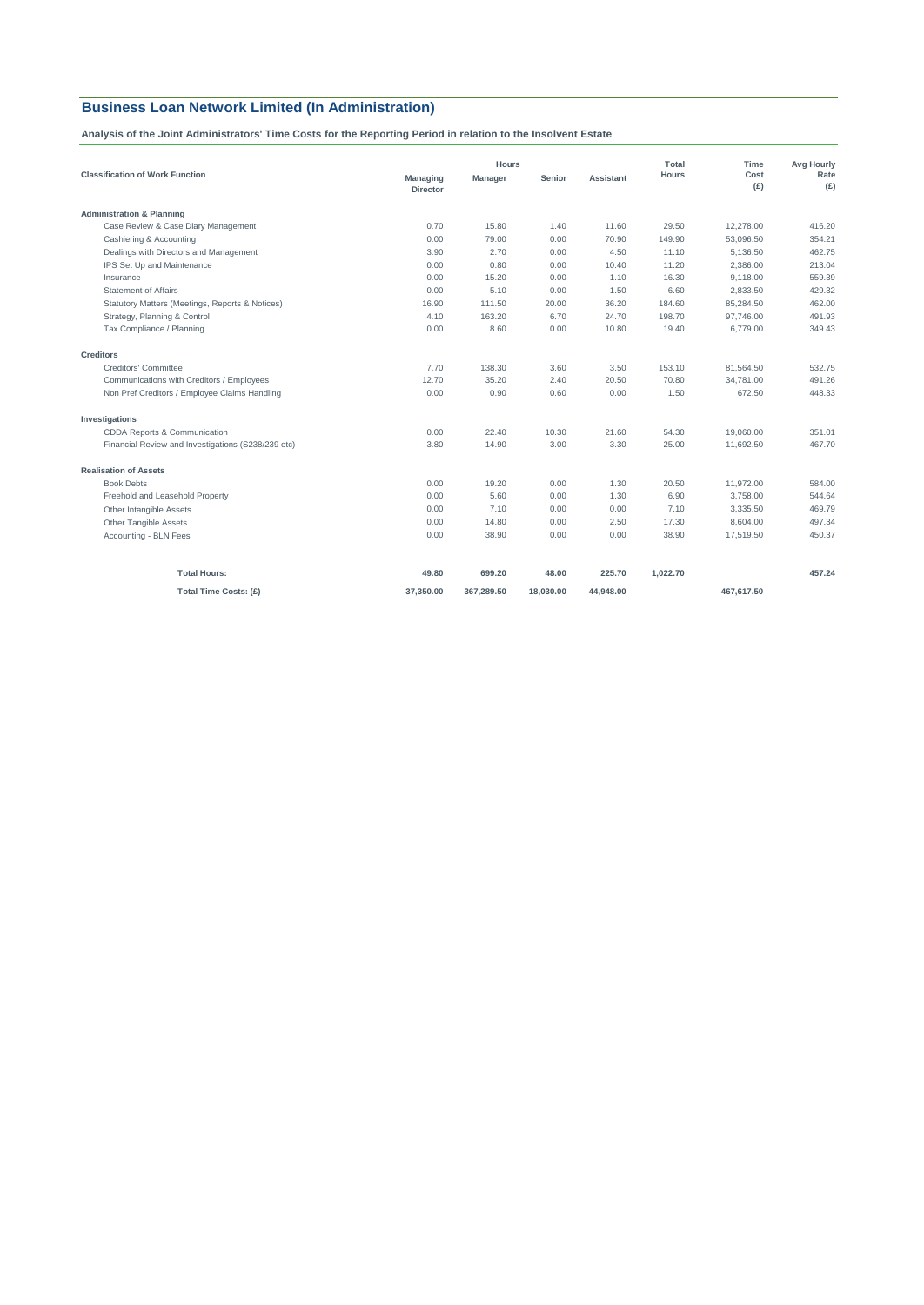**Analysis of the Joint Administrators' Time Costs for the Reporting Period in relation to the Client Estate**

|                                                                 |                                    | <b>Hours</b>   |           |           |              | Time        | <b>Avg Hourly</b> |  |
|-----------------------------------------------------------------|------------------------------------|----------------|-----------|-----------|--------------|-------------|-------------------|--|
| <b>Classification of Work Function</b>                          | <b>Managing</b><br><b>Director</b> | <b>Manager</b> | Senior    | Assistant | <b>Hours</b> | Cost<br>(E) | Rate<br>(E)       |  |
| <b>Client Money Pool</b>                                        |                                    |                |           |           |              |             |                   |  |
| Competing Claims re.CMP                                         | 3.60                               | 39.30          | 0.00      | 0.00      | 42.90        | 21.090.50   | 491.62            |  |
| Distribution / Payments                                         | 3.10                               | 21.00          | 11.80     | 8.30      | 44.20        | 18,820.00   | 425.79            |  |
| KYC / AML                                                       | 0.40                               | 8.30           | 0.00      | 0.00      | 8.70         | 3.993.50    | 459.02            |  |
| Reconciliation                                                  | 0.70                               | 34.20          | 0.00      | 0.40      | 35.30        | 18.178.00   | 514.96            |  |
| <b>Client Assets</b>                                            |                                    |                |           |           |              |             |                   |  |
| AML / KYC Review                                                | 5.50                               | 95.20          | 0.00      | 0.00      | 100.70       | 49,018.50   | 486.78            |  |
| CASS - Review and Future Operations                             | 4.50                               | 150.30         | 0.00      | 0.00      | 154.80       | 79.916.50   | 516.26            |  |
| <b>Competing Claims over CASS Monies</b>                        | 0.00                               | 40.30          | 0.00      | 0.00      | 40.30        | 21.588.50   | 535.69            |  |
| Dealing with Unclaimed CASS Monies / Distributing Client Monies | 0.00                               | 44.60          | 0.00      | 4.30      | 48.90        | 24.029.00   | 491.39            |  |
| <b>Fixed Costs</b>                                              | 0.60                               | 12.90          | 5.00      | 0.80      | 19.30        | 10.738.50   | 556.40            |  |
| Issuing Syndicate Updates / Communications (Monitoring)         | 6.90                               | 59.60          | 0.00      | 0.00      | 66.50        | 41.012.00   | 616.72            |  |
| Lender Servicing - Variable Costs                               | 8.60                               | 20.40          | 0.00      | 0.00      | 29.00        | 18.118.00   | 624.76            |  |
| Loan Book Servicing - Oversight and Monitoring                  | 45.40                              | 403.60         | 0.00      | 9.20      | 458.20       | 265,993.00  | 580.52            |  |
| Retail Lender - Inbound Queries (Phone, Email and Post)         | 5.10                               | 29.10          | 42.50     | 31.30     | 108.00       | 39,969.50   | 370.09            |  |
| Retail Lender - Outbound Queries (Website Updates, FAQs)        | 3.90                               | 31.20          | 0.00      | 2.60      | 37.70        | 21.531.00   | 571.11            |  |
| Updating and Reporting to FCA                                   | 7.10                               | 31.80          | 0.00      | 0.00      | 38.90        | 24.981.00   | 642.19            |  |
| <b>Total Hours:</b>                                             | 95.40                              | 1,021.80       | 59.30     | 56.90     | 1,233.40     |             | 534.28            |  |
| Total Time Costs: (£)                                           | 71.550.00                          | 553.127.50     | 22.184.00 | 12.116.00 |              | 658.977.50  |                   |  |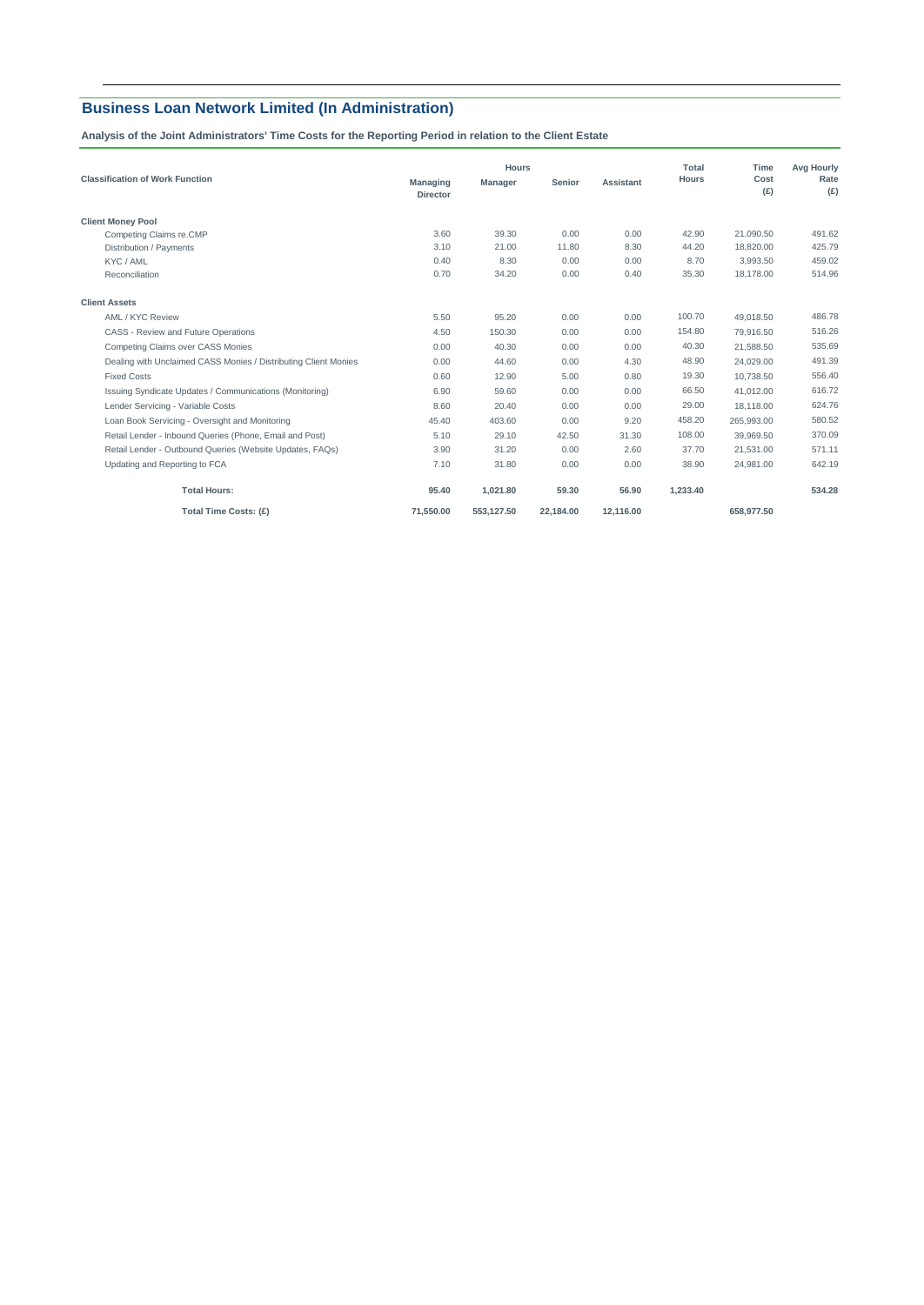#### **Business Loan Network Limited (In Administration) Analysis of the Joint Administrators' Expenses for the Reporting Period and Estimated Total Expenses for the Administration**

|                | Notes Company / Organisation            | <b>Type of Expense</b>       |                                                                                                 | <b>Fee Basis</b>  | Incurred  | <b>Amount Paid</b> | Total<br>Anticipated<br>Costs | Expenses<br>Originally<br>Estimated | Variance   |
|----------------|-----------------------------------------|------------------------------|-------------------------------------------------------------------------------------------------|-------------------|-----------|--------------------|-------------------------------|-------------------------------------|------------|
|                |                                         |                              |                                                                                                 |                   | (E)       | (E)                | (E)                           | (E)                                 | (E)        |
|                | <b>Category 1 Expenses</b>              |                              |                                                                                                 |                   |           |                    |                               |                                     |            |
| $\overline{2}$ | Bordereau                               | Insurance                    | Insurance of the Company's assets                                                               | Fixed Fee         | 225.00    | Nil                | 225.00                        | 225.00                              | Nil        |
| 3              | <b>Professional Advisors / Services</b> |                              |                                                                                                 |                   |           |                    |                               |                                     |            |
| $\Delta$       | Spreckley Partners Limited              | Public Relations Consultants | Dealing with the media and issuing a press release                                              | <b>Time Costs</b> | 1.050.00  | 1.050.00           | 1.050.00                      | 1.050.00                            | Nil        |
| 5              | Hilco Appraisal Ltd                     | Agents Fees                  | Valuation of the Company's office and IT equipment                                              | <b>Time Costs</b> | 2,000.00  | 2.000.00           | 2.000.00                      | Nil                                 | (2,000.00) |
| 6              | Gunnercooke LLP                         | Legal Fees                   | Legal advice in relation to asset realisations and ad hoc legal advice, including disbursements | Time Costs        | 53,382.78 | 47.662.78          | 100,000.00                    | 100,000.00                          | Nil        |
|                | Actons Solicitors                       | Legal Fees                   | Legal advice in relation to specific legal recoveries                                           | Time Costs        | 14,000.00 | 9.000.00           | 55,000.00                     | 55,000.00                           | Nil        |
| 8              | Accountants                             | Accountants                  | Preperation of corporate tax returns and ad-hoc accountancy advice                              | Time Costs        | Nil       | Nil                | 5.000.00                      | 5,000.00                            | Nil        |
| 9              | Marsh Limited                           | Insurance                    | Provision of Open Cover Insurance premium and policies                                          | <b>Fixed Cost</b> | 921.81    | Nil                | 921.81                        | 1.000.00                            | 78.19      |
|                | <b>Other Costs</b>                      |                              |                                                                                                 |                   |           |                    |                               |                                     |            |
| 10             | Courts Advertising Limited              | Statutory                    | Statutory Advertising of the appointment in the London Gazette                                  | As incurred       | 99.45     | 99.45              | 99.45                         | 99.45                               | Nil        |
| 11             | <b>Total Data Management</b>            | Statutory                    | Costs in relation to the storage of the Company's books and records                             | As incurred       | 357.85    | 357.85             | 3.000.00                      | 3,000.00                            | Nil        |
| 12             | Accurate Mailing                        | Mailing                      | Stationary and Postage                                                                          | As incurred       | Nil       | Nil                | 1.000.00                      | 1.000.00                            | Nil        |
|                | <b>Total Category 1 Expenses</b>        |                              |                                                                                                 |                   | 72.036.89 | 60,170.08          | 168,296,26                    | 166,374,45                          | (1,921.81) |
| 13             | <b>Category 2 Expenses</b>              |                              |                                                                                                 |                   |           |                    |                               |                                     |            |
|                | There are no Category 2 Expenses        |                              |                                                                                                 |                   | Nil       | Nil                | Nil                           | Nil                                 | Nil        |
|                | <b>Total Category 2 Expenses</b>        |                              |                                                                                                 |                   | Nil       | Nil                | Nil                           | Nil                                 | Nil        |
|                | <b>Total Expenses</b>                   |                              |                                                                                                 |                   | 72.036.89 | 60,170.08          | 168,296,26                    | 166,374.45                          | (1,921.81) |

**Reporting Period**

Notes:<br>1 stategory 1 Expenses are payments to independent third parties where there is specific expenditure directly referable to the Administration.<br>2 It is a statutoy requirement for lookency Photoimores between the expe

5 6 7

8 9 10 11 12 13

The Joint Administrators instructed peliblic relations consultants to assist with communications to the nedal, including issuing press relations, working that exaits basis.<br>The Joint Administrators instructed peliblic rela

Category 2 Expenses are costs that are directly referable to the Administration but not to a payment to an independent third party.

The total anticipated expenses is an estimate based on currently availble information. The estimate should therefore be treated with caution as matters are likely to change over the life of the Administration.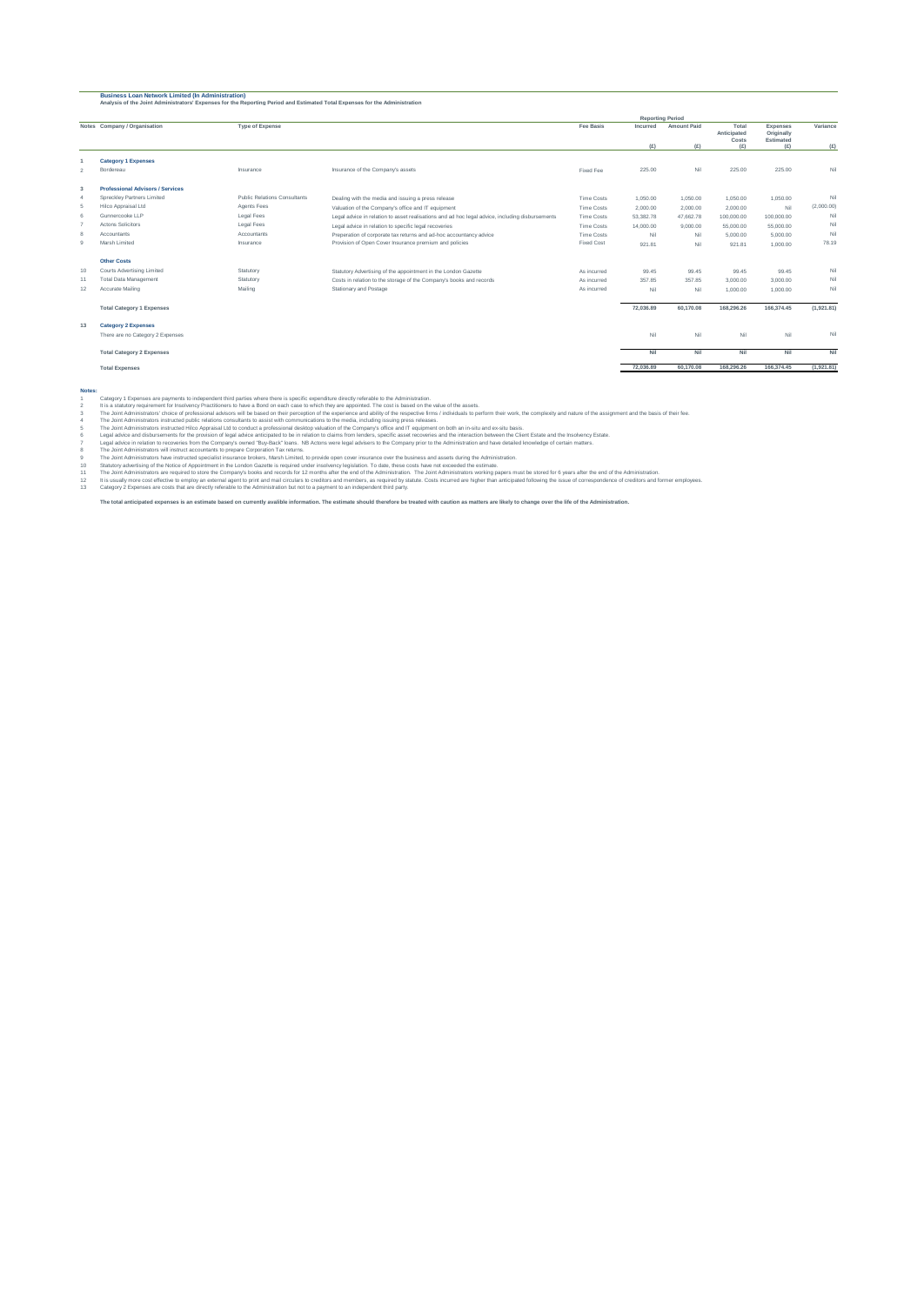**Appendix 5 – Narrative of work carried out for the Reporting Period**

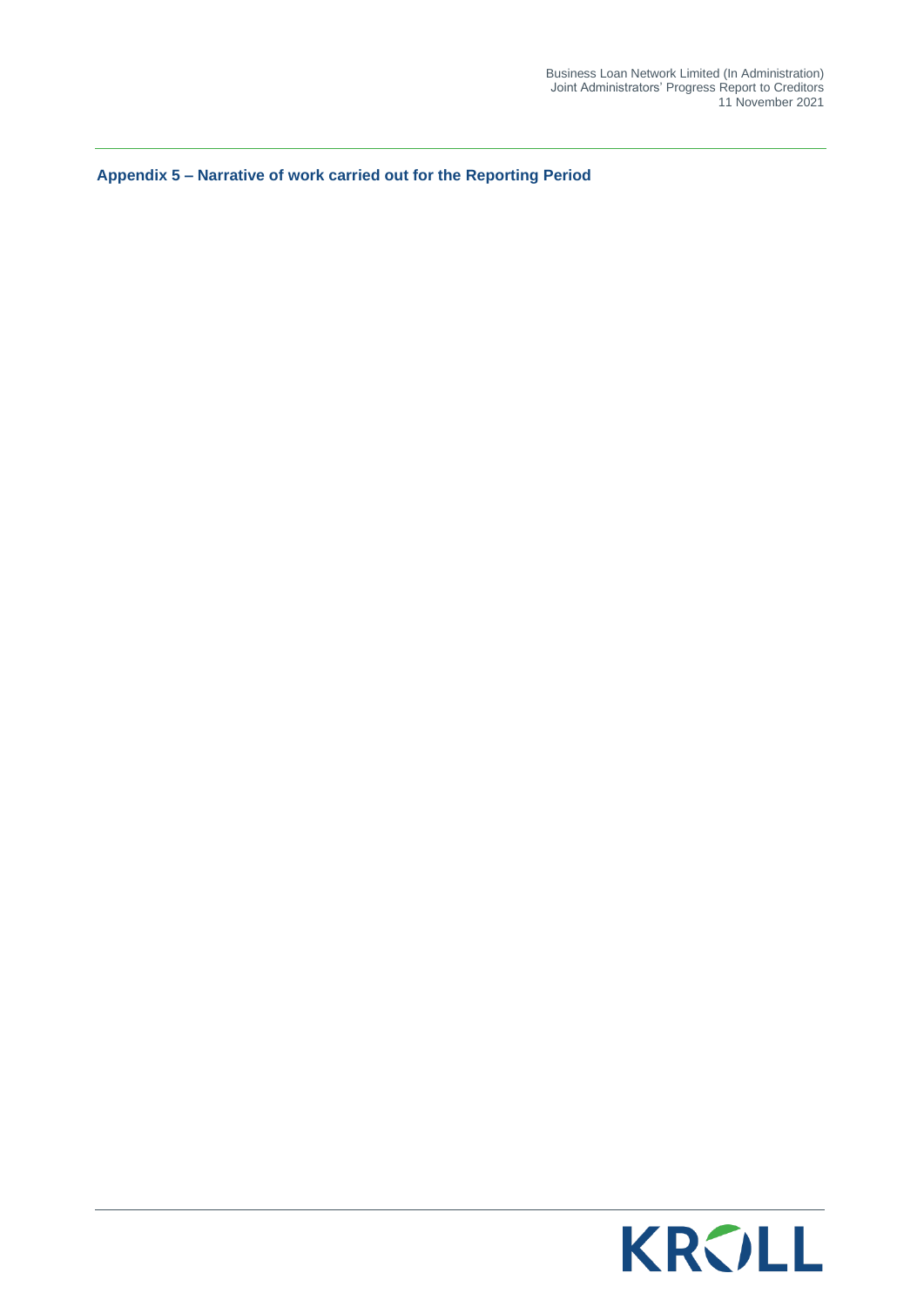#### **Business Loan Network Limited (In Administration) ("the Company")**

#### **Narrative of Work Carried out during the Reporting Period and Anticipated Future Works**

Geoffrey Bouchier and Robert Armstrong were appointed Joint Administrators on 15 April 2021.

#### **Introduction**

This summary should be read in conjunction with the content of this report, together with Appendix 3.

The Joint Administrators' time costs incurred in the Reporting Period total £467,618, which represents 1,023 hours at an average hourly rate of £457.

The Fee Estimate agreed by the Company's creditors totals £1,532,880 which has not been exceeded by the Joint Administrators.

The Joint Administrators provide the following supporting narrative in relation to the time costs incurred in the Reporting Period:

#### **Strategy**

#### Administration and Planning

During the Reporting Period, the Joint Administrators have incurred £274,658 in respect of Administration and Planning, representing 627 hours at an average charge out rate of £438.

Time costs incurred in relation to Administration and Planning have included, but are not limited to, the following tasks:

- Complying with anti-money laundering checks, bribery act and ethical checks;
- Monitoring and reviewing Administration strategy, including completing case reviews at week one, three months and six-months;
- Advertising the Administration appointment and notifying all relevant stakeholders;
- Setting up the Administration on our internal systems;
- Companies House and Court filings;
- Calculating and obtaining the insolvency practitioners' bond;
- Setting up Administration bank accounts;
- Undertaking treasury functions in respect of receipts and payments of the Administration;
- Preparation of this report and the Proposals;
- Dealing with the interaction and co-ordination as between the Client Estate and the Insolvency Estate;
- Completing internal compliance reviews and checklists;
- Discussions with management and legal advisors following Administration Order;
- Liaising with Company directors and management regarding statutory duties;
- Review insurance policies and engage specialist broker to consider on-going insurance requirements;
- Review and analyse insurance policies with regard to claims made prior to the Administration and whether policy would respond to further claims post Administration;
- Preparing updates to the Financial Conduct Authority ("FCA") on the status of the Administration;
- Meetings and telephone attendance with FCA representatives;
- Internal discussions and meetings regarding strategy and planning;
- Liaising with Company bankers regarding the operation of banking facilities;
- Preparing and filing HMRC statutory notifications; and
- Considering current VAT registration status and liaise with HMRC regarding registration for VAT.

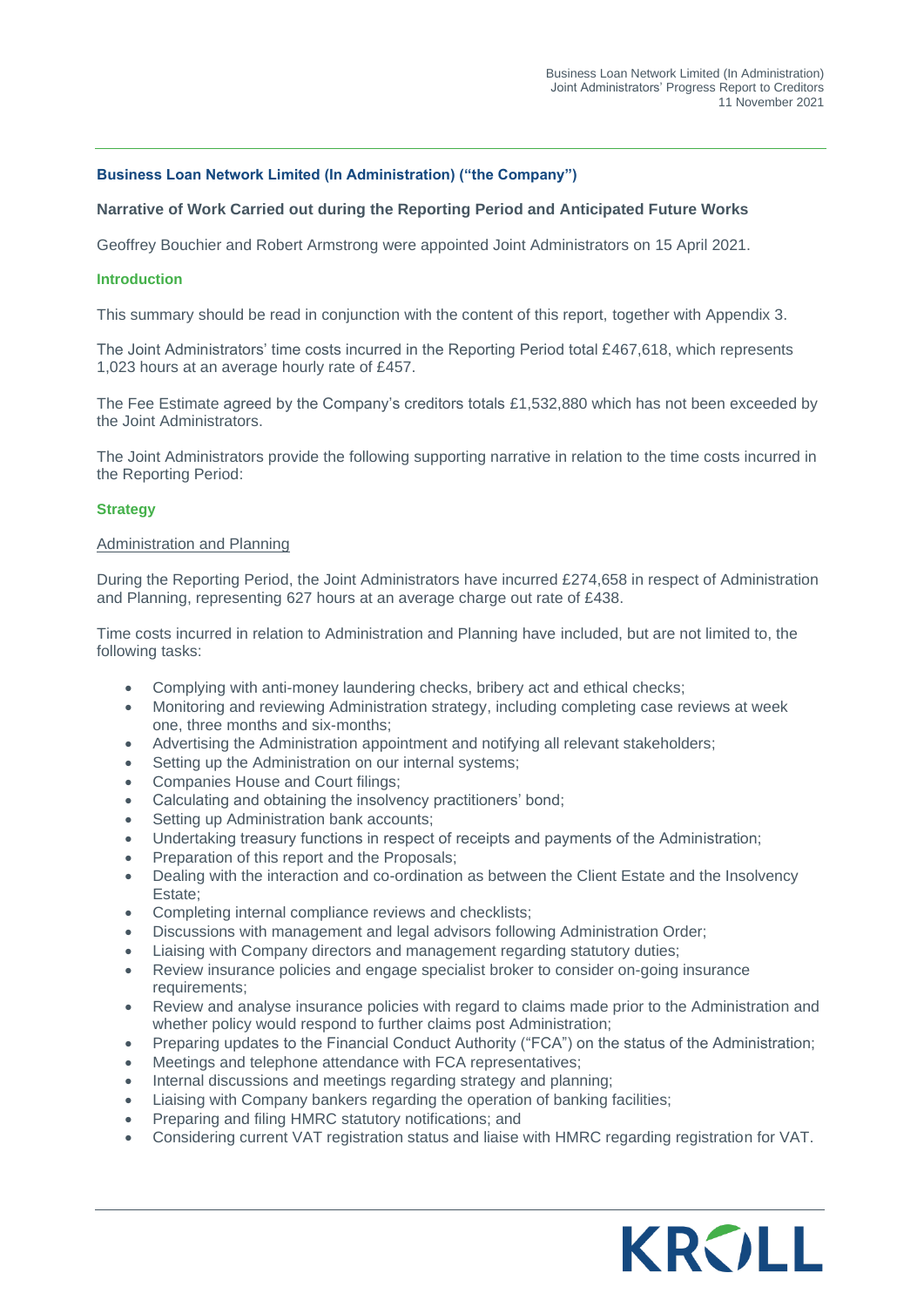The Joint Administrators' time costs to date do not exceed the agreed Fee Estimate in this regard but it is acknowledged that costs in relation to Administration and Planning may exceed the agreed Fee Estimate in this regard in the near future.

This is largely because of the complexities that have been encountered which has resulted in more time being spent by more senior staff than originally anticipated, for example with the preparation of the Proposals and other statutory paperwork.

Total time costs in respect of Administration and Planning are now expected to total £300,230. This will likely include the following tasks:

- Internal strategic discussions and meetings and completing case reviews at regular intervals;
- General case oversight by senior team members over key issues, including statutory matters;
- Ongoing interaction and co-ordination as between the Client Estate and the Insolvency Estate,
- Filing notices with Companies House as required;
- Dealing with tax compliance and corporation tax returns;
- Preparing and issuing the Joint Administrators' six-monthly Progress Reports to Creditors;
- Dealing with cashiering matters including making payments and preparing VAT returns as required;
- Regularly reconciling the Administration bank accounts;
- Dealing with queries arising during the appointment;
- Reviewing matters affecting the outcome of the Administration; and
- Complying with internal filing and information recording practices, including documenting strategy decisions.

These time costs, and the expenses of Marsh, Accurate Mailing, Courts Advertising, Total Data Management, Spreckley Partners, as detailed at Appendix 4, do not provide a direct benefit to creditors, but are required by statute, in accordance with insolvency legislation, or are necessary to ensure compliance with best practice and to ensure the case is dealt with efficiently.

#### **Creditors**

Time costs incurred in relation to creditors during the Reporting Period total £117,018 representing 225 hours at an average charge out rate of £519. Time costs incurred in relation to Creditors have included, but not limited to, the following tasks:

- Updating the non-preferential unsecured creditor and Lenders details on our internal systems;
- Considering and dealing with Lenders as creditors/contingent creditors;
- Preparing and sending communications creditors/contingent creditors;
- Liaise with FOS regarding complaints made by creditors/contingent creditors
- Formation and election of a Creditors' Committee;
- Arranging the first meeting of the Creditors' Committee and preparing the information pack for the meeting;
- Conducting a formal vote for the decisions of the Creditors' Committee in relation to a number of formal resolutions; and
- Issuing statutory communications to the general body of creditors and Lenders notifying them of the Administration.

The time costs incurred to date in this regard do not exceed the agree Fee Estimate and it is not currently anticipated that this will be exceeded. Total time costs in relation to creditors are still expected to total £788,150, and are likely to comprise the following:

- Continuing to deal with creditor claims and queries from creditors and Lenders (up to c.1700 creditors/contingent creditors);
- Continue to deal with Lenders as creditors/contingent creditors;
- Prepare and issue further FAQ documents to creditors/contingent creditors;

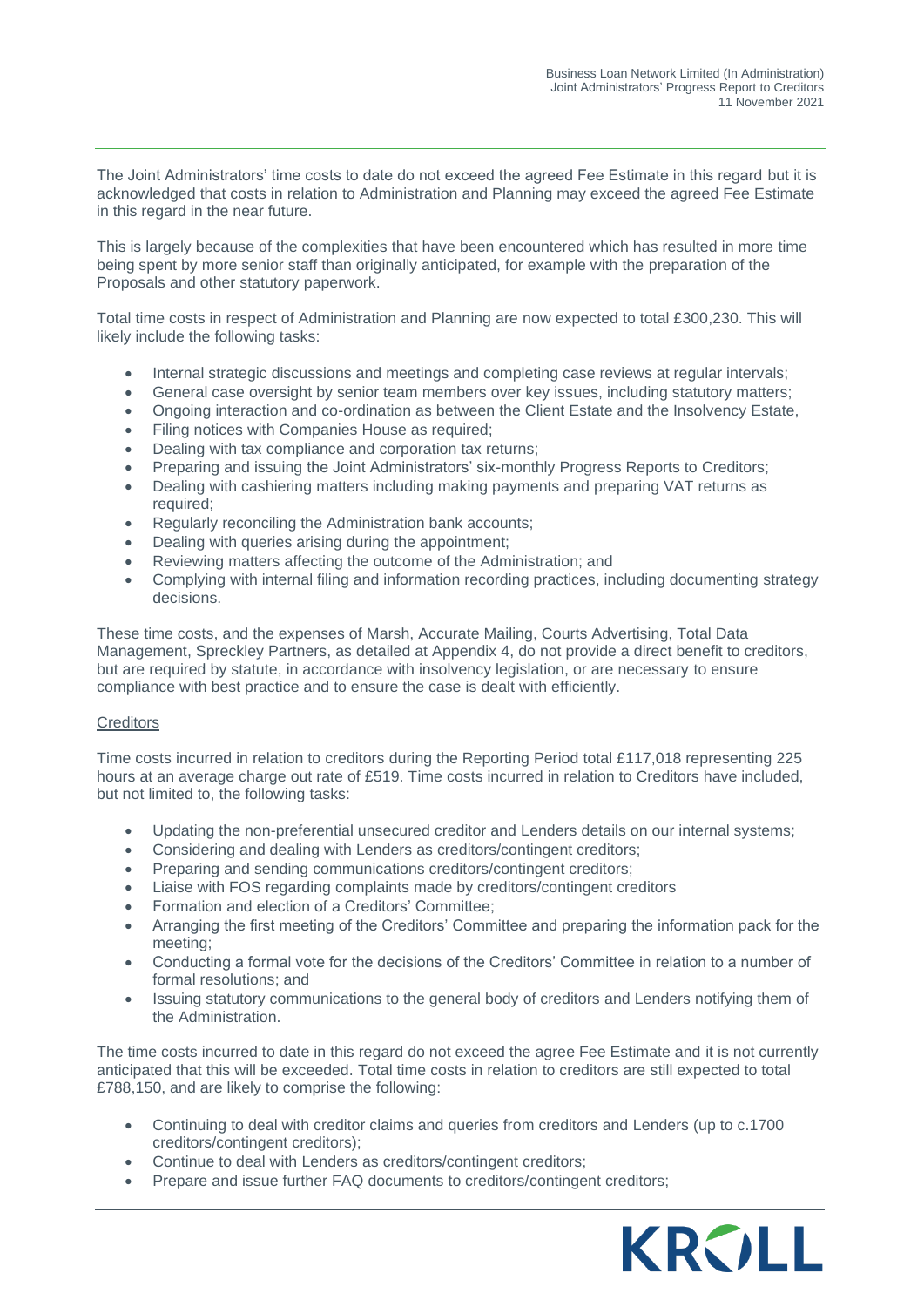- Provide regular updates and reports to Creditors' Committee;
- Convene and hold Creditors' Committee meetings;
- Providing updates to creditors and Lenders, as necessary; and
- Adjudicating and agreeing creditor claims if there are sufficient funds to enable a dividend to be paid to creditors.

Time costs in this category do not have a direct benefit for creditors except where they relate to dealing with distributions, however these time costs are necessary to keep creditors informed about the Administration and deal with their queries.

#### Investigations

Time costs incurred in relation to creditors during the Reporting Period total £30,753, representing 79 hours at an average charge out rate of £388.

It is a statutory requirement that the Joint Administrators provide a report to the Secretary of State on the conduct of the directors in their management of the Company to determine their fitness to act in such a role. This has entailed a broad level of investigation to ensure that best practice standards are met.

If the Secretary of State were to instigate Directors' Disqualification proceedings, further time may be expended in providing supporting documents, witness statements etc. Such investigation may or may not lead to further asset recovery so creditors should not assume that this activity will provide a monetary benefit to the Administration estate.

During the Reporting Period, the Joint Administrators have:

- Facilitated the collection the Company books and records;
- Written to the Company's bankers to request historic bank statements for the Company;
- Sought the completion of questionnaires from all directors of the Company within the last three years;
- Identified and reviewed available information regarding the transfer of certain trademarks;
- Prepared correspondence to directors and legal advisors requesting information on the transfer of certain trademarks;
- Conducted searches with the Intellectual Property Office;
- Contacted the Company's former accountants;
- Contacted the Company's former solicitors;
- Conducted Companies House searches;
- Documented their investigations, including the submission of their statutory report to the Secretary of State in respect of directors' conduct; and
- Liaised with the Directors in relation to understand the nature of certain transactions identified during the course of their investigations.

The time costs incurred to date in this regard do not exceed the agree Fee Estimate and it is not currently anticipated that this will be exceeded. Total time costs are still expected to total £52,500 and will likely include the following future tasks:

- Obtaining further Company books and records which have been identified and are awaited;
- Continuing to investigate the affairs of the Company to identify any actions available to the company against third parties in respect of antecedent transactions or other litigation; and
- Liaising with the Secretary of State as necessary, should they consider it appropriate to conduct further investigations.

Time costs in this category do not have a direct financial benefit for creditors unless net recoveries are achieved. The statutory reporting requirements to the Secretary of State are incurred in accordance with statutory requirements.

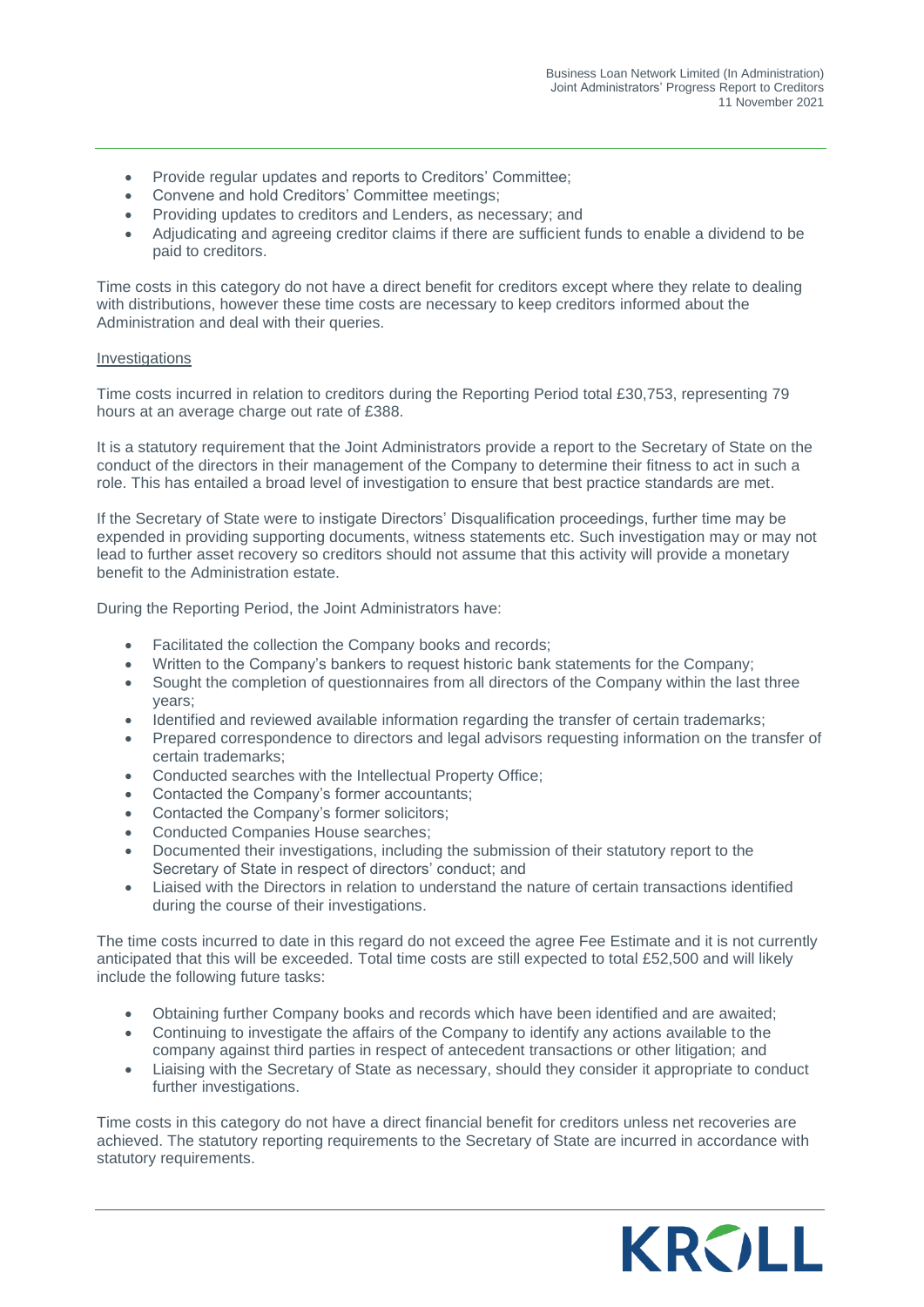#### Realisation of Assets

Time costs incurred in relation to creditors total £45,189, representing 91 hours at an average charge out rate of £498. Time costs incurred in relation to Creditors have included, but not limited to, the following tasks:

- Time dealing with recovering BLN's Fees and Costs;
- Collating information from the Company's records regarding assets;
- Liaising with the Company's bankers to arrange for the cash at bank balances to be transferred to the Administration estate;
- Liaising with ESF regarding the landlord of the Company's trading premises to arrange for the lease to be assigned and rent deposit recovered;
- Liaise with legal advisors regarding the potential legal recovery in relation ongoing legal matters;
- Review recovery strategy and consider recovery estimates for BLN owned loans ("the Buy-Back loans);
- Conducting a review of the Company's financial records to understand the nature of the debtor ledger, which predominately relates to BLN Fees and costs, and recovery of same;
- Arranging a valuation of the Company's office and IT equipment; and
- Conducting a sale of the Company's office and IT equipment to ESF.

The time costs incurred to date in this regard do not exceed the agree Fee Estimate and it is not currently anticipated that this will be exceeded. Total time costs are still expected to total £392,000, and are likely to include the following:

- Completing the review into the Company's debtor ledger, and monitor collection simultaneously with the loan book collection;
- Legal review of rent deposit and rent deposit deeds;
- Liaise with legal advisors to progress legal claims for the benefit of the Company;
- Monitor and recover BLN Fees and Costs due to the Company from the managed wind-down of the loan book and ensure that this is recovered for the benefit of the Administration estate; and
- Monitor enforcement strategies and collect proceeds of security from the Buy-Back loans.

The work to be conducted in this regard, and the expenses of Hilco Appraisal, gunnercooke and Actons Solicitors as detailed at Appendix 4, will be of direct benefit to the creditors of the Company as it will result in improved asset recoveries to the Administration estate which may result in a distribution to creditors.

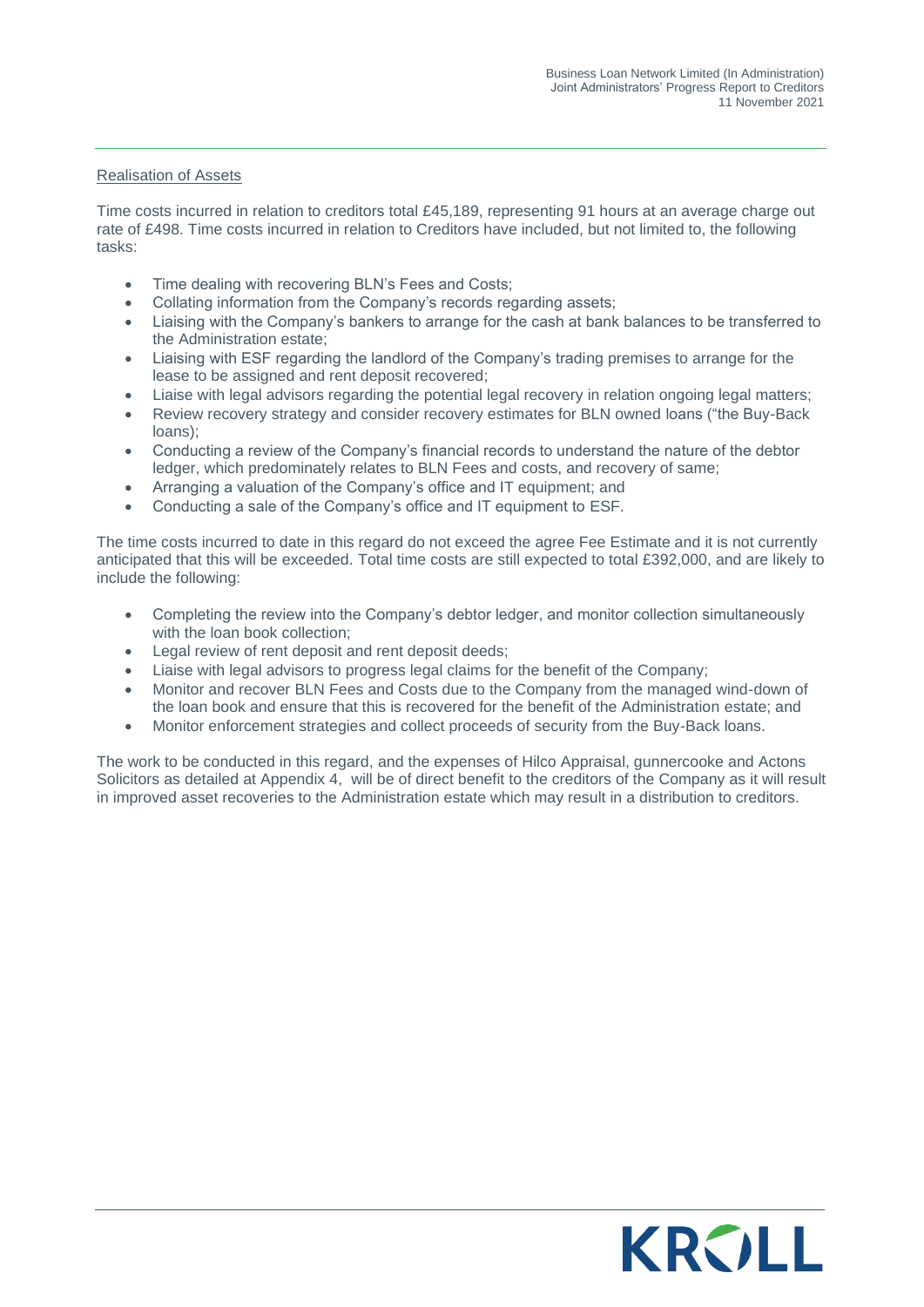#### **Client Estate**

|                                                       | Narrative of Work Carried out during the Reporting Period in relation to the Client Estate                                                                                                                                                                                                                                                                                                                                                                                                                                                                                                                                                                                                                                                                                                                                                                                                                                                                                                                                                                                                                                                                                                                                                                                                                                                                                                      |
|-------------------------------------------------------|-------------------------------------------------------------------------------------------------------------------------------------------------------------------------------------------------------------------------------------------------------------------------------------------------------------------------------------------------------------------------------------------------------------------------------------------------------------------------------------------------------------------------------------------------------------------------------------------------------------------------------------------------------------------------------------------------------------------------------------------------------------------------------------------------------------------------------------------------------------------------------------------------------------------------------------------------------------------------------------------------------------------------------------------------------------------------------------------------------------------------------------------------------------------------------------------------------------------------------------------------------------------------------------------------------------------------------------------------------------------------------------------------|
| <b>Client Money Pool</b>                              | Review and reconcile client monies held at appointment<br>$\bullet$<br>Review lender balances and determine entitlement to client<br>$\bullet$<br>monies held at appointment<br>Review and consider lender entitlement at appointment of<br>$\bullet$<br>Lenders' investment in DLP and TLC loans<br>Review of balances held at appointment not yet allocated to<br>$\bullet$<br>specific Lenders<br>Communication and liaise with FCA regarding the reconciliation<br>$\bullet$<br>of the Client Money Pool<br>Review and consider legal priority issues surrounding the<br>$\bullet$<br>distribution of proceeds received that are subject to competing<br>claims by syndicates<br>Review of Company records to identify Lenders impacted by<br>$\bullet$<br>competing claims over proceeds of security<br>Prepare brief for solicitors to obtain advice as to the specific<br>$\bullet$<br>allocation and distribution of amounts held that are subject to<br>competing interest<br>Review and consider AML / KYC compliance and consider<br>$\bullet$<br>further documentary requirements for Lenders with Client Money<br>Pool balances<br>Facilitate communication with Lenders requesting the provision<br>$\bullet$<br>of further documents in accordance with AML regulations<br>The raising, processing and payment of Lender Withdrawals<br>$\bullet$<br>from the Client Money Pool. |
| Retail Lender - Inbound<br>Queries (Phone and Email)  | Monitoring the Kroll inbox and responding to any incoming<br>$\bullet$<br>queries from Lenders.<br>Taking telephone calls from lenders and arranging calls with any<br>$\bullet$<br>lenders seeking further information, including the strategy<br>regarding the wind-down of the loan book.<br>Engaging with ESF to understand the nature of the enquiries<br>$\bullet$<br>being received from lenders and how these are being responded<br>to with a view to ensuring consistency in responses                                                                                                                                                                                                                                                                                                                                                                                                                                                                                                                                                                                                                                                                                                                                                                                                                                                                                                |
| Retail Lender - Outbound<br>Queries (Website Updates) | Preparing a number of Notices to Lenders<br>$\bullet$<br>Monitoring the Frequently Asked Questions document, updating<br>$\bullet$<br>and issuing the same, as and when appropriate<br>Ensuring that the Company's website is kept up to date and<br>$\bullet$<br>provides lenders with copies of documents relevant to the<br>Administration, including the general lender updates                                                                                                                                                                                                                                                                                                                                                                                                                                                                                                                                                                                                                                                                                                                                                                                                                                                                                                                                                                                                             |
| <b>AML / KYC Review</b>                               | Review KYC and AML documentation held for Lenders<br>$\bullet$<br>Consider and review regulatory compliance with legislation<br>$\bullet$<br>Review and determine risk profiles for lenders and determine<br>$\bullet$<br>further documentation requirements<br>Liaise with ESF staff to ensure compliance with legislation and<br>$\bullet$<br>CASS rules prior to distributing any lender funds<br>Requesting further supporting documentation from lenders<br>$\bullet$<br>Facilitate PEP and sanction screening for lenders in accordance<br>$\bullet$<br>with legislation prior to distributing lender funds<br>Production of reports evidencing compliance with legislation.<br>$\bullet$                                                                                                                                                                                                                                                                                                                                                                                                                                                                                                                                                                                                                                                                                                 |

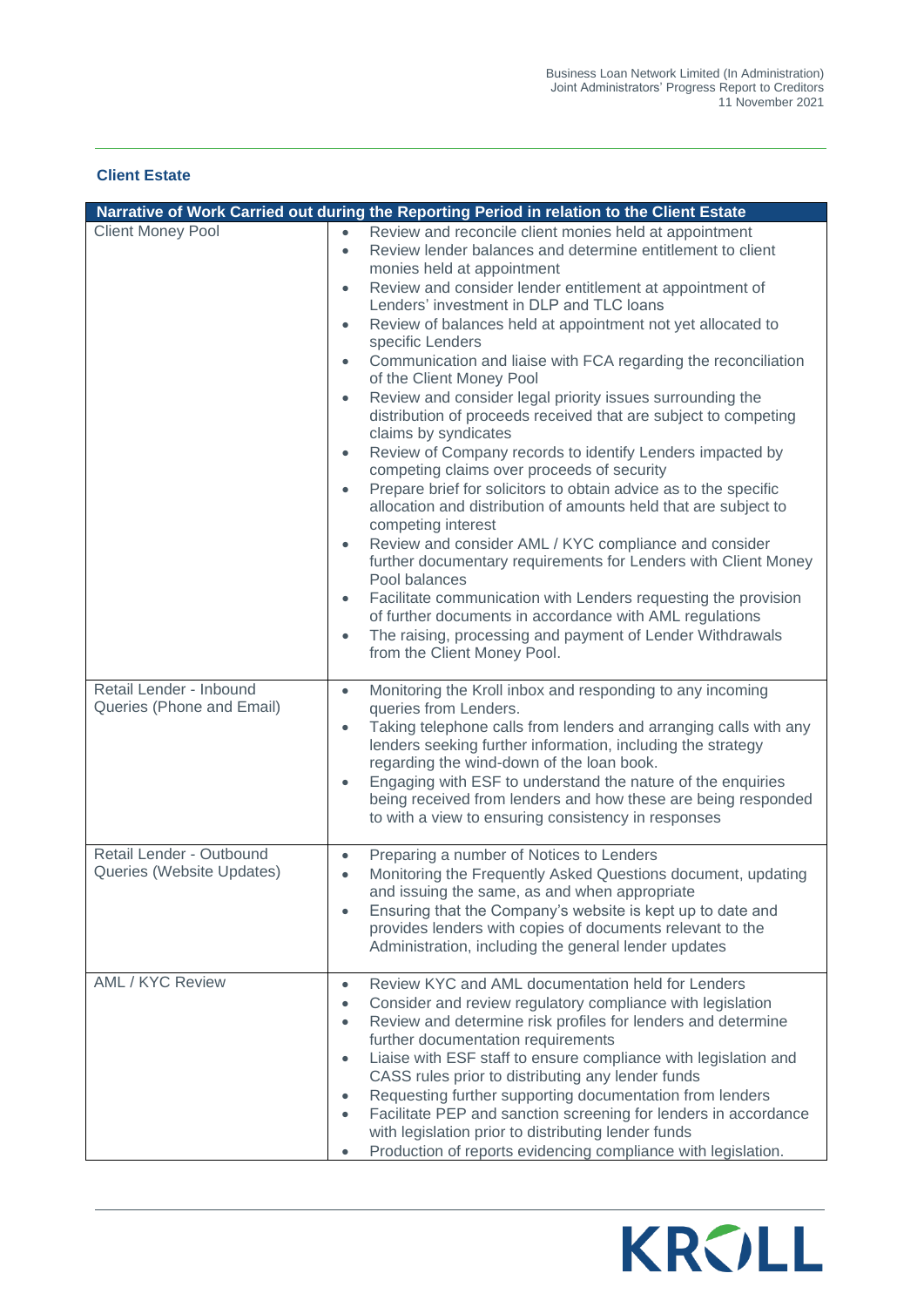| <b>CASS - Review and Future</b><br>Operations               | Review existing procedures for dealing with client funds<br>$\bullet$<br>Establish controls and procedures surrounding daily account<br>$\bullet$<br>reconciliations<br>Liaise with RBSI and Barclays regarding the continued operation<br>$\bullet$<br>of client monies accounts<br>Liaise with FCA and Barclays regarding the establishment of a<br>$\bullet$<br>new client monies account<br>Review of daily reconciliations<br>$\bullet$<br>Instructions to banks regarding transfer of monies<br>$\bullet$<br>Review, consider and implement changes required to platform to<br>$\bullet$<br>account and deal with the return of CMP, Client Assets and the<br>25% retention.<br>Development and implementation of reporting and oversight<br>$\bullet$<br>procedures.<br>Review of weekly and cumulative reconciliations<br>$\bullet$                                                                                                                                                                                                                                                                                                                                                                                                                                                                                                                              |
|-------------------------------------------------------------|--------------------------------------------------------------------------------------------------------------------------------------------------------------------------------------------------------------------------------------------------------------------------------------------------------------------------------------------------------------------------------------------------------------------------------------------------------------------------------------------------------------------------------------------------------------------------------------------------------------------------------------------------------------------------------------------------------------------------------------------------------------------------------------------------------------------------------------------------------------------------------------------------------------------------------------------------------------------------------------------------------------------------------------------------------------------------------------------------------------------------------------------------------------------------------------------------------------------------------------------------------------------------------------------------------------------------------------------------------------------------|
| <b>Fixed Costs</b>                                          | Review and approve account payments for BLN fees and third-<br>$\bullet$<br>party costs                                                                                                                                                                                                                                                                                                                                                                                                                                                                                                                                                                                                                                                                                                                                                                                                                                                                                                                                                                                                                                                                                                                                                                                                                                                                                  |
| <b>Issuing Syndicate/Lender</b><br>Updates / Communications | Review and approve Lender updates and communications to<br>$\bullet$<br>Lenders. Working with site team on updates<br>Checking consistency with previous updates<br>$\bullet$<br>Ensuring level of detail is provided<br>$\bullet$<br>Ensuring all enforcement options have been considered,<br>$\bullet$<br>including updated statement of means to ensure recoveries are<br>expediated where possible                                                                                                                                                                                                                                                                                                                                                                                                                                                                                                                                                                                                                                                                                                                                                                                                                                                                                                                                                                  |
| Lender Servicing - Variable<br>Costs                        | Variety of tasks associated with Lender queries and servicing<br>$\bullet$<br>The raising, processing and payment of Lender Withdrawals<br>$\bullet$<br>from the Client Assets<br>Dealing with Lender tax statements<br>$\bullet$                                                                                                                                                                                                                                                                                                                                                                                                                                                                                                                                                                                                                                                                                                                                                                                                                                                                                                                                                                                                                                                                                                                                        |
| Loan Book Servicing -<br>Oversight and Monitoring           | Initial review of all loans, estimated to realise value, timescales<br>$\bullet$<br>for realisations, potential enforcement options<br>Daily discussions with ESF and Joint Administrators' staff re<br>$\bullet$<br>strategy and background<br>Detailed monthly provision reviews - ERV and recovery dates<br>$\bullet$<br>Review of TLCs and arranging better reporting going forward<br>Proactive monitoring of PG action – including a review of Assets<br>$\bullet$<br>and Liabilities statements alongside Income and Expenditure<br>accounts to ensure no further assets or recovery action is<br>available<br>Reviewing loans which have been extended to ensure<br>$\bullet$<br>appropriate interest has been applied<br>Working alongside ESF staff to ensure any loan extensions are<br>$\bullet$<br>in lenders best interests<br>Reviewing of information packs for detail to ensure loan security<br>$\bullet$<br>and loan priority status are correctly reported<br>Review of previous Lender Updates for historic detail,<br>$\bullet$<br>Liaising with respective officeholders of Borrowers where formal<br>$\bullet$<br>appointments have been made<br>Reviewing proposals / progress reports on Administrations and<br>progress reports and periodic updates from trustee in<br>bankruptcies and LPA Receivers respectively<br>Maintenance of records |

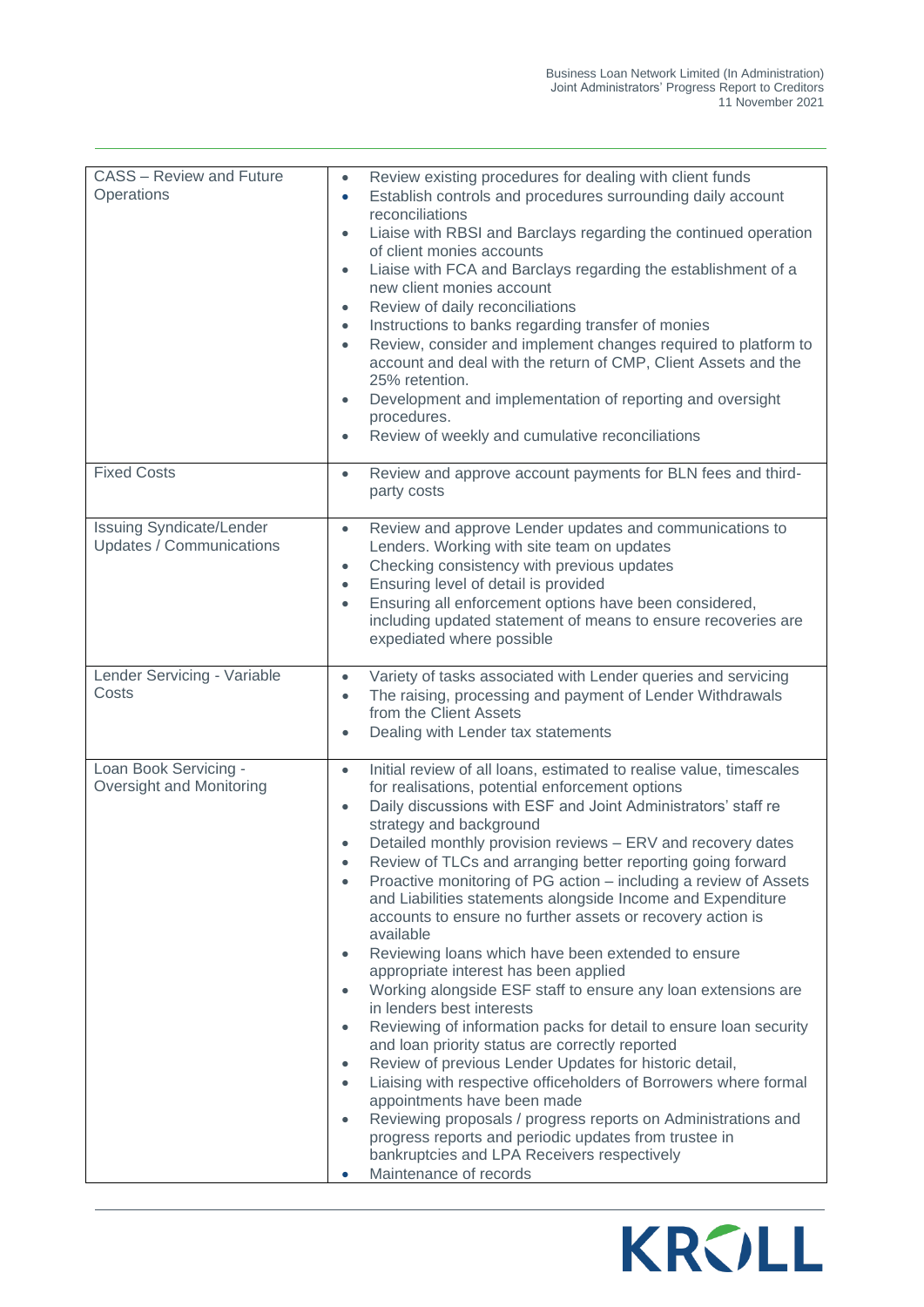| Updating and Reporting to the<br><b>FCA</b>                                                                                  | Telephone calls and emails with the FCA<br>$\bullet$<br>Preparation of information<br>۰                                                                                                                                                                                                                                                                                                                                   |
|------------------------------------------------------------------------------------------------------------------------------|---------------------------------------------------------------------------------------------------------------------------------------------------------------------------------------------------------------------------------------------------------------------------------------------------------------------------------------------------------------------------------------------------------------------------|
| <b>Competing Claims over CASS</b><br>Monies and Dealing with<br>Unclaimed CASS Monies /<br><b>Distributing Client Monies</b> | Review of financial and non-financial information regarding Loan<br>$\bullet$<br>proceeds where there is legal uncertainty as to the priority of<br>distribution between loan syndicates<br>Conduct detailed analysis of financial and non-financial<br>$\bullet$<br>information<br>Preparation and instruction of gunnercooke to conduct legal<br>۰<br>review<br>Telephone calls and emails concerning same<br>$\bullet$ |

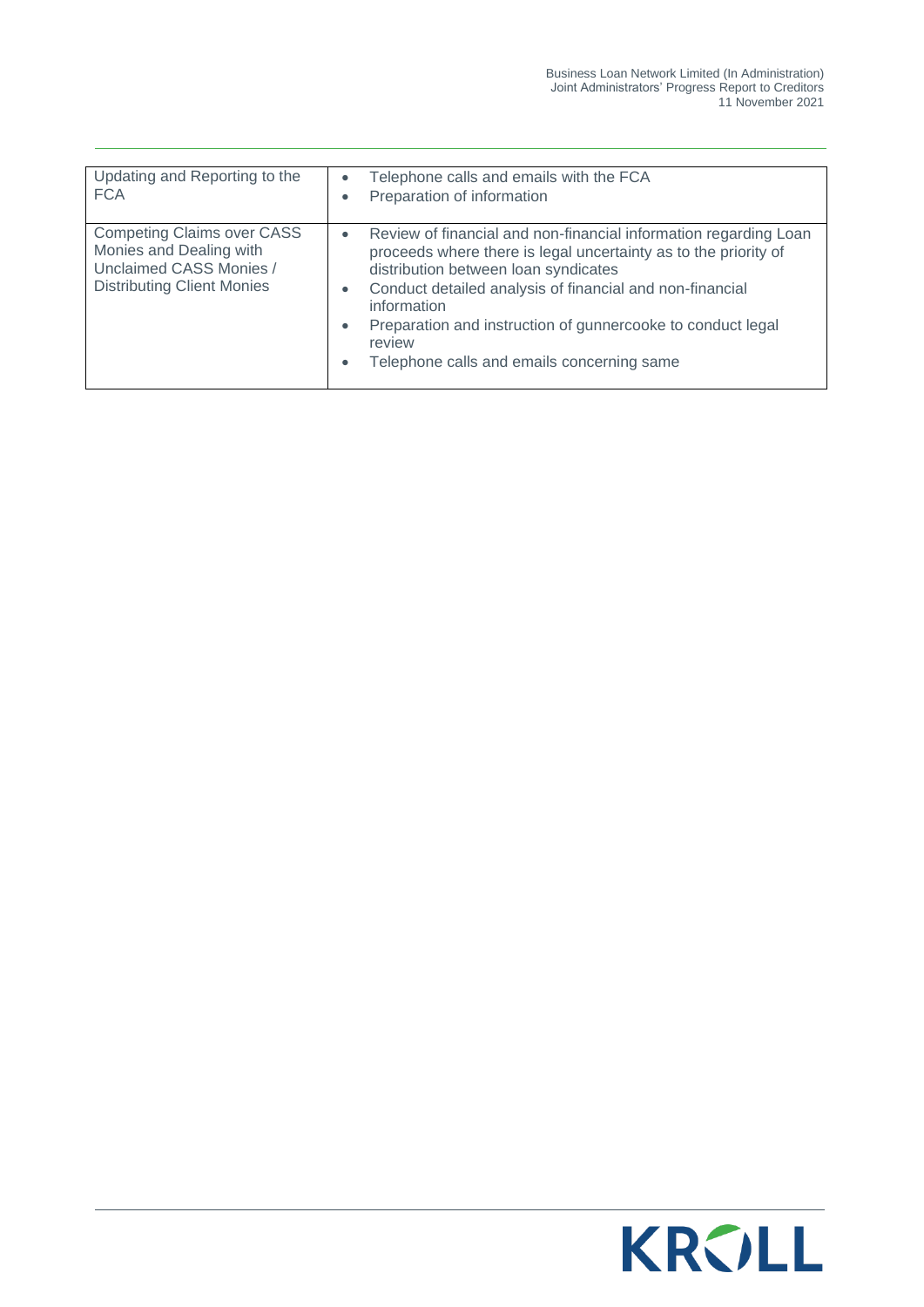#### **Appendix 6 – Statement of Creditors' Rights**

*Rule numbers refer to Insolvency (England & Wales) Rules 2016 (as amended) Section or paragraph numbers refer to Insolvency Act 1986*

If you require a copy of any relevant rule or section, please contact Tom Marston at [Tom.Marston@kroll.com.](mailto:Tom.Marston@kroll.com)

#### **Information for Creditors on remuneration and expenses of Administrators**

Information regarding the fees and expenses of Administrators, including details of the expenses policy and hourly charge out rates for each grade of staff that may undertake work on this case, is in a document called "Administration: A Creditor's Guide to Insolvency Practitioner Fees". This can be viewed and downloaded from Kroll's website at:

[https://www.kroll.co.uk/services/disputes-and-investigations/restructuring/corporate-restructuring/creditor](https://www.kroll.co.uk/services/disputes-and-investigations/restructuring/corporate-restructuring/creditor-guides-and-employee-fact-sheets)[guides-and-employee-fact-sheets.](https://www.kroll.co.uk/services/disputes-and-investigations/restructuring/corporate-restructuring/creditor-guides-and-employee-fact-sheets)

Should you require a copy, please contact this office.

#### **Creditors' Requests for Further Information**

If you would like to request more information about the Joint Administrators' remuneration and expenses disclosed in this progress report, you must do so in writing within 21 days of receiving this progress report.

Requests from unsecured creditors must be made with the concurrence of at least 5% in value of Unsecured Creditors (including, the unsecured creditor making the request) or with the permission of the Court.

#### **Creditors' Right to Challenge our Remuneration and Expenses**

If you wish to challenge the basis of the Joint Administrators' remuneration, the remuneration charged, or the expenses incurred during the period covered by this progress report, you must do so by making an application to Court within eight weeks of receiving this progress report.

Applications are by unsecured creditors (including the unsecured creditors making the challenge) or with the permission of the Court.

The full text of the relevant rules can be provided on request by writing to Tom Marston at Kroll Advisory Ltd., The Shard, 32 London Bridge Street, London, SE1 9SG or at [tom.marston@kroll.com.](mailto:tom.marston@kroll.com)

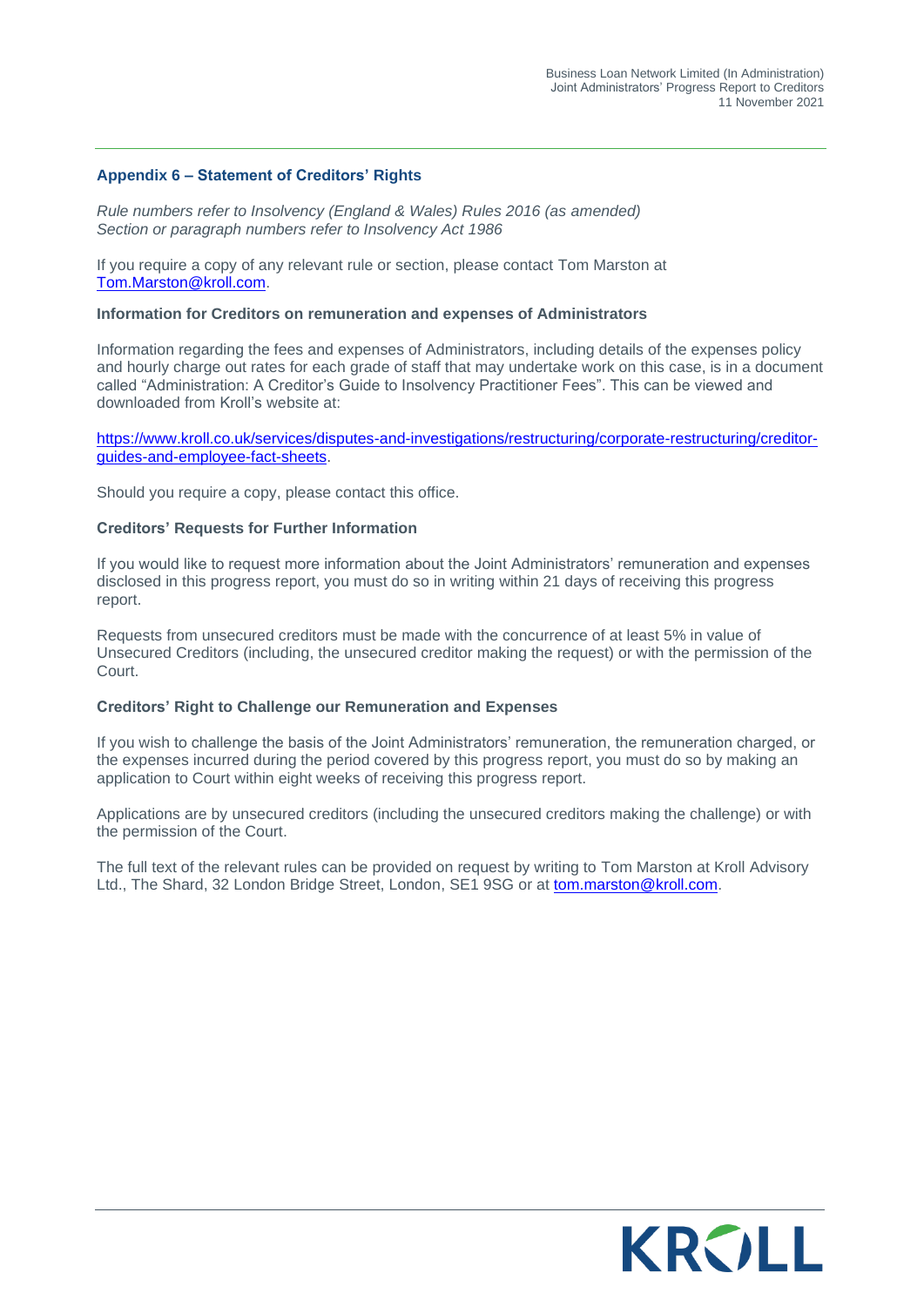#### **Appendix 7 – Definitions**

| <b>Word or Phrase</b>     | <b>Definition</b>                                                                                                                                                                                                                                   |
|---------------------------|-----------------------------------------------------------------------------------------------------------------------------------------------------------------------------------------------------------------------------------------------------|
| the Act                   | The Insolvency Act 1986 (as amended)                                                                                                                                                                                                                |
| the Appointment Date      | 15 April 2021 being the date of appointment of the Joint Administrators                                                                                                                                                                             |
| <b>Barclays</b>           | Barclays Bank plc, 15 Colmore Road, Birmingham, B3 2BH, with whom<br>the Company banked                                                                                                                                                             |
| <b>BLN Fees and Costs</b> | Amounts payable to the Company derived from its entitlement from Loan<br>Recoveries to the extent that Lenders have agreed to the deduction by<br>the Company from any part of those proceeds.                                                      |
| <b>BEIS</b>               | Department for Business, Energy & Industrial Strategy                                                                                                                                                                                               |
| <b>Borrowers</b>          | Those entities which borrowed monies from Lenders facilitated by the<br>Company.                                                                                                                                                                    |
| Category 1 Expenses       | The Joint Administrators' expenses, in dealing with the Administration, to<br>persons providing the service to which the expense relates and who are<br>not an associate of the Administrator. These expenses can be paid<br>without prior approval |
| Category 2 Expenses       | The Joint Administrators' expenses, in dealing with the Administration, to<br>associates or where there is an element of shared costs. Such expenses<br>require approval by creditors before payment                                                |
| <b>CASS</b>               | <b>FCA's Client Assets Sourcebook</b>                                                                                                                                                                                                               |
| <b>Client Money</b>       | Monies held in Lenders' accounts with the Company upon the<br>appointment of the Joint Administrators                                                                                                                                               |
| <b>Client Assets</b>      | Loan Recoveries received after the Administrators' appointment which<br>include amounts to which Lenders are entitled                                                                                                                               |
| 25% Retention             | Being 25% of Client Assets                                                                                                                                                                                                                          |
| <b>Client Estate</b>      | Matters and assets that relate to the proprietary rights of Lenders,<br>predominately being Client Money and Client Assets, and the associated<br>costs and expenses, and specifically excluding the Insolvency Estate.                             |
| the Company               | Business Loan Network Limited (In Administration) (Company Number:<br>07248014)                                                                                                                                                                     |
| <b>Company Assets</b>     | Assets which belong to the Company or to which its entitled, to include<br><b>BLN Fees and Costs</b>                                                                                                                                                |
| COVID-19                  | Coronavirus Pandemic                                                                                                                                                                                                                                |
| the Directors             | Jill Sandford, Peter Brown, Kevin Caley and Quentin Baer, the directors<br>of the Company                                                                                                                                                           |
| <b>EC Regulation</b>      | EC Regulation on Insolvency Proceedings 2000                                                                                                                                                                                                        |

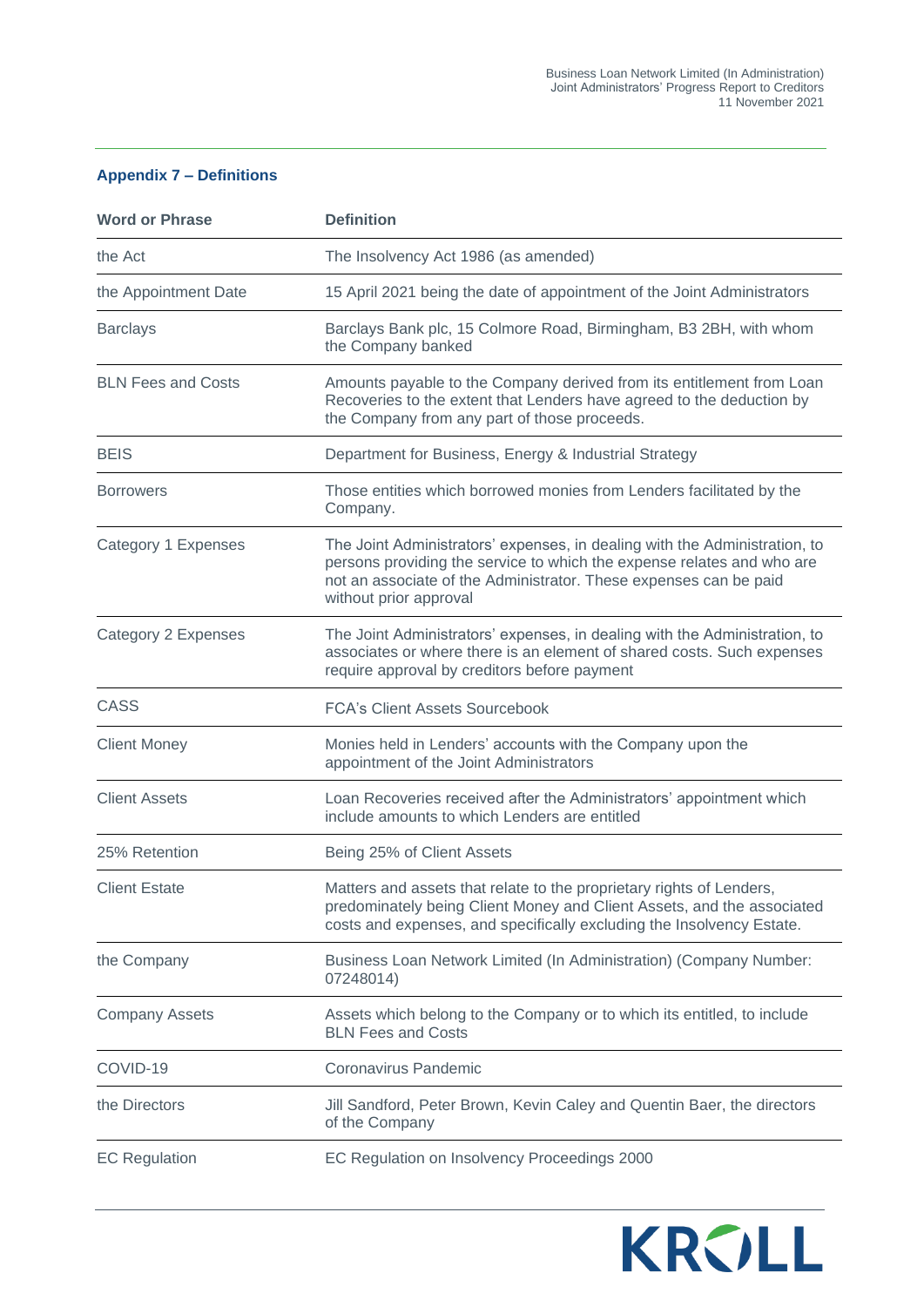| <b>Word or Phrase</b>          | <b>Definition</b>                                                                                                                                                                                                                                                                                                                                                               |
|--------------------------------|---------------------------------------------------------------------------------------------------------------------------------------------------------------------------------------------------------------------------------------------------------------------------------------------------------------------------------------------------------------------------------|
| <b>ESF</b>                     | ESF Capital Limited, 2nd Floor Newlands House, 40 Berners Street,<br>London, United Kingdom, W1T 3NA, the Company's parent company                                                                                                                                                                                                                                              |
| the FCA                        | Financial Conduct Authority, 12 Endeavour Square, London, E20 1JN                                                                                                                                                                                                                                                                                                               |
| FOS                            | Financial Ombudsman Service, being s service that settles complaints<br>between consumers and businesses that provide financial services                                                                                                                                                                                                                                        |
| gunnercooke                    | gunnercooke LLP, 1 Cornhill, London, EC3V 3ND, a limited liability<br>partnership (registered number OC355375)                                                                                                                                                                                                                                                                  |
| <b>HMRC</b>                    | <b>HM Revenue and Customs</b>                                                                                                                                                                                                                                                                                                                                                   |
| <b>Insolvency Estate</b>       | Matters in relation to the Administration of the Company, to include<br>Company Assets and the associated costs and expenses, and<br>specifically excluding Client Estate.                                                                                                                                                                                                      |
| Institutional Investors        | Being financial organisations or investment institutions who<br>predominately make the decisions to invest into Loans on behalf of their<br>members or shareholders.                                                                                                                                                                                                            |
| the Joint Administrators       | Geoffrey Wayne Bouchier and Robert John Armstrong of Kroll Advisory<br>Ltd, The Shard, 32 London Bridge Street, London, SE1 9SG                                                                                                                                                                                                                                                 |
| Lenders                        | Includes both Retail Investors and Institutional Investors                                                                                                                                                                                                                                                                                                                      |
| the Lender Client Accounts     | In accordance with the CASS Rules, Client Monies must be held in<br>designated client accounts                                                                                                                                                                                                                                                                                  |
| Loans                          | Loans made to Borrowers facilitated by the Company.                                                                                                                                                                                                                                                                                                                             |
| <b>Loan Recoveries</b>         | Proceeds of loans collected or recovered from Borrowers.                                                                                                                                                                                                                                                                                                                        |
| Loan Book Servicing            | The tasks which are inherent in working out the Loans (borrower<br>redemptions, analysis and assessing options on default, negotiations or<br>legal recovery action) and distributing Client Assets to the relevant<br>Lenders.                                                                                                                                                 |
| P <sub>2</sub> P               | Peer-to-Peer                                                                                                                                                                                                                                                                                                                                                                    |
| <b>Preferential Creditor/s</b> | A creditor with a claim that ranks in priority to other unsecured creditors,<br>to floating charge holders and the prescribed part. Preferential debts are<br>either 'ordinary', such as certain employee claims, or 'secondary', such<br>as HMRC's claims for VAT and PAYE income tax, which will rank for<br>payment after the ordinary preferential claims are paid in full. |
| the Prescribed Part            | Pursuant to Section 176A of the Act where a floating charge is created<br>after 15 September 2003 a designated amount of the Company's net<br>property (floating charge assets less costs of realisation) shall be made<br>available to Unsecured Creditors                                                                                                                     |
| the Property                   | The Company leased its trading premises at 2-3 Charter Point Way,<br>Ashby-de-la-Zouch, Leicestershire                                                                                                                                                                                                                                                                          |

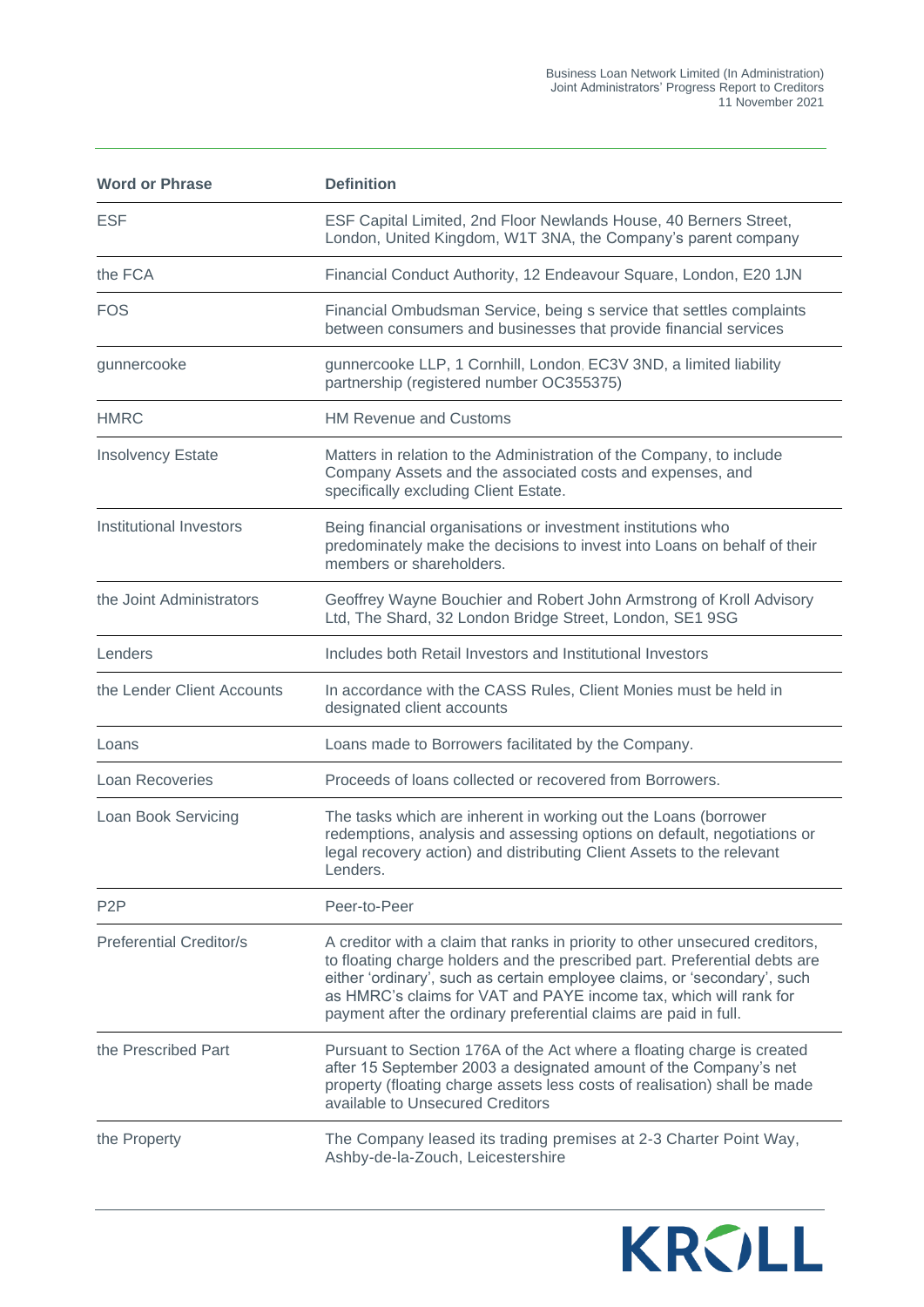| <b>Word or Phrase</b>         | <b>Definition</b>                                                                                                                                                                                                                         |
|-------------------------------|-------------------------------------------------------------------------------------------------------------------------------------------------------------------------------------------------------------------------------------------|
| the Proposals                 | The Joint Administrators' Report to Creditors and Statement of Proposals<br>issued on 8 June 2021                                                                                                                                         |
| <b>RBSI</b>                   | Royal Bank of Scotland International, 280 Bishopsgate, London, EC2M<br>4RB, with whom the Company banked.                                                                                                                                 |
| the Reporting Period          | The period from 15 April 2021 to 14 October 2021                                                                                                                                                                                          |
| <b>Retail Investors</b>       | Being individuals who predominately make the decisions to invest into<br>Loans on their own behalf.                                                                                                                                       |
| the Report                    | Report of Proposed Administrators dated 9 April 2021, which was<br>submitted to Court with the proposed application to place the Company<br>into Administration and which has been made available to Lenders on the<br>Company's website. |
| the Rules                     | The Insolvency (England & Wales) Rules 2016 (as amended)                                                                                                                                                                                  |
| the Secured Creditor          | The holder of a fixed and floating charge over the Company's assets.<br>The Company has no secured creditors.                                                                                                                             |
| SIP <sub>9</sub>              | Statement of Insolvency Practice 9 - Industry best practice for Insolvency<br>Practitioners in relation to disclosure of remuneration and expenses                                                                                        |
| <b>SOA</b>                    | Statement of Affairs, documentation [to be] supplied by the Director<br>outlining the Company's financial position as at the Appointment Date                                                                                             |
| Sponsors or Introducers       | Being those who introduced Loans to the P2P platform                                                                                                                                                                                      |
| <b>TAL</b>                    | ThinCats Australia Group Holding Pty Limited, a company incorporated in<br>Australia of which the Company owns 25.48%                                                                                                                     |
| <b>Terms &amp; Conditions</b> | Being the Terms & Conditions published on the Company's website and<br>available to Lenders.                                                                                                                                              |
| <b>TLSL</b>                   | ThinCats Loan Syndicates Limited, acting as agents of the Lenders and<br>perform roles described as "Lender Agent", Facility Agent" and "Security<br>Trustee"                                                                             |
| <b>TPL</b>                    | ThinCats Participations Limited, acting as agents of the Lenders and<br>perform roles described as "Lender Agent", Facility Agent" and "Security<br>Trustee"                                                                              |
| <b>TUPE</b>                   | The Transfer of Undertaking (Protection of Employment) Regulations<br>2006                                                                                                                                                                |